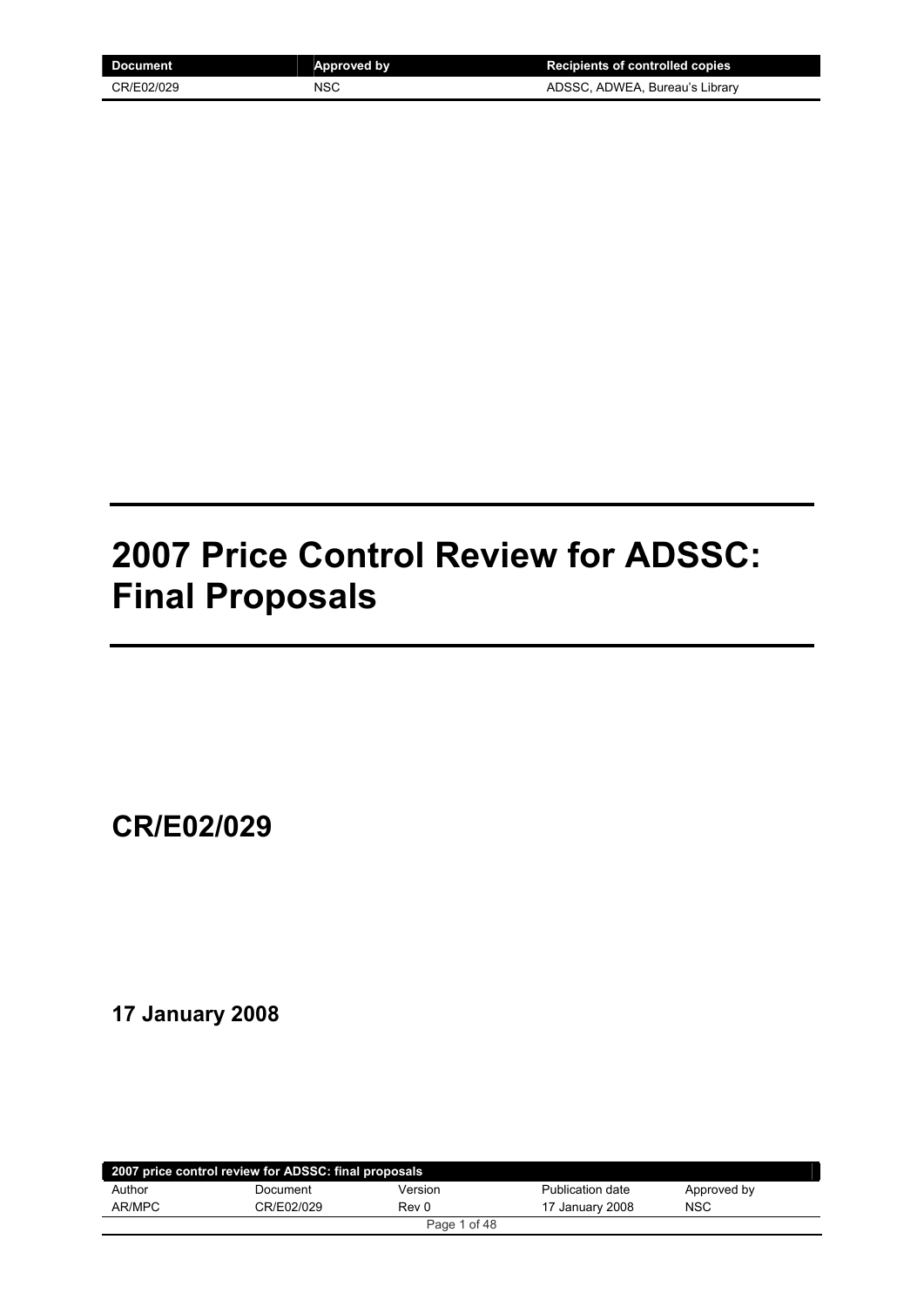# **Contents**

| $\mathbf 1$ . |  |
|---------------|--|
|               |  |
|               |  |
|               |  |
|               |  |
|               |  |
| 2.            |  |
|               |  |
|               |  |
|               |  |
| 3.            |  |
|               |  |
|               |  |
|               |  |
|               |  |
|               |  |
|               |  |
|               |  |
|               |  |
|               |  |
|               |  |
|               |  |
|               |  |
|               |  |
|               |  |
|               |  |
|               |  |
|               |  |
|               |  |

|        | 2007 price control review for ADSSC: final proposals |              |                  |             |  |
|--------|------------------------------------------------------|--------------|------------------|-------------|--|
| Author | Document                                             | Version      | Publication date | Approved by |  |
| AR/MPC | CR/E02/029                                           | Rev 0        | 17 January 2008  | <b>NSC</b>  |  |
|        |                                                      | Page 2 of 48 |                  |             |  |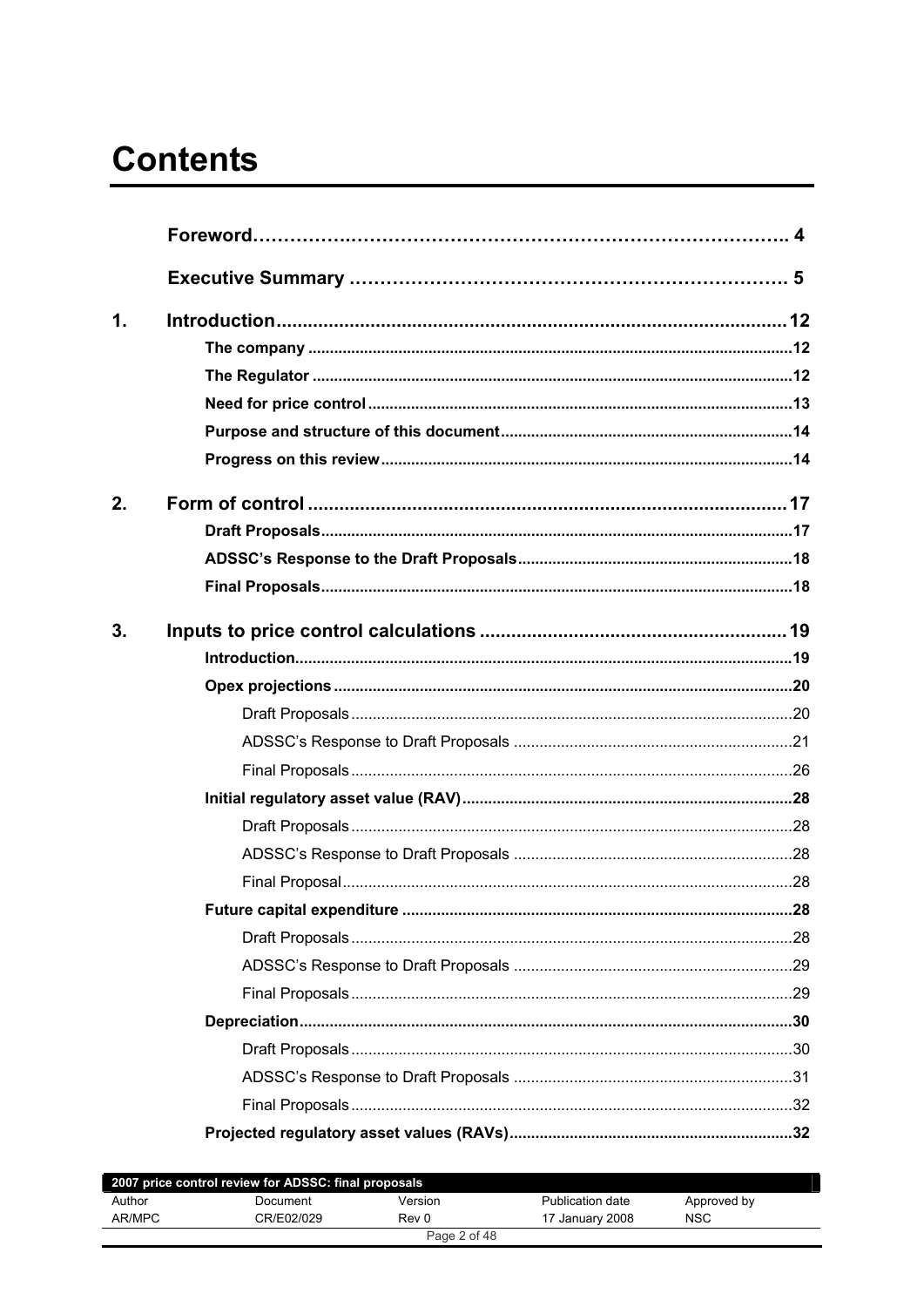| 5. |  |
|----|--|
|    |  |
|    |  |
|    |  |
|    |  |
|    |  |
|    |  |
|    |  |
|    |  |
|    |  |
|    |  |
|    |  |
|    |  |
| 4. |  |
|    |  |
|    |  |
|    |  |
|    |  |
|    |  |

|        | 2007 price control review for ADSSC: final proposals |              |                  |             |  |
|--------|------------------------------------------------------|--------------|------------------|-------------|--|
| Author | Document                                             | Version      | Publication date | Approved by |  |
| AR/MPC | CR/E02/029                                           | Rev 0        | 17 January 2008  | <b>NSC</b>  |  |
|        |                                                      | Page 3 of 48 |                  |             |  |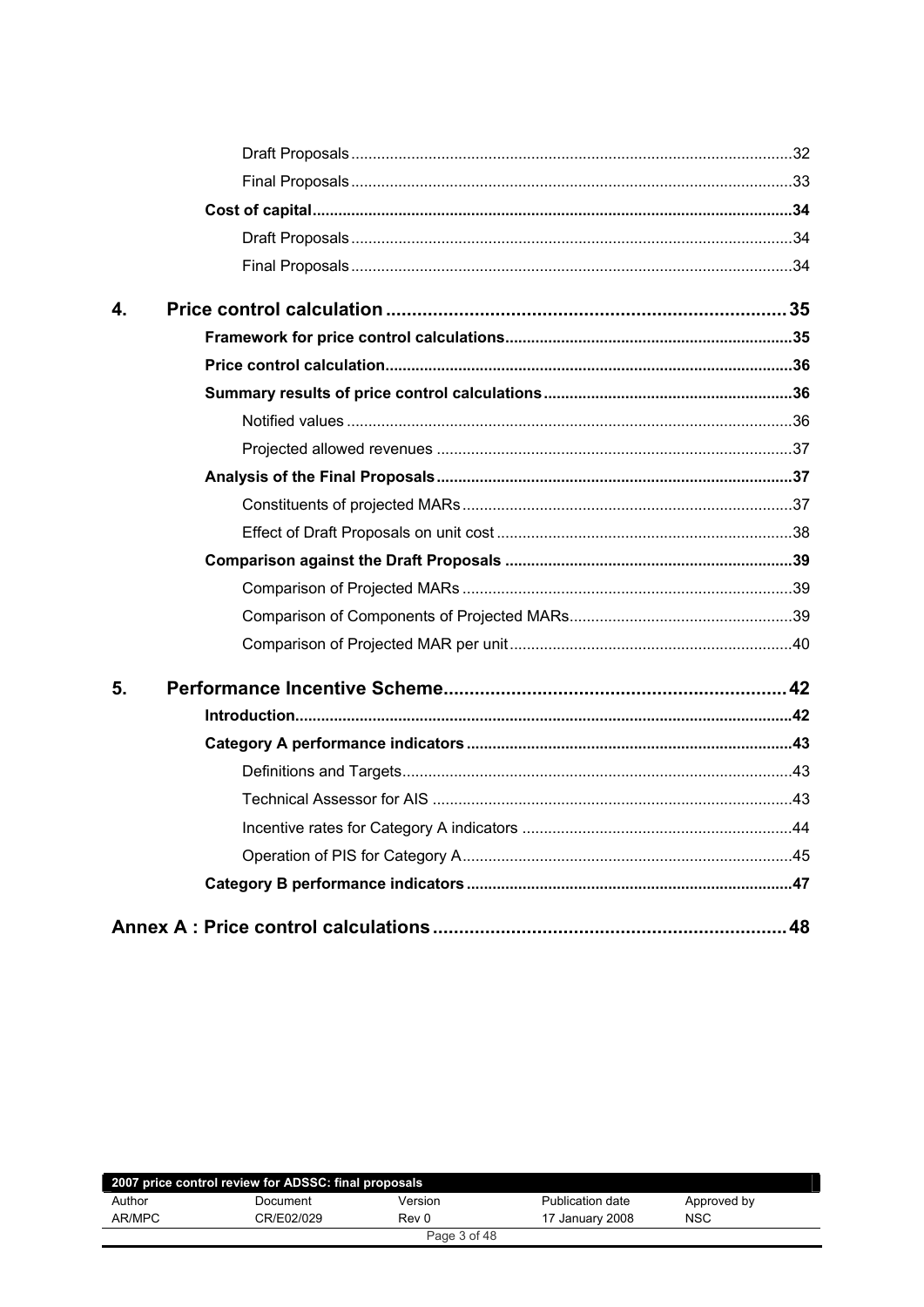# *Foreword*

- 1. In September 2006, the Bureau commenced a consultation process to set the first price control for the Abu Dhabi Sewerage Services Company (ADSSC), a company recently established to provide sewerage services within the Emirate of Abu Dhabi, by publishing the First Consultation Paper.
- 2. Following the issuance of its Second Consultation Paper in February 2007, the Bureau published Draft Proposals in July 2007 setting out its initial proposals on the issues relating to the first price control. The Bureau has received a generally supportive response from ADSSC to the Draft Proposals.
- 3. This document sets out the Bureau's Final Proposals for the ADSSC's first price control, which is proposed to be a pure CPI-X revenue cap, with a control period starting retrospectively from the date of establishment of the company being 21 June 2005 and ending on 31 December 2009.
- 4. The Bureau intends to formally issue a modification to ADSSC's licence by 31 March 2008 to give effect to these Final Proposals. In parallel to the issue of these Final Proposals, the Bureau is therefore also issuing a draft of this licence modification to ADSSC for its review.
- 5. Written responses to the Final Proposals and the draft licence modification should be sent by 28 February 2008 to:

Mark Clifton Director of Economic Regulation Regulation and Supervision Bureau P.O. Box 32800 Abu Dhabi Fax: (971-2) 642-4217 Email:  $mpclifton@rsb.gov.$ ae

6. The Bureau proposes to make responses to the consultation exercise publicly available.

## **NICK CARTER DIRECTOR GENERAL REGULATION AND SUPERVISION BUREAU**

| 2007 price control review for ADSSC: final proposals |            |         |                  |             |  |
|------------------------------------------------------|------------|---------|------------------|-------------|--|
| Author                                               | Document   | Version | Publication date | Approved by |  |
| AR/MPC                                               | CR/E02/029 | Rev 0   | 17 January 2008  | <b>NSC</b>  |  |
| Page 4 of 48                                         |            |         |                  |             |  |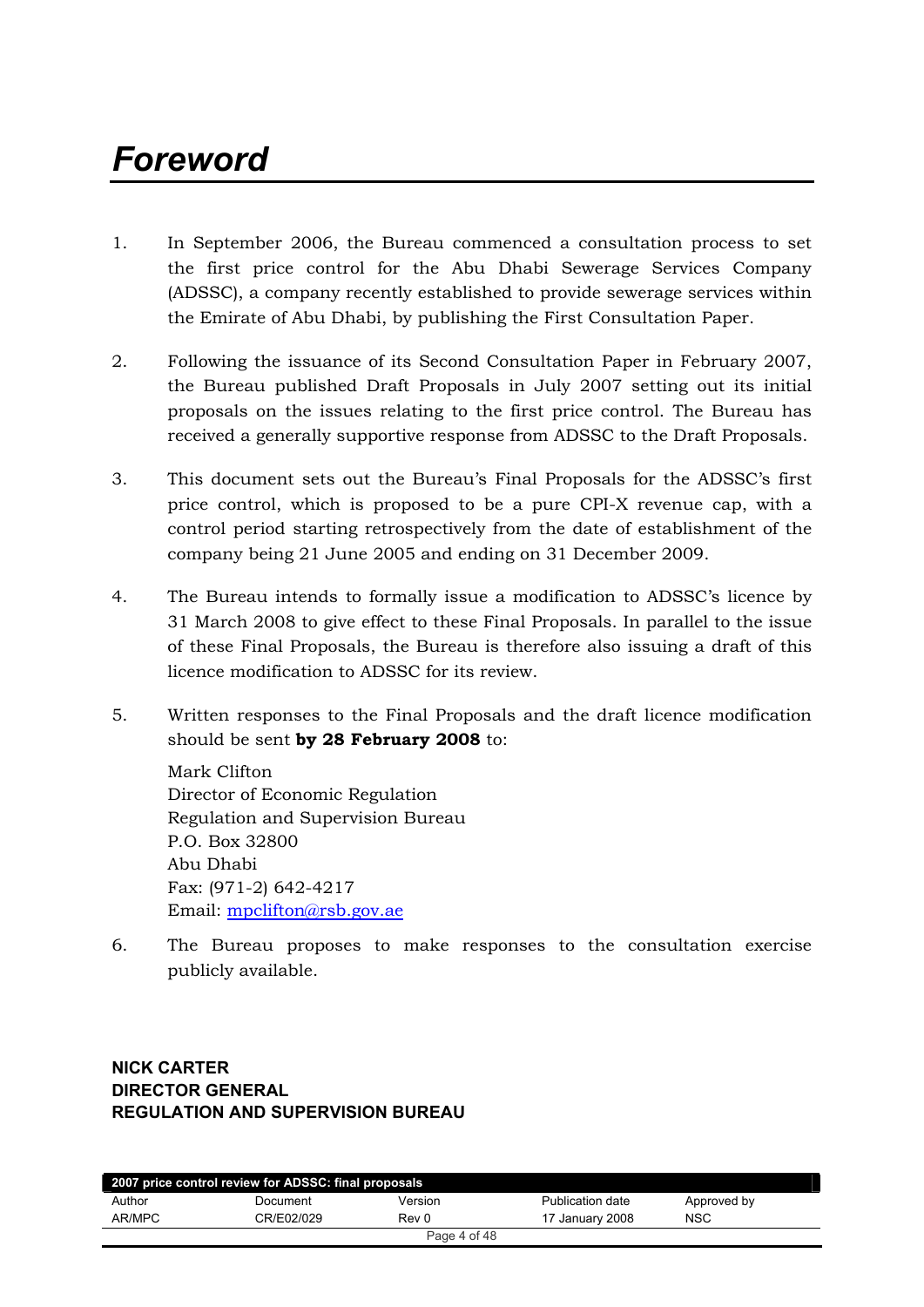## **Introduction**

- 1. As with other monopoly companies in the Abu Dhabi water and electricity sector, ADSSC is subject to price controls set by the Bureau to protect customers and derive operational efficiency. For ADSSC, the first price control is required to take effect retrospectively from the date of its establishment i.e., from 21 June 2005.
- 2. This document describes the Bureau's Final Proposals for the first price control for ADSSC taking into account the responses to the Draft Proposals issued by the Bureau in July 2007.

## **Form of control**

- 3. The first price control for ADSSC will have the form of a CPI-X annual revenue cap, with the following features:
	- (a) The price control will be a 'pure' revenue cap without involving any revenue driver.
	- (b) The price control will run from 21 June 2005 to 31 December 2009.
	- (c) A single control will cover all businesses of ADSSC.
	- (d) A simple Performance Incentive Scheme (PIS) will accompany the price control, taking effect from 2008, to incentivise ADSSC to improve its performance on various aspects of its operation.
	- (e) The maximum allowed revenue (MAR) for any year  $t'$  of the control period shall be determined as follows:

$$
MAR_t = a_t + Q_t - K_t
$$

where:

(i)  $a_t$  is a notified value (in UAE Dirhams or AED) for the year 't' as determined by the Bureau in 2005 prices through price control calculations and is indexed against UAE Consumer Price Index (CPI) less a "X" factor, where X has been set at zero;

| 2007 price control review for ADSSC: final proposals |            |         |                  |             |  |
|------------------------------------------------------|------------|---------|------------------|-------------|--|
| Author                                               | Document   | Version | Publication date | Approved by |  |
| AR/MPC                                               | CR/E02/029 | Rev 0   | 17 January 2008  | <b>NSC</b>  |  |
| Page 5 of 48                                         |            |         |                  |             |  |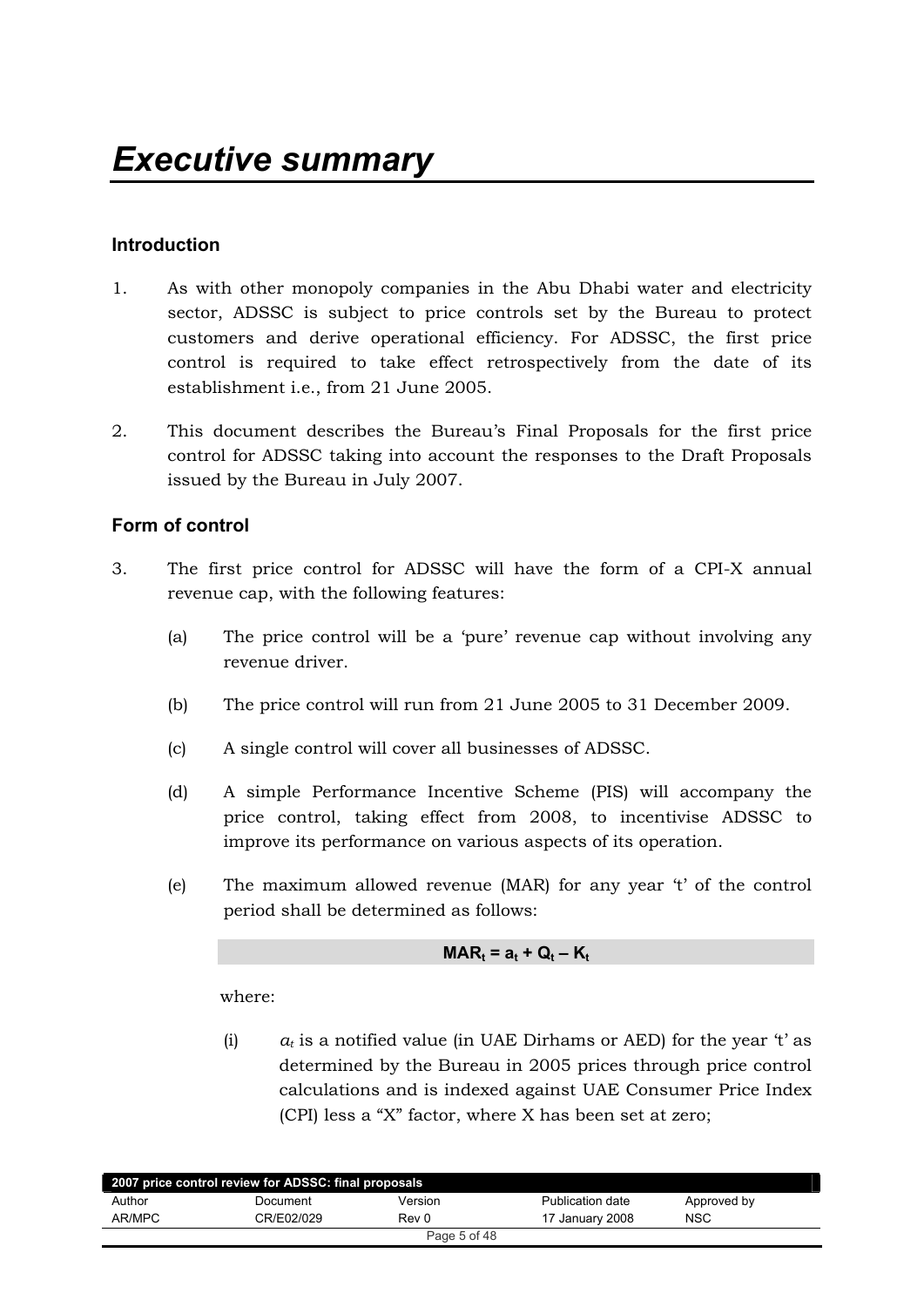- (ii)  $Q_t$  is the total amount of incentives (in AED) for performance on Category A indicators under the PIS; and
- (iii)  $K_t$  is the correction factor for an over- or under-recovery of MAR  $(in AED)$  in the preceding year.

## **Framework for price control calculations**

- 4. A net present value (NPV) framework has been adopted to establish the level and profile of allowed revenue for ADSSC:
	- (a) The notified value 'a' is determined by equating the NPV of the forecast annual MARs to the NPV of the annual required revenues over the control period.
	- (b) The annual required revenue is calculated using the "building-block" approach as the sum of operating expenditure (opex), depreciation and return on capital.
	- (c) All calculations are carried out in 2005 prices and the cost of capital used to calculate the return on capital (discussed below) is used as the discount rate for NPV calculations.

## **Operating expenditure**

- 5. A "top-down" approach has been used to set opex projections, as follows:
	- (a) Actual opex for 2005-2006 has been allowed for those years as per the draft accounts.
	- (b) Given the availability of only half-year accounts for  $2007$  and the recent increase in staff salaries and other allowances for ADWEA companies, opex for 2007 has been derived from 2006 opex by increasing annual staff costs by 20% (or, equivalently, by increasing half-year staff costs by 40%) and by increasing remaining costs by the 2006 UAE CPI inflation (i.e. 9.29%).
	- (c) For 2008-2009, the base opex (in 2007 prices) has been derived from  $2006$  opex by increasing staff costs by  $40\%$  and remaining costs by the 2006 UAE CPI inflation. Such base opex has then been adjusted for demand growth  $(0.75\%$  opex increase for each  $1\%$  demand increase) and efficiency improvement (5% opex decrease per year in real terms).

|        | 2007 price control review for ADSSC: final proposals |              |                         |             |  |
|--------|------------------------------------------------------|--------------|-------------------------|-------------|--|
| Author | Document                                             | Version      | <b>Publication date</b> | Approved by |  |
| AR/MPC | CR/E02/029                                           | Rev 0        | 17 January 2008         | <b>NSC</b>  |  |
|        |                                                      | Page 6 of 48 |                         |             |  |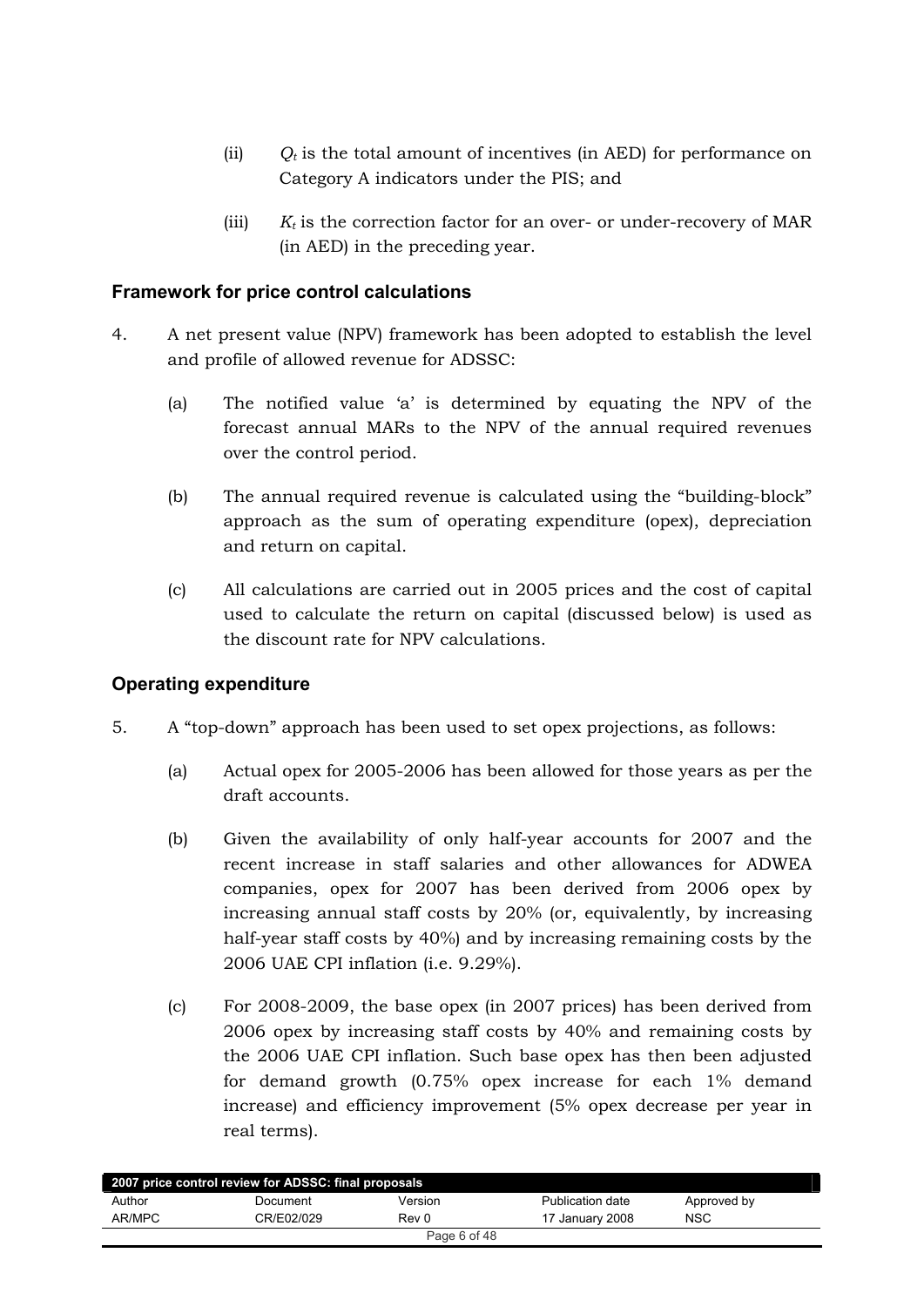6. The resulting opex projections in 2005 prices are shown in **Table 1**. While the opex projections for 2005-2007 are similar to those assumed in the Draft Proposals, for 2008-2009 they are higher than those assumed in the Draft Proposals by about AED 22-29 million per year, or by  $8.6\%$ -10.7%.

## **Capital expenditure**

- 7. Given the lack of a reliable forecast of capital expenditure (capex) to be incurred during the control period, an ex post approach has been adopted for capex regulation. However, to facilitate the financing of capex and the smoothing of the price control from one period to another, provisional capex has been included in the first price control. It is important to note that the provisional capex figures are not indicative of the Bureau's views of the appropriate or efficient level of capex.
- 8. Once audited data on actual capex over the control period is available, it will be reviewed against the efficiency criteria established by the Bureau for the sector. That is, capex will be considered efficient if it:
	- (a) was required to meet growth in customer demand or the relevant security and performance standards; and
	- (b) was efficiently procured (procurement to be interpreted to include both the tendering process and project management).
- 9. Based on the efficiency review of actual capex, an appropriate adjustment will then be made to the regulatory asset value (RAV) at a future price control review for any difference between the efficient past capex and the provisional capex allowed at this review.
- 10. **Table 1** below shows the provisional capex allowances in 2005 prices (about AED 2.4 billion in total), which have been used in setting the price control in these Final Proposals.

| Table 1. Open and provisional capes • Thial Froposals |         |        |        |        |        |
|-------------------------------------------------------|---------|--------|--------|--------|--------|
| AED million, 2005 prices                              | $2005*$ | 2006   | 2007   | 2008   | 2009   |
| Opex projections                                      | 68.73   | 197.41 | 202.85 | 216.50 | 220.40 |
| Provisional capex                                     | 379.01  | 128.25 | 412.76 | 600.00 | 900.00 |

Source: Bureau calculations

Notes: \*The data for 2005 relates to 6-month period from 1 July to 31 December 2005.

#### 11. These provisional capex allowances have been derived as follows:

| 2007 price control review for ADSSC: final proposals |            |         |                  |             |  |
|------------------------------------------------------|------------|---------|------------------|-------------|--|
| Author                                               | Document   | Version | Publication date | Approved by |  |
| AR/MPC                                               | CR/E02/029 | Rev 0   | 17 January 2008  | <b>NSC</b>  |  |
| Page 7 of 48                                         |            |         |                  |             |  |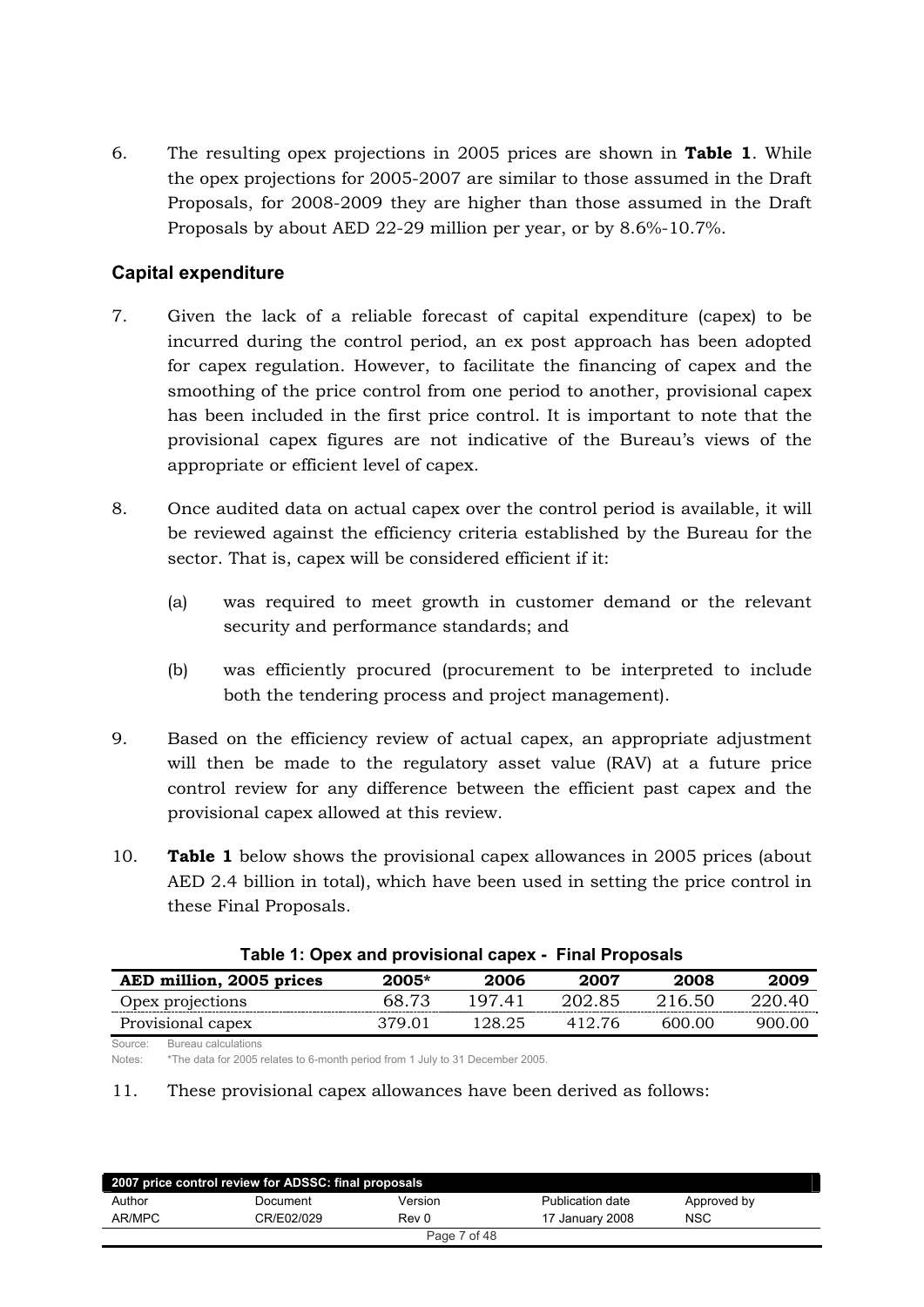- (a) For  $2005-2006$ , the provisional capex allowances are based on the actual levels reported by ADSSC in its draft audited accounts and are similar to those in the Draft Proposals.
- (b) For  $2007$ , the allowance is based on ADSSC's submission and remains the same as in the Draft Proposals.
- $\epsilon$ ) For 2008 and 2009, the provisional allowances have been increased from those in the Draft Proposals in consideration of ADSSC's argument for deteriorating asset conditions of the sewerage system and hence a requirement for increasing future capex. The revised allowances are about 50% higher (in real terms) than those for the immediately previous vears (i.e. 2007 and 2008, respectively) and are higher by about  $20\%$  and  $80\%$  than the Draft Proposals for the respective years.

## **Financial issues**

- 12. The audited accounting asset value as of 21 June 2005 has been used to set the initial RAV. For these Final Proposals, the Bureau has used the accounting asset value of AED 4,430.48 million as of 1 July 2005 as per ADSSC's draft accounts for 2005-2006 to set the initial RAV.
- 13. A straight-line depreciation approach has been used for the provisional capex with a weighted average asset life of 50 years. For the initial RAV, the depreciation has been set equal to the annual depreciation of AED  $324.92$ million (implying the remaining asset life of 13.6355 years) as per ADSSC's draft accounts for 2005-2006, in line with the Bureau's stated approach to match as closely as possible the actual outturn costs for 2005-2006.
- 14. Based on the Bureau's proposals on initial RAV, depreciation and provisional capex, the resulting opening and closing RAVs and depreciation for each year of the control period are presented in the following table:

| $\frac{1}{2}$ and 2. Frujected NAVS OVER 2009-2009 $-$ Final Fruposals |          |          |          |          |          |  |  |
|------------------------------------------------------------------------|----------|----------|----------|----------|----------|--|--|
| AED million, 2005 prices                                               | $2005*$  | 2006     | 2007     | 2008     | 2009     |  |  |
| Opening RAV                                                            | 4,430.48 | 4.643.24 | 4,437.70 | 4,511.27 | 4,761.94 |  |  |
| Provisional capex                                                      | 379.01   | 128.25   | 412.76   | 600.00   | 900.00   |  |  |
| Depreciation on initial RAV                                            | 162.46   | 324.92   | 324.92   | 324.92   | 324.92   |  |  |
| Depreciation on provisional capex                                      | 3.79     | 8.86     | 14.27    | 24.40    | 39.40    |  |  |
| Closing RAV                                                            | 4,643.24 | 4.437.70 | 4,511.27 | 4,761.94 | 5,297.62 |  |  |

## **Table 2: Projected RAVs over 2005-2009 – Final Proposals**

Source: Bureau calculations

Notes: \*The data for 2005 relates to 6-month period from 1 July to 31 December 2005.

| 2007 price control review for ADSSC: final proposals |            |              |                  |             |  |
|------------------------------------------------------|------------|--------------|------------------|-------------|--|
| Author                                               | Document   | Version      | Publication date | Approved by |  |
| AR/MPC                                               | CR/E02/029 | Rev 0        | 17 January 2008  | <b>NSC</b>  |  |
|                                                      |            | Page 8 of 48 |                  |             |  |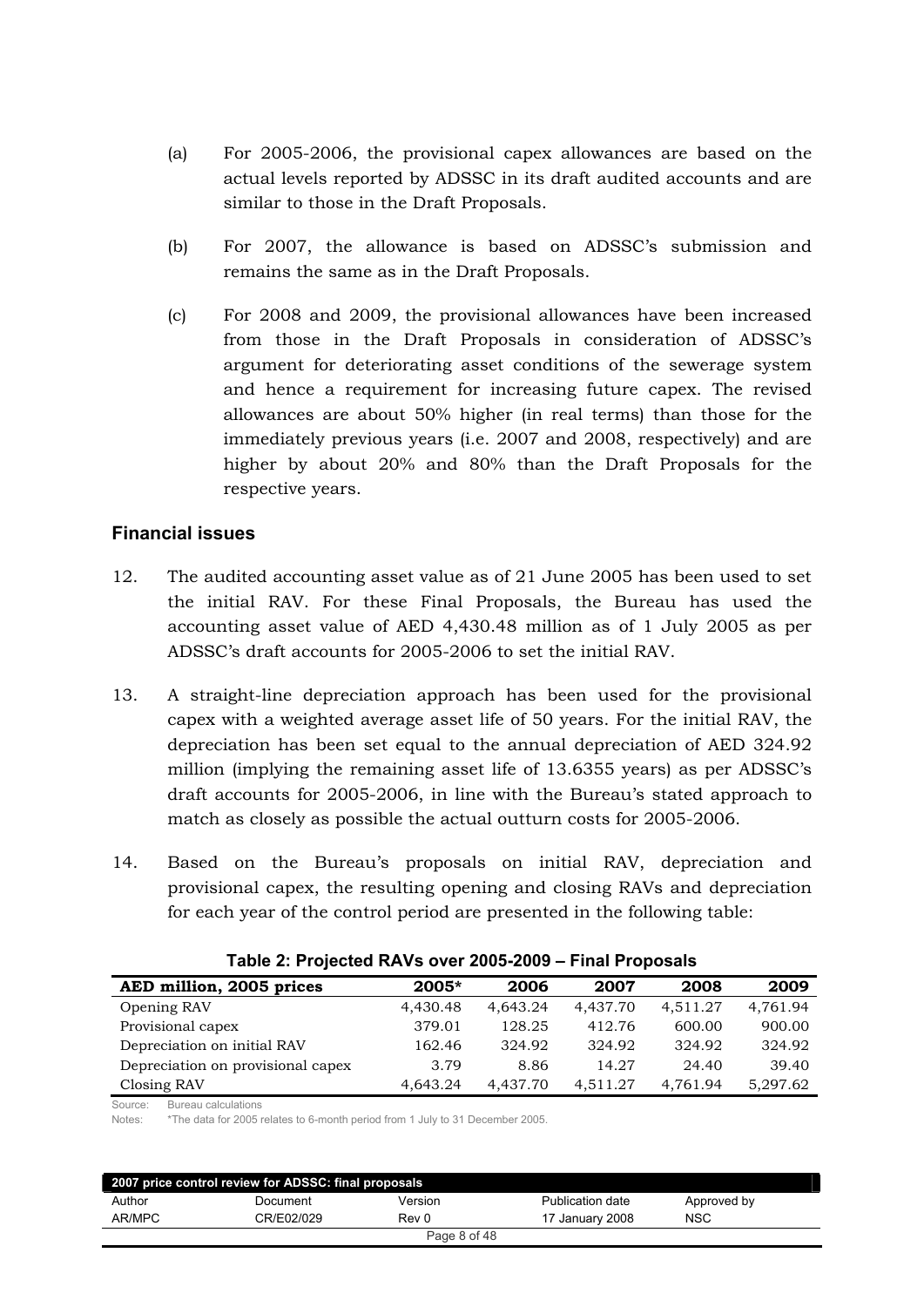- 15. The RAV increases from AED 4.4 billion in 2005 to AED 5.3 billion by end of 2009 (i.e., by about AED 867 million or 19.6%) in 2005 prices. The depreciation allowance is about AED 347 million per annum on average over the control period.
- 16. The Final Proposals use a real, post-tax cost of capital of 5.00% to calculate return on capital – the same as in the Draft Proposals and consistent with that used at the last price control review of water and electricity companies.

## **Price control calculations**

17. The notified values 'a' and 'X' determined in these Draft Proposals are given in the following table:

| Table 3: Notified values - Final Proposals |                     |                              |                                    |  |
|--------------------------------------------|---------------------|------------------------------|------------------------------------|--|
|                                            |                     | $'a'$ for 2005 (2005 prices) | 'a' for 2006 onwards (2006 prices) |  |
| Notified value                             | 0.00                | AED 388.36 million           | AED 824.84 million                 |  |
| Source:                                    | Bureau calculations |                              |                                    |  |

- 18. These notified values will be incorporated into the licence through the proposed licence modification being issued to ADSSC with these Final Proposals. For 2005, the notified value 'a' has been expressed in 2005 prices and is one-half of the value for subsequent years to reflect the 6month period in 2005 after the establishment of ADSSC. For 2006 onwards, the notified value 'a' has been expressed in 2006 prices (and on a full-year basis) to allow operation of indexation mechanism in the licence whereby the notified value 'a' for subsequent years will be derived in nominal prices hased on the actual UAE CPL
- 19. The following table presents the projected MAR for ADSSC over the control period (2005-2009):

| Table 4. Projected MAR Over 2005-2009 – Final Proposals |                                                             |         |      |      |      |        |  |  |
|---------------------------------------------------------|-------------------------------------------------------------|---------|------|------|------|--------|--|--|
| <b>AED</b> million                                      |                                                             | $2005*$ | 2006 | 2007 | 2008 | 2009   |  |  |
| Allowed revenue                                         | (AEDm, 2005 prices) 388.36 776.72 776.72 776.72             |         |      |      |      | 776.72 |  |  |
| Allowed revenue                                         | (AEDm, nominal prices) 388.36 824.84 901.43 982.56 1,061.17 |         |      |      |      |        |  |  |
| Source: Bureau calculations                             |                                                             |         |      |      |      |        |  |  |

**Table 4: Projected MAR over 2005-2009 – Final Proposals**

Notes: \*The data for 2005 relates to 6-month period from 1 July to 31 December 2005.

20. These estimates of annual MARs are higher by about AED 171 million per year in real terms (by about AED 181 to 233 million per year in nominal prices), or by 28%, than those estimated in the Draft Proposals for the respective years.

| 2007 price control review for ADSSC: final proposals |            |              |                  |             |  |
|------------------------------------------------------|------------|--------------|------------------|-------------|--|
| Author                                               | Document   | Version      | Publication date | Approved by |  |
| AR/MPC                                               | CR/E02/029 | Rev 0        | 17 January 2008  | <b>NSC</b>  |  |
|                                                      |            | Page 9 of 48 |                  |             |  |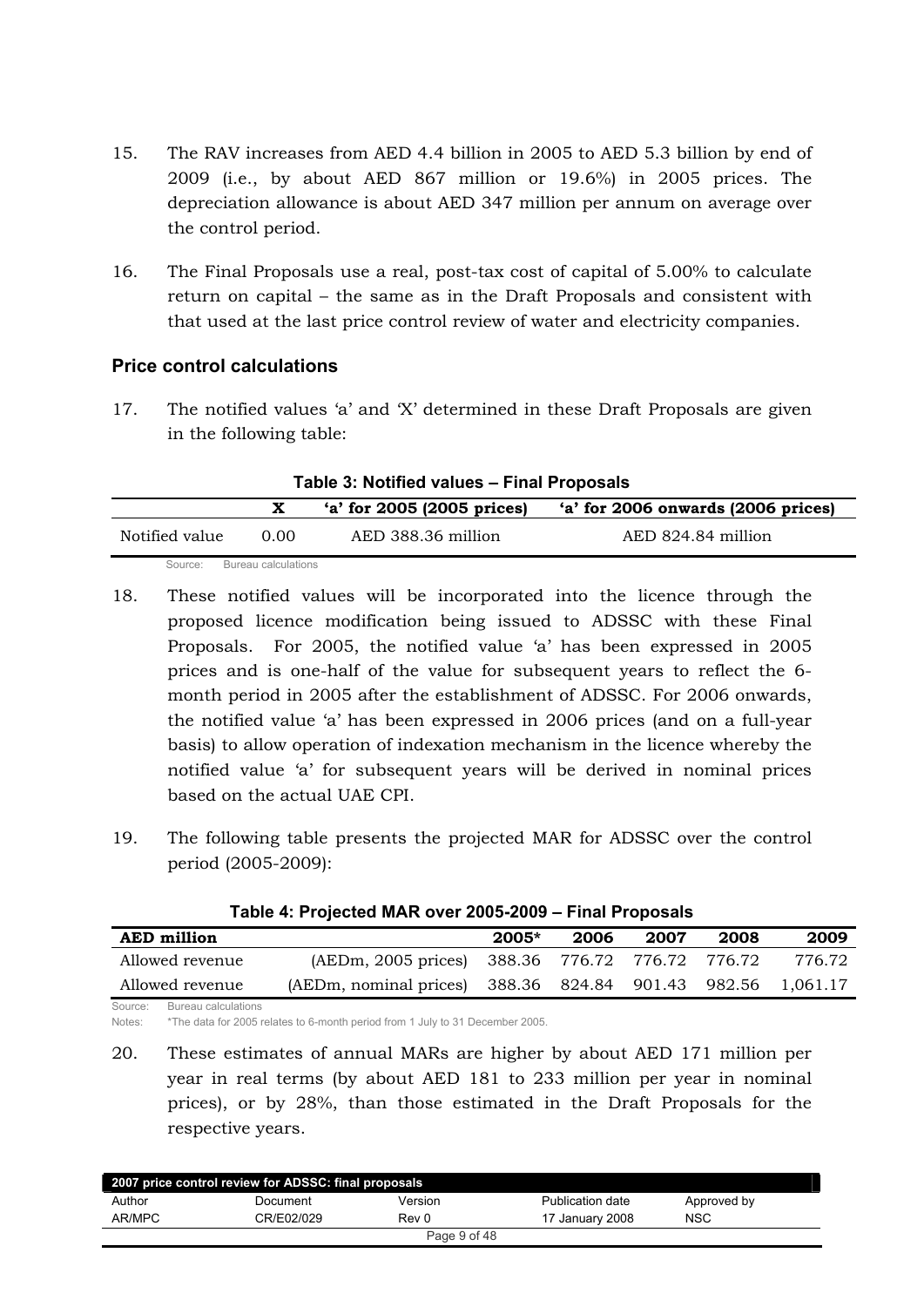## **Performance Incentive Scheme**

- 21. The PIS has two types of performance indicators:
	- (a) Category A indicators with precise definitions, targets and incentive rates, and an automatic annual revenue adjustment for performance via a term " $Q$ " in the MAR formula, subject to a cap of  $4\%$  of MAR; and
	- (b) Category B indicators, which are less precisely defined but subject to a possible financial adjustment at the next price control review, depending on the performance over the control period, also subject to a  $2\%$  cap.
- 22. The PIS will take effect for the submissions due in 2008 onwards and will reward or penalize ADSSC through the Q term of the MAR formula two years after the year to which the submission relates.
- 23. The following table presents the Category A indicators and their targets and incentive rates:

| <b>Category A indicator</b>    | <b>Target Date</b>     | <b>Incentive Rate</b>    |
|--------------------------------|------------------------|--------------------------|
| 1. Audited accounts timeliness | 30 June each year      | 1.73 AED million / month |
| 2. Audited PCR timeliness      | 31 March each year     | 1.73 AED million / month |
| 3. AIS timeliness              | 30 September each year | 1.73 AED million / month |

#### **Table 5: PIS Category A indicators – Final Proposals**

- 24. Each incentive rate is expressed in terms of penalty amount per month of delay in submission of the relevant item. The bonus on submission of the item on or before the relevant target date will be six times the incentive rate i.e., AED 10.38 million per indicator. That is, the total bonus ADSSC can earn in any year can be as high as AED 31.14 million on Category A indicators.
- 25. The above incentive rate of AED 1.73 million per month is higher by AED 0.38 million per month or 28% than that in the Draft Proposals, due to higher estimated annual MARs in the Final Proposals.
- 26. The proposed Category B indicators are as follows:
	- (a) performance of sewerage system (e.g., availability and reliability);
	- (b) customer complaints (e.g., in relation to odour and flooding);

| 2007 price control review for ADSSC: final proposals |            |         |                  |             |  |
|------------------------------------------------------|------------|---------|------------------|-------------|--|
| Author                                               | Document   | Version | Publication date | Approved by |  |
| AR/MPC                                               | CR/E02/029 | Rev 0   | 17 January 2008  | <b>NSC</b>  |  |
| Page 10 of 48                                        |            |         |                  |             |  |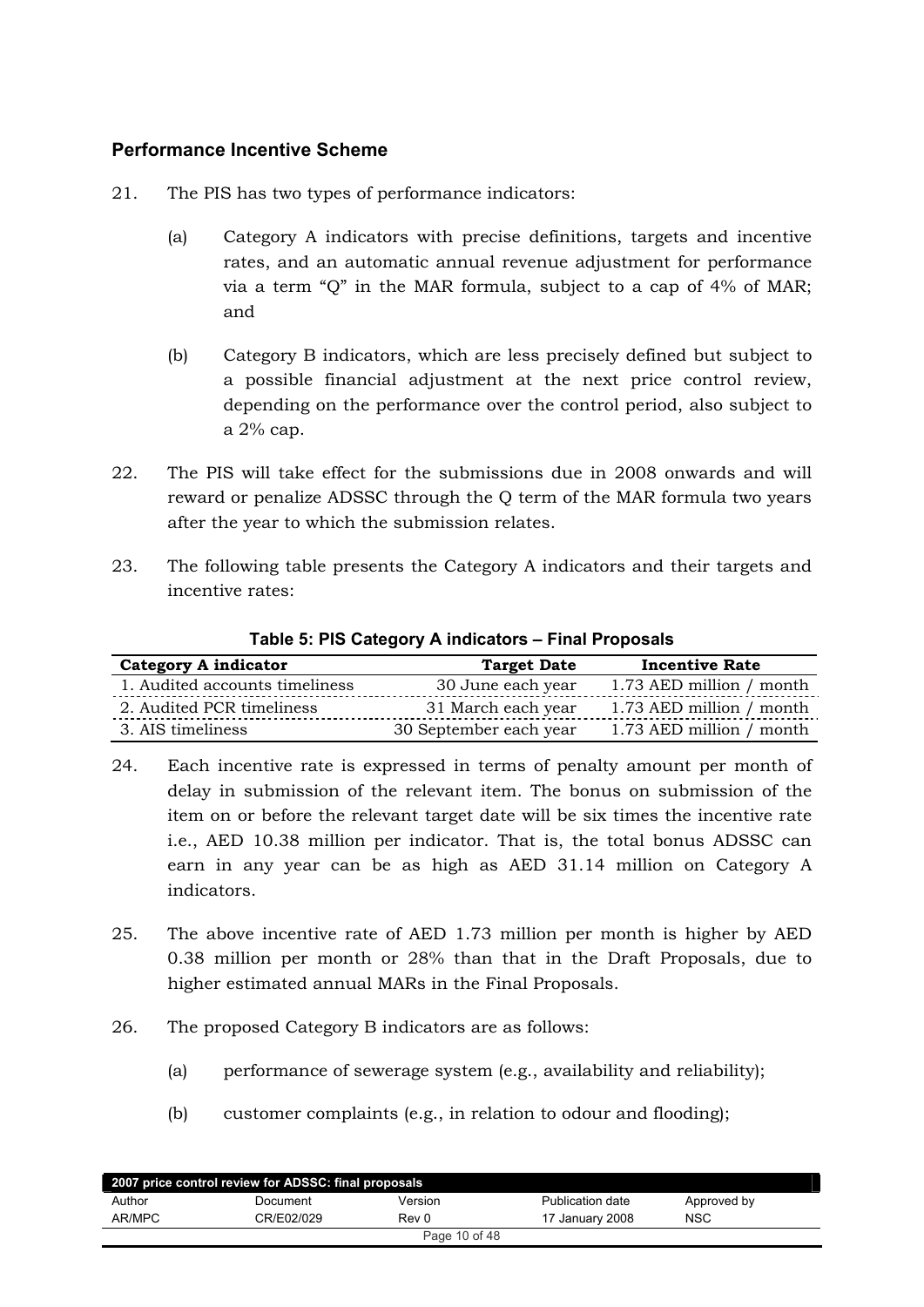- (c) performance against guaranteed service standards for customers;
- $(d)$  compliance with standards at treatment plants;
- (e) meeting targets for recycling of treated effluent and biosolids;
- (f) environmental performance;
- (g) timeliness of annual preparation of five-year planning statement; and
- (h) timeliness of interim profit and loss account.

#### **Changes from Draft Proposals**

27. The main differences between the Draft Proposals and the Final Proposals are summarised below:

| <b>Main Feature</b>                   | <b>Draft Proposals</b>     | <b>Final Proposals</b>                                                                                                                                                      |
|---------------------------------------|----------------------------|-----------------------------------------------------------------------------------------------------------------------------------------------------------------------------|
| Opex for 2005-2006                    | 2005: AED 66.27 million    | 2005: AED 68.73 million                                                                                                                                                     |
|                                       | 2006: AED 199.73 million   | 2006: AED 197.41 million                                                                                                                                                    |
|                                       |                            | revised as per draft accounts                                                                                                                                               |
| Opex for 2007                         | AED 199.73 million         | AED 202.85 million increased<br>for recent increases in staff<br>and<br>allowances<br>salaries<br>for<br><b>ADWEA</b><br>companies<br>and<br>ADSSC's new staff requirements |
| <b>Base Opex for 2008-2009</b>        | AED 199.73 million         | AED 213.01 million increased<br>for reasons mentioned above                                                                                                                 |
| Demand growth projections             | Overall average 5.08% p.a. | Overall average in excess of 9%<br>p.a. revised as per latest<br>information                                                                                                |
| <b>Provisional capex allowances</b>   | 2006: AED 151.10 million   | 2006: AED 128.25 million<br>revised as per draft accounts                                                                                                                   |
|                                       | 2008: AED 500 million      | 2008: AED 600 million                                                                                                                                                       |
|                                       | 2009: AED 500 million      | 2009: AED 900 million                                                                                                                                                       |
|                                       |                            | increased for deteriorating asset<br>conditions                                                                                                                             |
| Asset life assumption for initial RAV | 30 years                   | 13.6355 years revised to match<br>draft accounts                                                                                                                            |

#### **Table 6: Summary of Main Differences from Draft Proposals**

Notes: All AED amounts are in 2005 prices.

| 2007 price control review for ADSSC: final proposals |            |         |                  |             |  |
|------------------------------------------------------|------------|---------|------------------|-------------|--|
| Author                                               | Document   | Version | Publication date | Approved by |  |
| AR/MPC                                               | CR/E02/029 | Rev 0   | 17 January 2008  | <b>NSC</b>  |  |
| Page 11 of 48                                        |            |         |                  |             |  |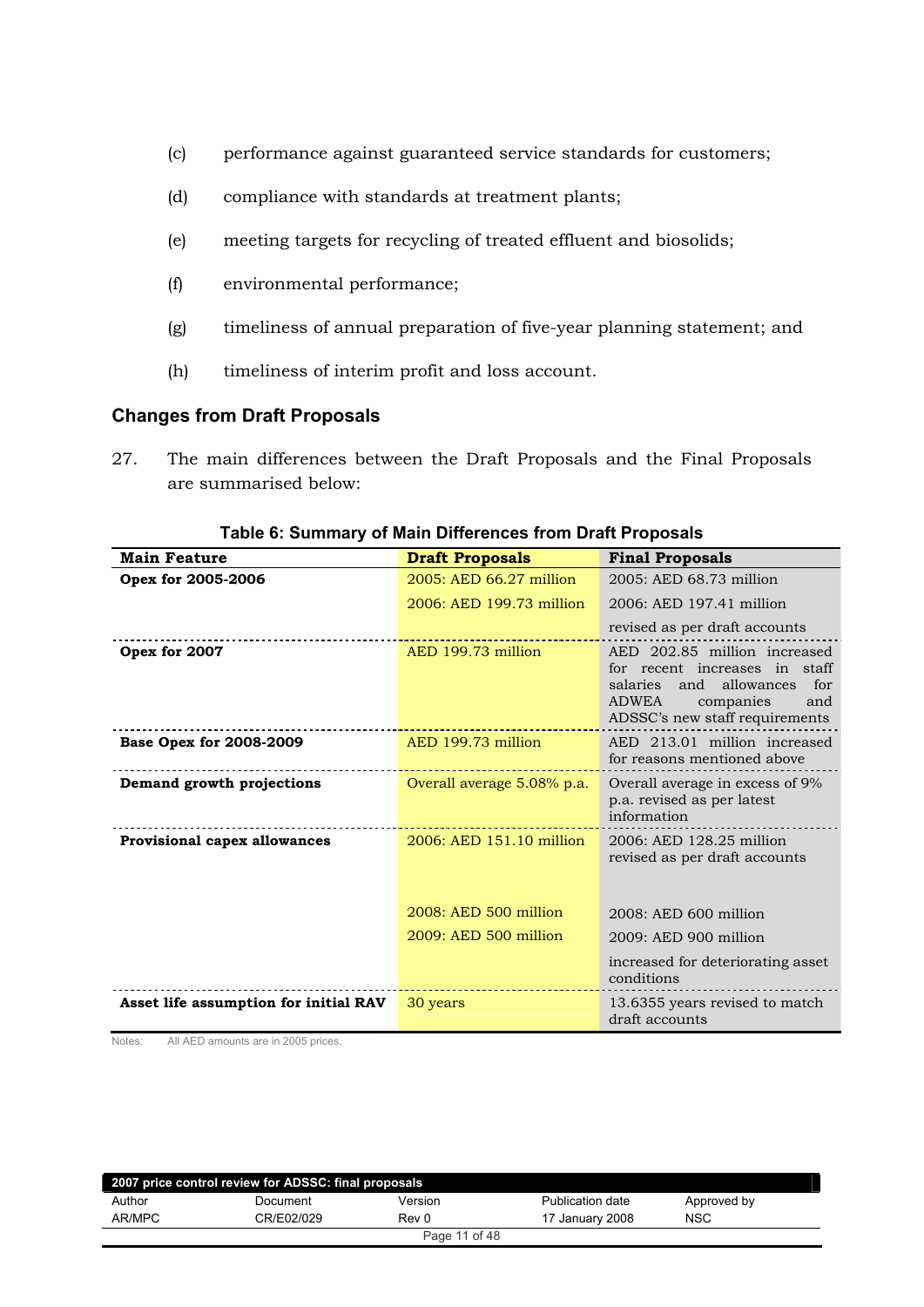## <span id="page-11-0"></span>**The company**

- 1.1 **Establishment:** Effective 21 June 2005, ADSSC was established by the Abu Dhabi Law No  $(17)$  of 2005 as a public joint stock company to provide sewerage services in the Emirate of Abu Dhabi. The company has taken over ownership, management and operations of the sewerage systems previously run by the Abu Dhabi and Al Ain Municipalities. The Abu Dhabi Water and Electricity Authority (ADWEA) presently wholly owns ADSSC and is responsible for the development of the Emirate's policies concerning the wastewater sector.
- 1.2 **Regulation:** Law No (17) of 2005 requires ADSSC to have a licence from the Bureau to undertake its activities. This Law also allows the company, after the Bureau's approval, to charge for providing sewerage services and connection to its sewerage system, and to sell treated wastewater effluent to the Department of Municipalities and Agriculture. ADSSC is also subject to the provisions of Law No  $(2)$  of 1998 concerning the regulation of the water and electricity sector in the Emirate of Abu Dhabi to the extent those provisions are not contradictory to Law No  $(17)$  of 2005.
- 1.3 **Licensing:** In accordance with the above requirements, the Bureau has issued a licence to ADSSC effective from 21 June 2005, which contains a number of conditions.
- 1.4 **Separate Businesses:** For various purposes, including for the purpose of accounting, ADSSC's licence defines three separate businesses: Sewerage Business, Wastewater Treatment Business, and Disposal Business, which are described in the First Consultation Paper.

## **The Regulator**

1.5 **Regulated Activities:** Law No (2) of 1998 established the Bureau as the independent regulatory body for the water and electricity sector in the Emirate of Abu Dhabi and defines its duties, functions and powers. Law No  $(17)$  of 2005 extends these powers to include the wastewater sector. Any entity wishing to undertake any of the defined "regulated activities" in the Emirate requires authorization from the Bureau in the form of a licence (or a licence exemption). It is through the licence conditions (or conditions to an

| 2007 price control review for ADSSC: final proposals |            |               |                  |             |
|------------------------------------------------------|------------|---------------|------------------|-------------|
| Author                                               | Document   | Version       | Publication date | Approved by |
| AR/MPC                                               | CR/E02/029 | Rev 0         | 17 January 2008  | NSC         |
|                                                      |            | Page 12 of 48 |                  |             |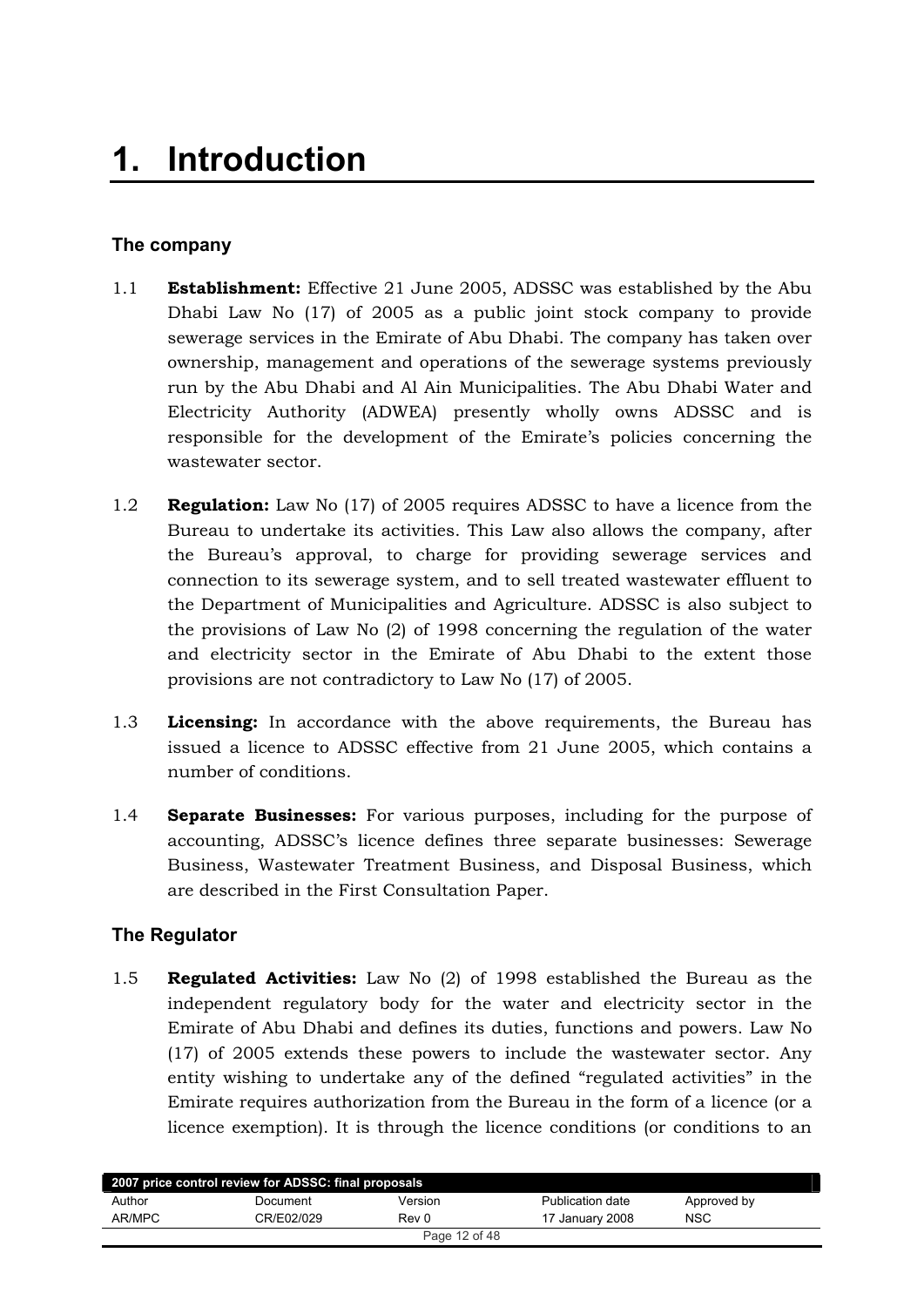<span id="page-12-0"></span>exemption) that the Bureau is able to influence the conduct of sector companies.

- 1.6 **Primary Duty:** The "primary duty" of the Bureau (Article 53 of Law No (2) of 1998) is "to ensure, so far as it is practicable for it to do so, the continued availability of potable water for human consumption and electricity for use in hospitals and centres for the disabled, aged and sick". As discussed in the First Consultation Paper, Law No  $(17)$  of 2005 may be interpreted as implying a corresponding primary duty in respect of the essential provision of sewerage services.
- 1.7 **General Duties:** The Bureau also has a number of "general duties" (Article 54 of Law No (2) of 1998), the most relevant of which in relation to this price control review is to "protect the interest of consumers ......... as to the terms and conditions and price of supply...".
- 1.8 **General Functions:** The Bureau also has a number of "general functions" (Article 55 of Law No (2) of 1998), including "the regulation of prices charged to consumers ......... and the methods by which they are charged."
- 1.9 **Accountability:** In carrying out its functions under the Law, the Bureau is under an obligation (Article 96 of Law No (2) of 1998) to act consistently, to minimise the regulatory burden on licensees, to take account of the financial position of licensees, and to give reasons for its decisions. Accountability is further reinforced by the fact that the Bureau's decisions can be challenged by licensees and ultimately made the subject of arbitration.
- 1.10 **Recent Amendments to Laws:** Recently, Law No (2) of 1998 and Law No  $(17)$  of 2005 have been amended via Law No  $(19)$  of 2007 and Law No  $(18)$  of 2007, respectively. Among other things, these amendments allow the Bureau to issue licences to sewerage companies other than ADSSC and require ADSSC to connect the networks and facilities of such companies to its network.

## **Need for price control**

1.11 ADSSC is a monopoly being the only provider of sewerage services in the Emirate. It is therefore necessary to put in place a mechanism to protect the interests of the consumers of sewerage services both with regards to charges and to the quality of the service. The purpose of the price control is to cap revenue and provide incentives to improve service quality.

| 2007 price control review for ADSSC: final proposals |            |         |                  |             |  |
|------------------------------------------------------|------------|---------|------------------|-------------|--|
| Author                                               | Document   | Version | Publication date | Approved by |  |
| AR/MPC                                               | CR/E02/029 | Rev 0   | 17 January 2008  | <b>NSC</b>  |  |
| Page 13 of 48                                        |            |         |                  |             |  |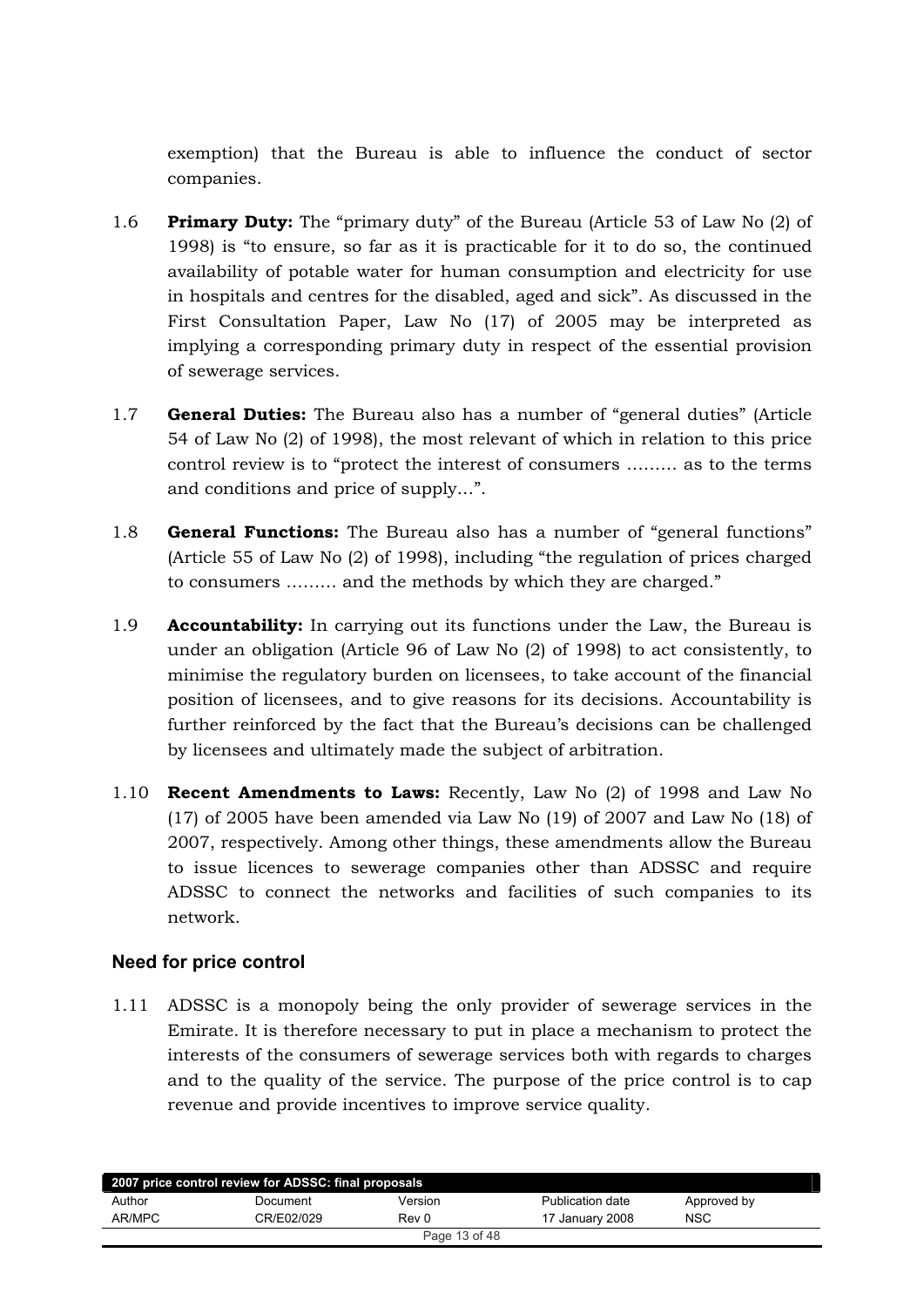- <span id="page-13-0"></span>1.12 The costs of sewerage services are presently subsidised by the government. The price control, by capping ADSSC's revenue from any source, can therefore provide a mechanism to ensure the subsidy requirement of ADSSC reflects only reasonably efficient costs.
- 1.13 As discussed in Section 2 below, the Bureaus proposes to establish a simple price control for ADSSC which places a cap, in each year of the control, on the total revenue that ADSSC can recover from its customers and/or the government subsidy. This is similar to the price controls for network companies in the water and electricity sector, but without any 'revenue drivers' in the control (i.e., it is a price control with 100% fixed component).

## **Purpose and structure of this document**

- 1.14 The purpose of this document is to conclude the consultation process with ADSSC and other stakeholders in the sewerage services sector to establish the first price control for ADSSC.
- 1.15 The remainder of this document is structured as follows:
	- (a) **Section 2** discusses the structure, scope and duration of the first price control for ADSSC:
	- (b) **Section 3** discusses the main inputs to the price control calculations for ADSSC;
	- (c) **Section 4** describes the price control calculations used in formulating Final Proposals, with these calculations presented in Annex A to this document; and
	- (d) **Section 5** discusses the Performance Incentive Scheme (PIS) for ADSSC in some detail.

## **Progress on this review**

- 1.16 **Table 1.1** below sets out the progress to date and important dates for this price control review.
- 1.17 The publication of these Final Proposals (due by October 2007) was delayed partly due to unavailability of audited accounts of ADSSC and delay in the receipt of a complete response from ADSSC to the Draft Proposals. However, such delay period has been made useful by discussion between the Bureau and ADSSC on outstanding issues relating to the price control. The positive

| 2007 price control review for ADSSC: final proposals |            |               |                  |             |  |
|------------------------------------------------------|------------|---------------|------------------|-------------|--|
| Author                                               | Document   | Version       | Publication date | Approved by |  |
| AR/MPC                                               | CR/E02/029 | Rev 0         | 17 January 2008  | <b>NSC</b>  |  |
|                                                      |            | Page 14 of 48 |                  |             |  |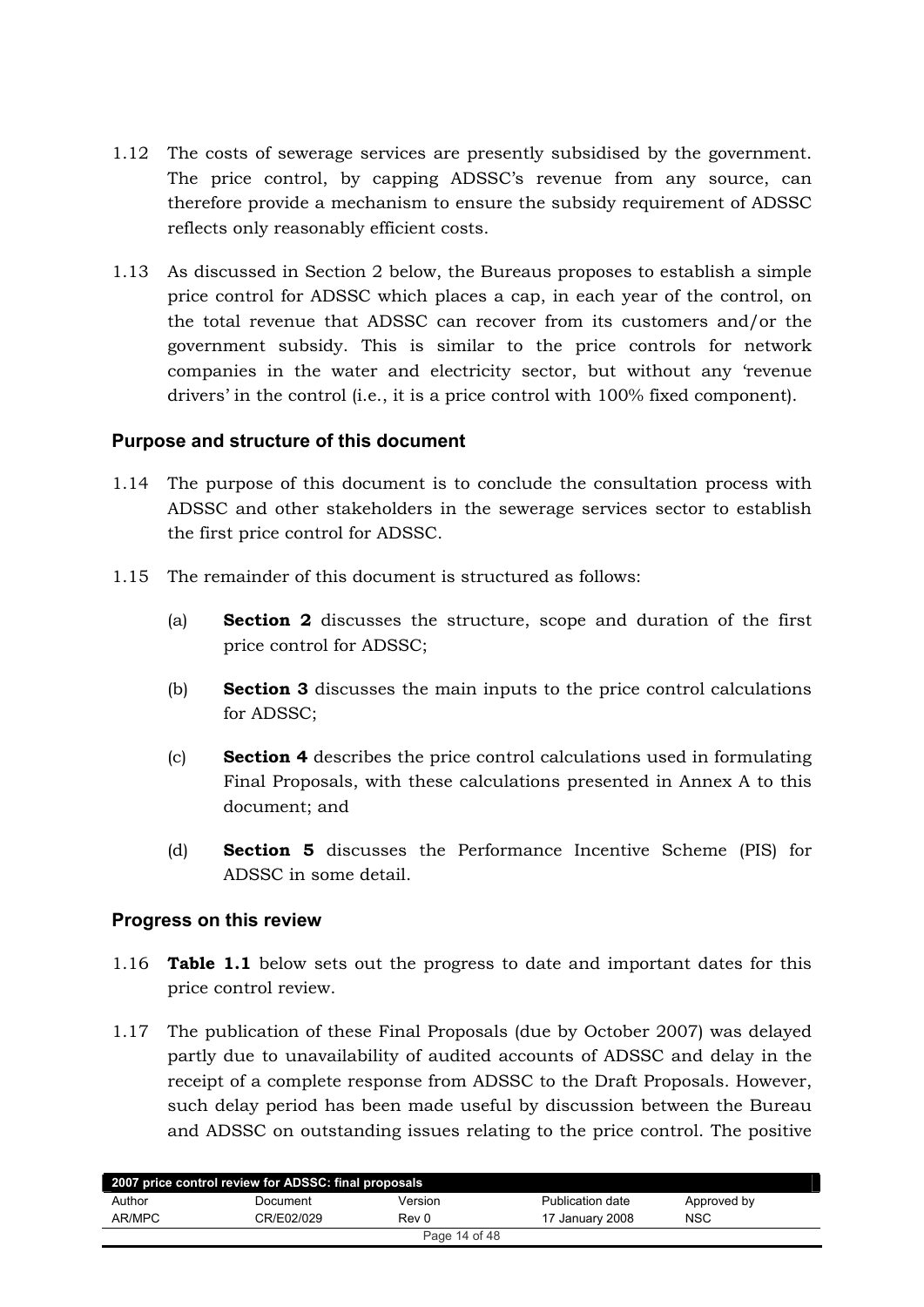outcome on these issues has been achieved by the Bureau's proposed changes to the Draft Proposals via its letter of 18 October and ADSSC's indicated acceptance of these changes via its letter of 31 October. These Final Proposals are based on these proposed and accepted changes and hence are expected to be acceptable to ADSSC.

| Table 1.1: 2007 price control review timetable (approximate dates) |  |
|--------------------------------------------------------------------|--|
|--------------------------------------------------------------------|--|

<span id="page-14-0"></span>

| <b>Progress to date</b> |                                                                                        |
|-------------------------|----------------------------------------------------------------------------------------|
| 18 September 2006       | Bureau published the First Consultation Paper                                          |
| 7 November 2006         | Bureau issued the First Information Request                                            |
| 13 November 2006        | ADSSC responded to First Consultation Paper                                            |
| 21 December 2006        | ADSSC responded to First Information Request                                           |
| 1 February 2007         | Bureau published the Second Consultation Paper                                         |
| 15 March 2007           | ADSSC responded to Second Consultation Paper                                           |
| 29 March 2007           | Bureau issued Second Information Request                                               |
| 5 June 2007             | ADSSC responded to Second Information Request                                          |
| 11 July 2007            | Bureau published the <b>Draft Proposals</b>                                            |
| 20 July 2007            | ADSSC submitted draft accounts                                                         |
| 30 August 2007          | ADSSC responded to Draft Proposals with required information to come later             |
| 6 September 2007        | ADSSC submitted information referred in its 30 August response                         |
| 16 September 2007       | Meeting between ADSSC and Bureau to discuss ADSSC's response to Draft Proposals        |
| 23 September 2007       | Meeting between ADSSC and Bureau to discuss progress                                   |
| 8 October 2007          | ADSSC submitted revised opex data                                                      |
| 18 October 2007         | Bureau responded to ADSSC with proposed changes to Draft Proposals                     |
| 31 October 2007         | ADSSC responded to Bureau indicating acceptance of proposed changes to Draft Proposals |
| 17 January 2008         | Bureau publishes these Final Proposals                                                 |

#### 1.18 The outstanding issues mentioned above were related to:

- (a) opex projections;
- (b) demand growth assumptions for opex projections;
- (c) asset life assumptions for the calculation of depreciation; and
- (d) capex projections.
- 1.19 These issues were raised by ADSSC in its response of 30 August 2007 to the Draft Proposals. The information supporting ADSSC's response on the above issues was submitted to the Bureau on 6 September. These issues were subsequently discussed between the Bureau and ADSSC on 16 and 23 September. Following these meetings, ADSSC submitted some revised data on opex on 8 October.

| 2007 price control review for ADSSC: final proposals |            |         |                  |             |  |  |
|------------------------------------------------------|------------|---------|------------------|-------------|--|--|
| Author                                               | Document   | Version | Publication date | Approved by |  |  |
| AR/MPC                                               | CR/E02/029 | Rev 0   | 17 January 2008  | <b>NSC</b>  |  |  |
| Page 15 of 48                                        |            |         |                  |             |  |  |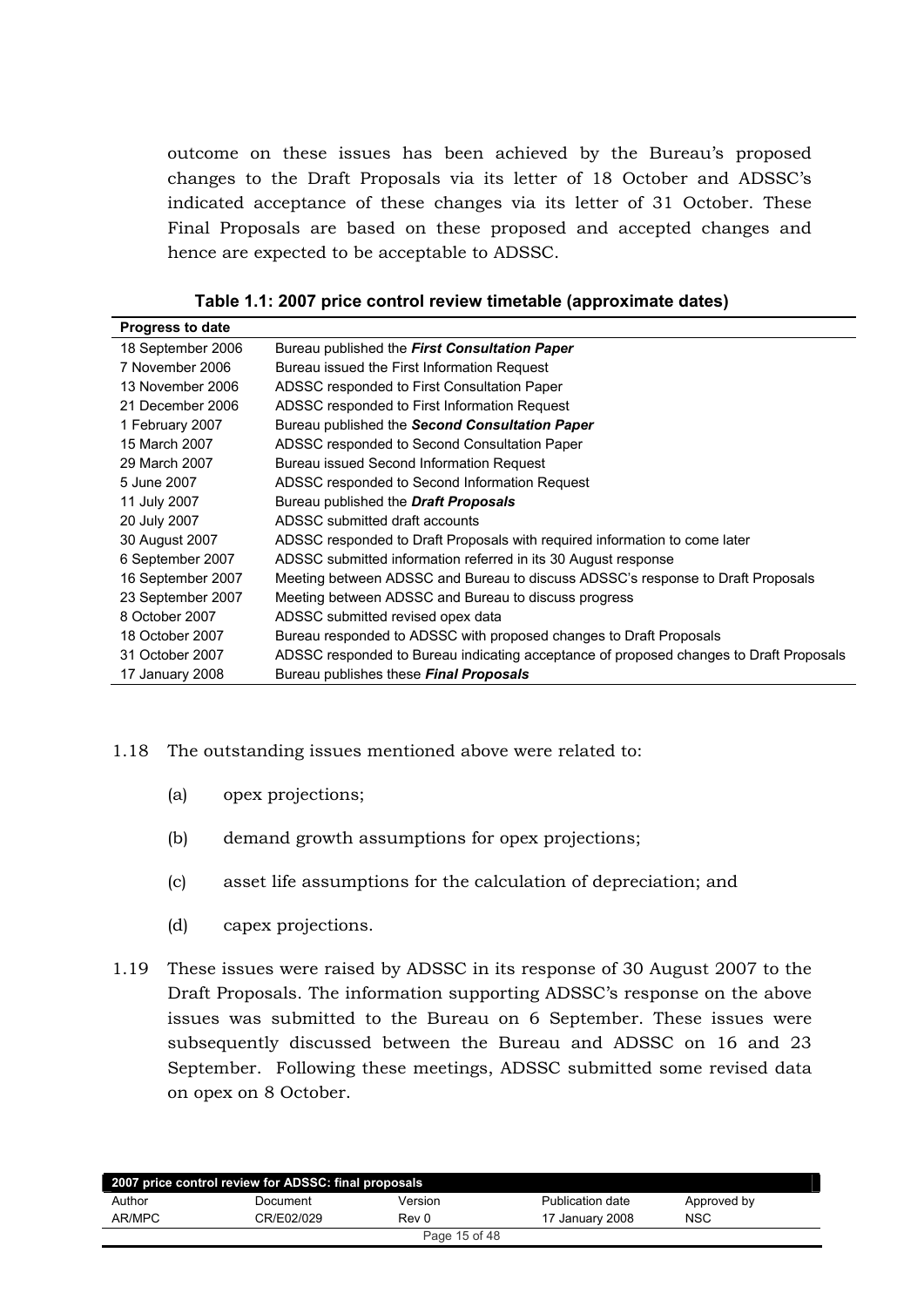- 1.20 Having considered ADSSC's response and supporting information, the Bureau proposed on 18 October changes to certain aspects of the Draft Proposals to take account of each of the above issues. ADSSC's letter of 31 October indicated its acceptance of these changes.
- 1.21 These issues and how they have been dealt with are discussed in the relevant sections of this document later.

| 2007 price control review for ADSSC: final proposals |            |         |                  |             |  |  |
|------------------------------------------------------|------------|---------|------------------|-------------|--|--|
| Author                                               | Document   | Version | Publication date | Approved by |  |  |
| AR/MPC                                               | CR/E02/029 | Rev 0   | 17 January 2008  | <b>NSC</b>  |  |  |
| Page 16 of 48                                        |            |         |                  |             |  |  |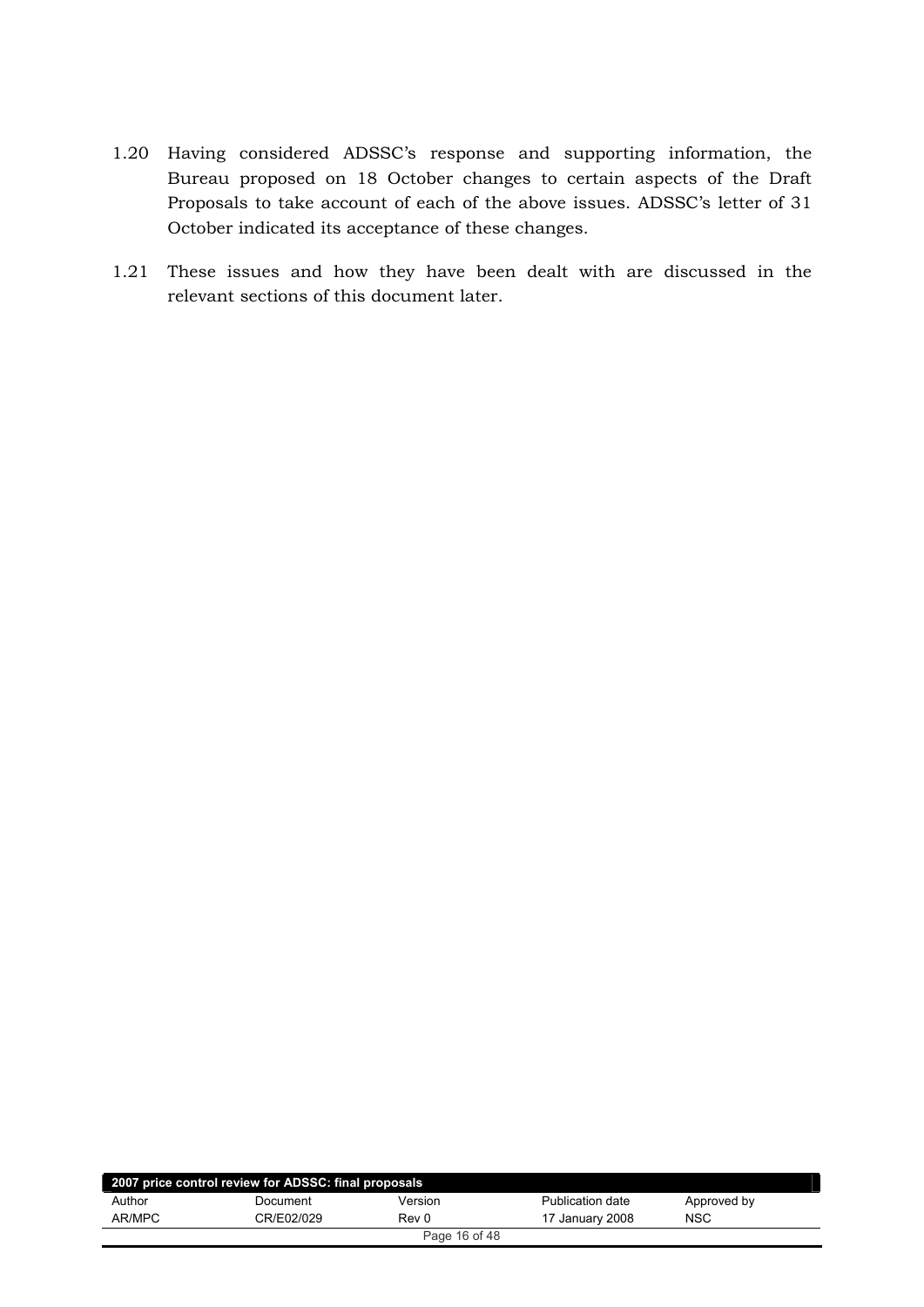## <span id="page-16-0"></span>**Draft Proposals**

- $2.1$ In relation to the form of control, the Draft Proposals included the following proposals:
	- adoption of the CPI-X type of regulation for ADSSC;  $(a)$
	- $(b)$ adoption of a pure revenue cap without involving any revenue drivers;
	- a control duration from 21 June 2005 up to 31 December 2009;  $(c)$
	- a single price control covering all businesses of ADSSC; and  $(d)$
	- $(e)$ introduction of a simple Performance Incentive Scheme (PIS) for ADSSC to take effect from 2008, with three Category A indicators, namely:
		- $(i)$ timeliness of audited separate business accounts:
		- $(ii)$ timeliness of audited Price Control Return (PCR); and
		- $(iii)$ timeliness of Annual Information Submission (AIS) together with a Technical Assessor's report;

with an overall cap on total incentives for Category A to be equal to 4% of the annual MAR, whereas Category B to be subject to a cap of 2% of the MAR in any year in respect of adjustments made at the next review.

2.2 In view of the above, the Draft Proposals stated that the maximum allowed revenue (MAR) for any year 't' of the control period shall be determined as  $follows:$ 

#### $MAR_t = a_t + Q_t - K_t$

where:

 $(a)$  $a_t$  is a fixed component (in AED) for the year 't';

| 2007 price control review for ADSSC: final proposals |            |         |                  |             |  |  |
|------------------------------------------------------|------------|---------|------------------|-------------|--|--|
| Author                                               | Document   | Version | Publication date | Approved by |  |  |
| AR/MPC                                               | CR/E02/029 | Rev 0   | 17 January 2008  | <b>NSC</b>  |  |  |
| Page 17 of 48                                        |            |         |                  |             |  |  |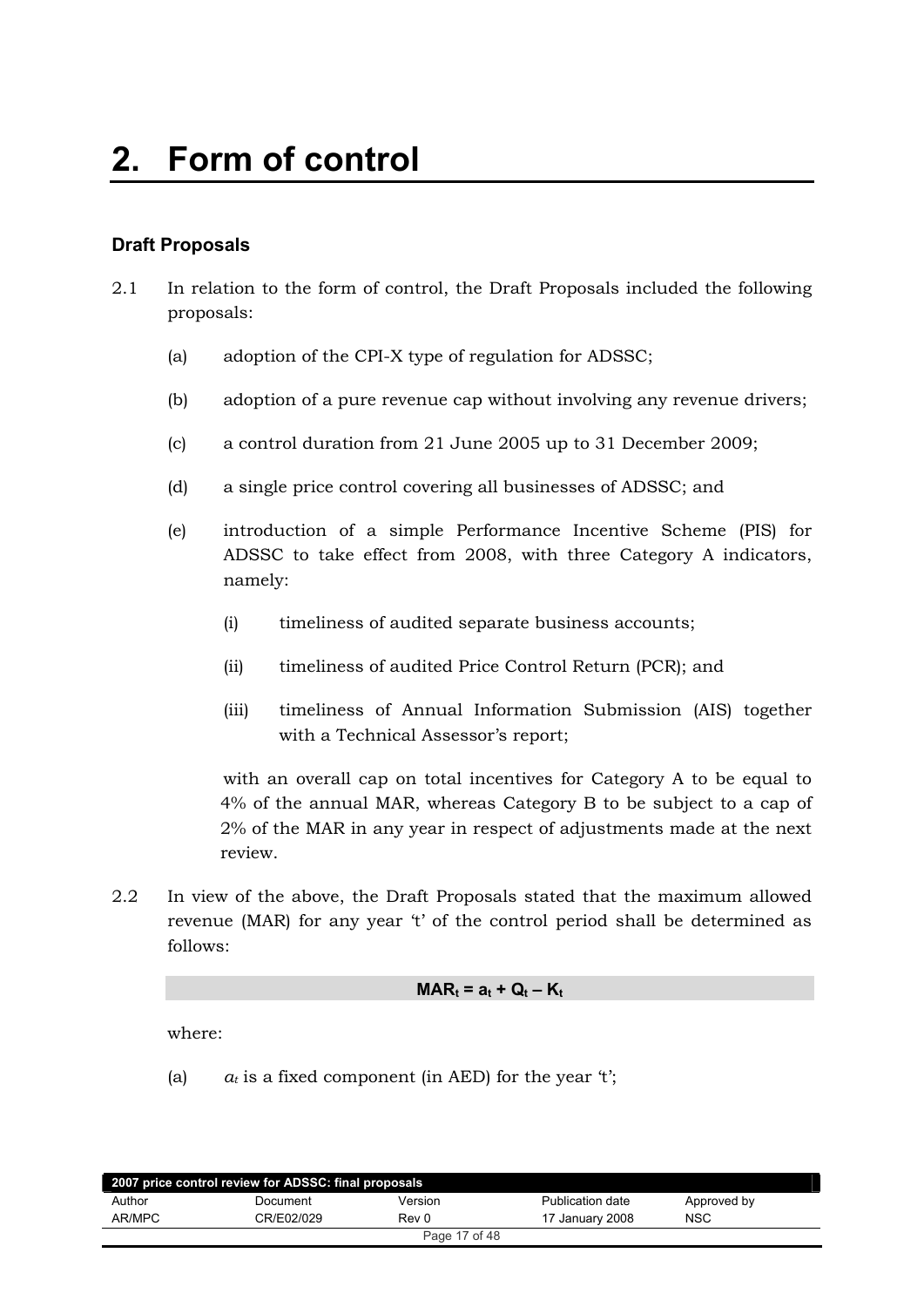- <span id="page-17-0"></span> $Q_t$  (for "Quality") is the total amount of incentives (in AED) for  $(b)$ performance on PIS Category A indicators in year 't-2' (see discussion in Section 5 of this document); and
- $K_t$  is the correction factor for any over- or under-recovery of MAR (in  $(c)$ AED) during the preceding year 't-1', calculated as follows:

$$
K_t = (AR_{t-1} - MAR_{t-1}) \times (1 + i_{t-1}/100)
$$

where:

- $(i)$  $AR_{t-1}$  is the actual income from any source (for example, revenue from customers and government subsidy received or to be received by ADSSC in respect of the year 't-1';
- $(ii)$  $MAR_{t-1}$  is the actual MAR in respect of the year 't-1';
- $i_{t-1}$  is the average of the monthly average interest rates on  $(iii)$ annual inter-bank deposits during the year 't-1' as published by the UAE Central Bank.
- 2.3 A single notified value 'a' is set by the Bureau in 2005 prices for each of the years of the control period (i.e., 2005 through 2009). For 2005, the notified value should be multiplied by  $1/2$  to reflect the 6-month duration in 2005 when the price control would be applicable. Further, for 2005, the notified value, being expressed in 2005 prices, will not be subject to any indexation against UAE Consumer Price Index (CPI) inflation. For the remaining years (i.e., 2006 through 2009), the value 'a' will automatically be adjusted each year according to the following formula for (i) the UAE CPI inflation for the previous year 't-1' and (ii) an 'X' factor set by the Bureau (zero as agreed in the Second Consultation Paper):

#### $a_t = a_{t-1} \times (1 + (CPI_{t-1} - X) / 100)$

## ADSSC's Response to the Draft Proposals

2.4 In its response of 30 August 2007, ADSSC accepted the Draft Proposals on the form of regulation as summarised above.

## **Final Proposals**

2.5 In view of ADSSC's supportive response, the form of regulation suggested in Draft Proposals as set out above has been adopted in these Final Proposals.

| 2007 price control review for ADSSC: final proposals |            |               |                  |             |  |
|------------------------------------------------------|------------|---------------|------------------|-------------|--|
| Author                                               | Document   | Version       | Publication date | Approved by |  |
| AR/MPC                                               | CR/E02/029 | Rev 0         | 17 January 2008  | <b>NSC</b>  |  |
|                                                      |            | Page 18 of 48 |                  |             |  |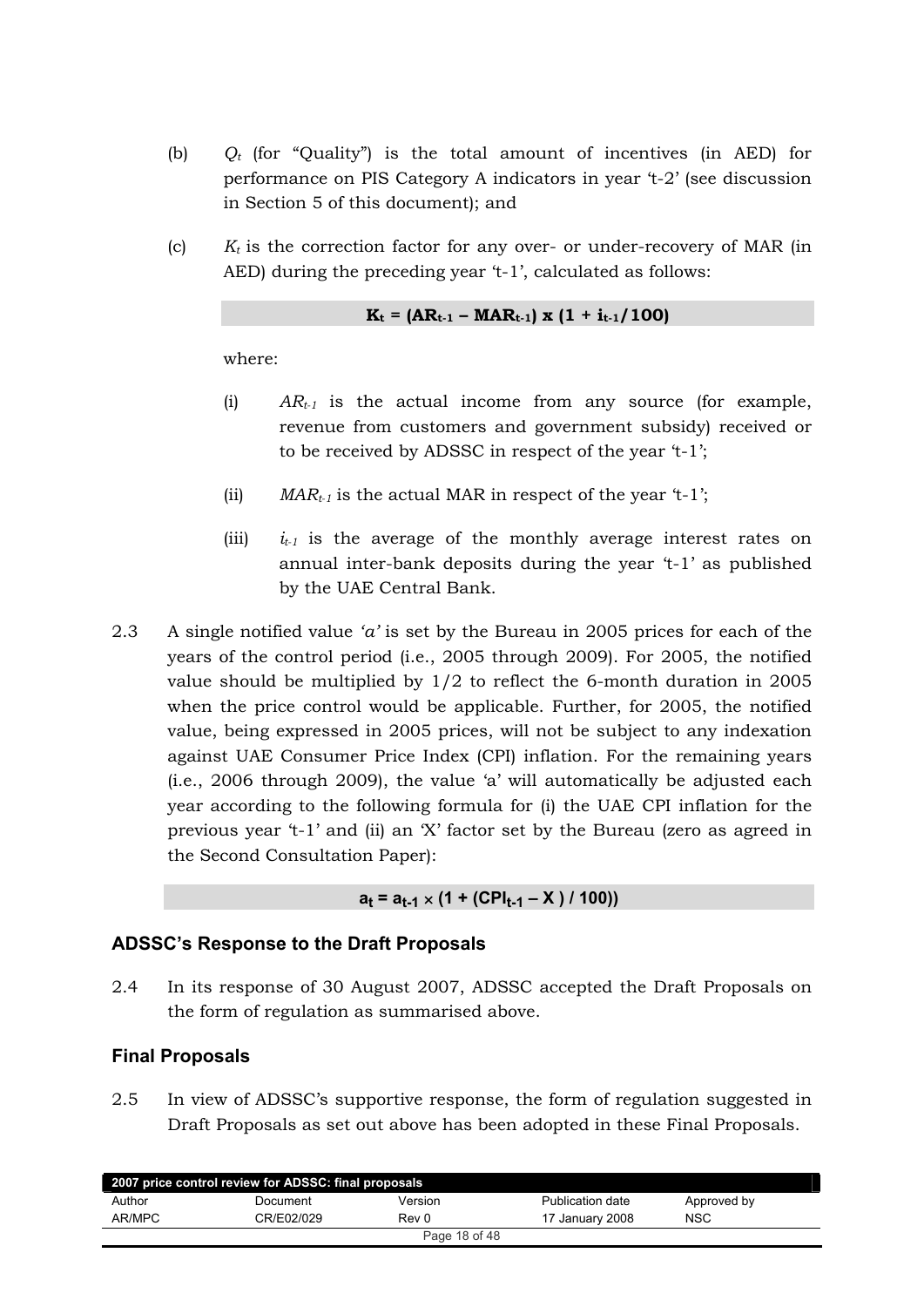## <span id="page-18-0"></span>**Introduction**

- 3.1 This section discusses each of the following inputs required for the price control calculations presented in Section 4 of this document:
	- $(a)$  opex projections;
	- (b) initial regulatory asset value  $(RAV)$ ;
	- (c) future capital expenditure (to determine RAVs for each year);
	- $(d)$  depreciation assumptions profile and average asset life; and
	- (e) cost of capital the allowed rate of return on RAV and discount rate to calculate net present values (NPVs).
- 3.2 A number of issues were raised by ADSSC in its response of 30 August 2007 to the Draft Proposals in relation to the above inputs. These issues were extensively discussed between the Bureau and ADSSC during September and October in meetings and letters. Having considered ADSSC's response and supporting information, the Bureau proposed changes to certain aspects of the Draft Proposals in its letter of 18 October to take account of these issues. These changes were welcomed by ADSSC in its letter of 31 October. For these Final Proposals, the Bureau has adopted these discussed changes.
- 3.3 As many of the inputs used in these Final Proposals, such as the asset value, opex and depreciation for 2005-2006, are based on the draft accounts, the Bureau will review the audited accounts for these years when available and make any necessary financial adjustments at the next price control review for ADSSC.
- 3.4 To convert nominal prices into 2005 prices or vice versa in this paper, the Bureau has used the following UAE CPI inflation:

|                   |                     |        | 2005     | 2006     | 2007   | 2008   |
|-------------------|---------------------|--------|----------|----------|--------|--------|
| UAE CPI           | (base year $2000$ ) | 114.00 | 121.70   | 133.00   | 144.97 | 156.57 |
| UAE CPI inflation | $\%$                |        | $6.20\%$ | $9.29\%$ | 9.00%  | 8.00%  |

**Table 3.1: UAE CPI Inflation**

Source: UAE Ministry of Economy and Planning for 2004-2006. Bureau's assumptions for 2007-2008.

| 2007 price control review for ADSSC: final proposals |            |         |                  |             |  |  |
|------------------------------------------------------|------------|---------|------------------|-------------|--|--|
| Author                                               | Document   | Version | Publication date | Approved by |  |  |
| AR/MPC                                               | CR/E02/029 | Rev 0   | 17 January 2008  | <b>NSC</b>  |  |  |
| Page 19 of 48                                        |            |         |                  |             |  |  |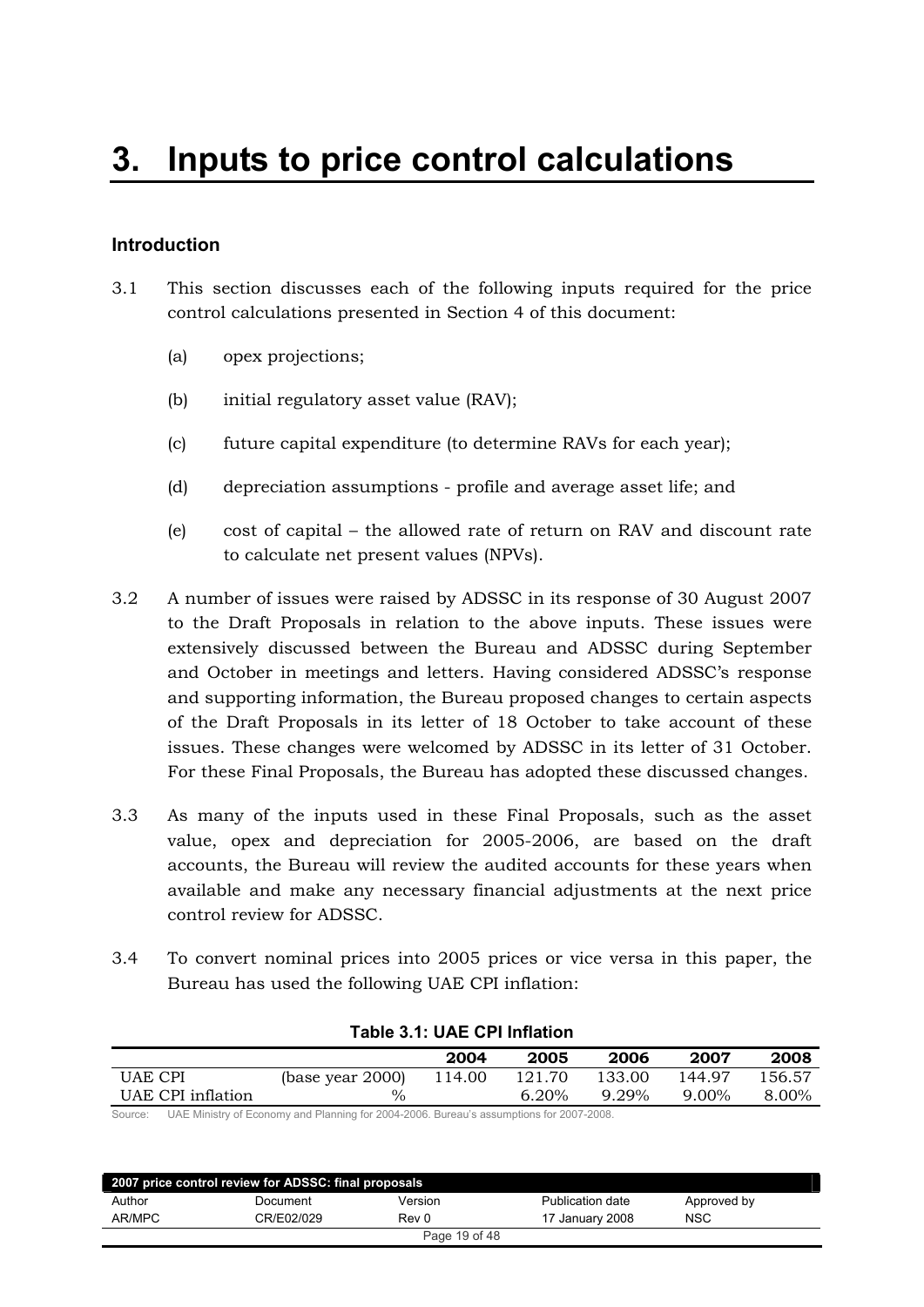## <span id="page-19-0"></span>**Opex projections**

## *Draft Proposals*

- 3.5 For the Draft Proposals, the Bureau adopted the following top-down approach for projecting future opex:
	- (a) determine a base level of opex by using the recent actual level of opex;
	- $(b)$  adjust the base level of opex to reflect increased opex arising from future demand increases  $(0.75\%$  increase in opex for each  $1\%$ increase in demand);
	- (c) adjust the demand-adjusted opex for efficiency improvement expected over the control period (5% decrease in opex per year in real terms); and
	- (d) make further adjustments to opex projections which may be appropriate; for example, for one-off costs (or cost reductions) which were not observed in the past but are known about in advance for the future.
- 3.6 Based on the above approach, the opex projections for the Draft Proposals (shown in Table 3.2 below) were derived as follows:

| Opex in AED million, 2005 prices      |             | 2005*   | 2006    | 2007    | 2008      | 2009      |
|---------------------------------------|-------------|---------|---------|---------|-----------|-----------|
| Base opex                             | (AEDm)      | 66.27   | 199.73  | 199.73  |           |           |
| Number of customers                   | (customers) | 216,642 | 224,923 | 230,994 | 237,229   | 243,632   |
| Annual increase                       | (%)         |         | 3.82%   | 2.70%   | 2.70%     | 2.70%     |
| Average daily flow                    | (m3/day)    | 436,322 | 482,099 | 534,346 | 592,256   | 656,441   |
| Annual increase                       | $(\%)$      |         | 10.49%  | 10.84%  | 10.84%    | 10.84%    |
| Average demand growth                 | (%)         |         | 7.16%   | 6.77%   | 6.77%     | 6.77%     |
| Adjustment for demand growth          | (%)         |         |         |         | 5.08%     | 5.08%     |
| Adjustment for efficiency improvement | (%)         |         |         |         | $-5.00\%$ | $-5.00\%$ |
| Opex allowance                        | (AEDm)      | 66.27   | 199.73  | 199.73  | 199.38    | 199.02    |

#### **Table 3.2: Opex projections for Draft Proposals**

Source: Bureau calculations

Notes: For 2005, opex is only for 6 months from 1 July to 31 December 2005.

- (a) For  $2005$  and  $2006$ , actual opex as per ADSSC's unaudited trial balances were allowed.
- (b) For 2007, pending actual data for 2007, opex was assumed to be at the same level as  $2006$  in real terms.

| 2007 price control review for ADSSC: final proposals |            |               |                  |             |  |  |
|------------------------------------------------------|------------|---------------|------------------|-------------|--|--|
| Author                                               | Document   | Version       | Publication date | Approved by |  |  |
| AR/MPC                                               | CR/E02/029 | Rev 0         | 17 January 2008  | <b>NSC</b>  |  |  |
|                                                      |            | Page 20 of 48 |                  |             |  |  |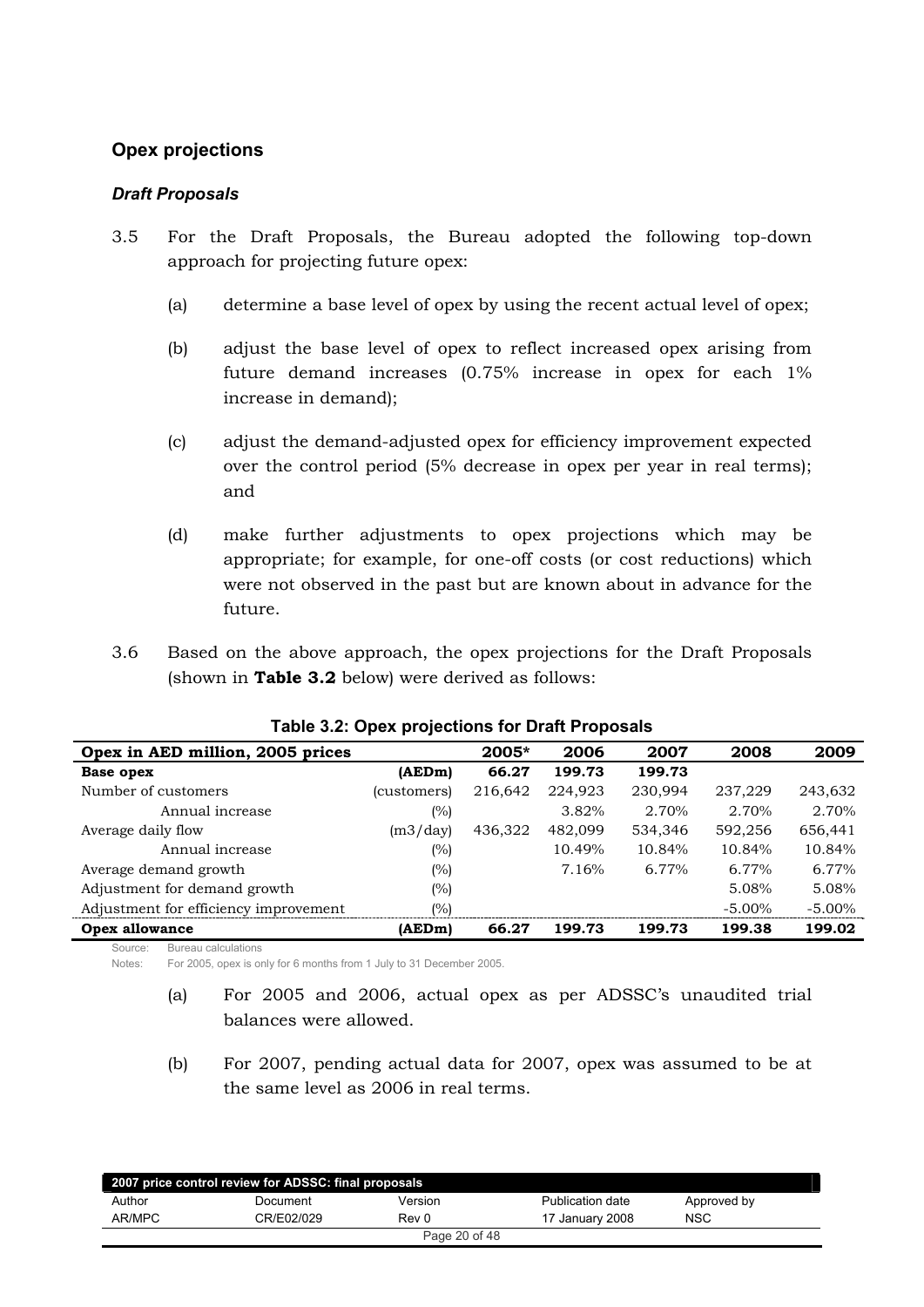- <span id="page-20-0"></span>(c) For 2008 and 2009, the average opex for 2006 and 2007 and the opex projection for 2008 were used as the base levels, respectively. These base levels were then adjusted for demand growth and efficiency improvement as discussed above.
- (d) Demand growth was measured in terms of number of customers and average daily flow. The average annual growth in these demand measures  $(5.08\%)$  was used for the adjustment to opex.

#### *ADSSC's Response to Draft Proposals*

3.7 In its responses of 30 August, 6 September, 23 September and 8 October 2007 to the Draft Proposals, ADSSC raised a number of issues in relation to the opex projections. ADSSC's submissions on these issues are summarised below along with the Bureau's assessments:

#### *Population growth*

- 3.8 Population per se is not an input to the price control calculations, and was not discussed in the Draft Proposals. However population growth had been under discussion in connection with ADSSC's arguments, put forward in its letter of 6 September 2007, for higher average daily flow projections (which are an input to the price control calculations, via the future opex projections). It is in this context that population growth is discussed below.
- 3.9 ADSSC submitted that historical population growth over 1995-2003 was  $6.8\%$  per annum for the UAE and  $8.5\%$  per annum for the Emirate of Abu Dhabi. For the future, while ADSSC's letter of 6 September suggested a population growth of 10% per annum, ADSSC's letter of 23 September provided the population projections for the Emirate of Abu Dhabi of its master plan consultants showing an average annual growth rate of 15.7% over 2007-2010.
- 3.10 The Bureau has not been able to verify the historical population growth of 8.5% quoted by ADSSC and prefers to rely on the data presently published on the UAE Ministry of Economy website, which shows an annual population growth for the Emirate of Abu Dhabi of 4.03% over 1995-2005.
- 3.11 ADSSC's latest future population growth estimate of 15.7% is inconsistent with ADSSC's earlier submission for 10% growth and with other sources

| 2007 price control review for ADSSC: final proposals |            |         |                  |             |  |  |
|------------------------------------------------------|------------|---------|------------------|-------------|--|--|
| Author                                               | Document   | Version | Publication date | Approved by |  |  |
| AR/MPC                                               | CR/E02/029 | Rev 0   | 17 January 2008  | <b>NSC</b>  |  |  |
| Page 21 of 48                                        |            |         |                  |             |  |  |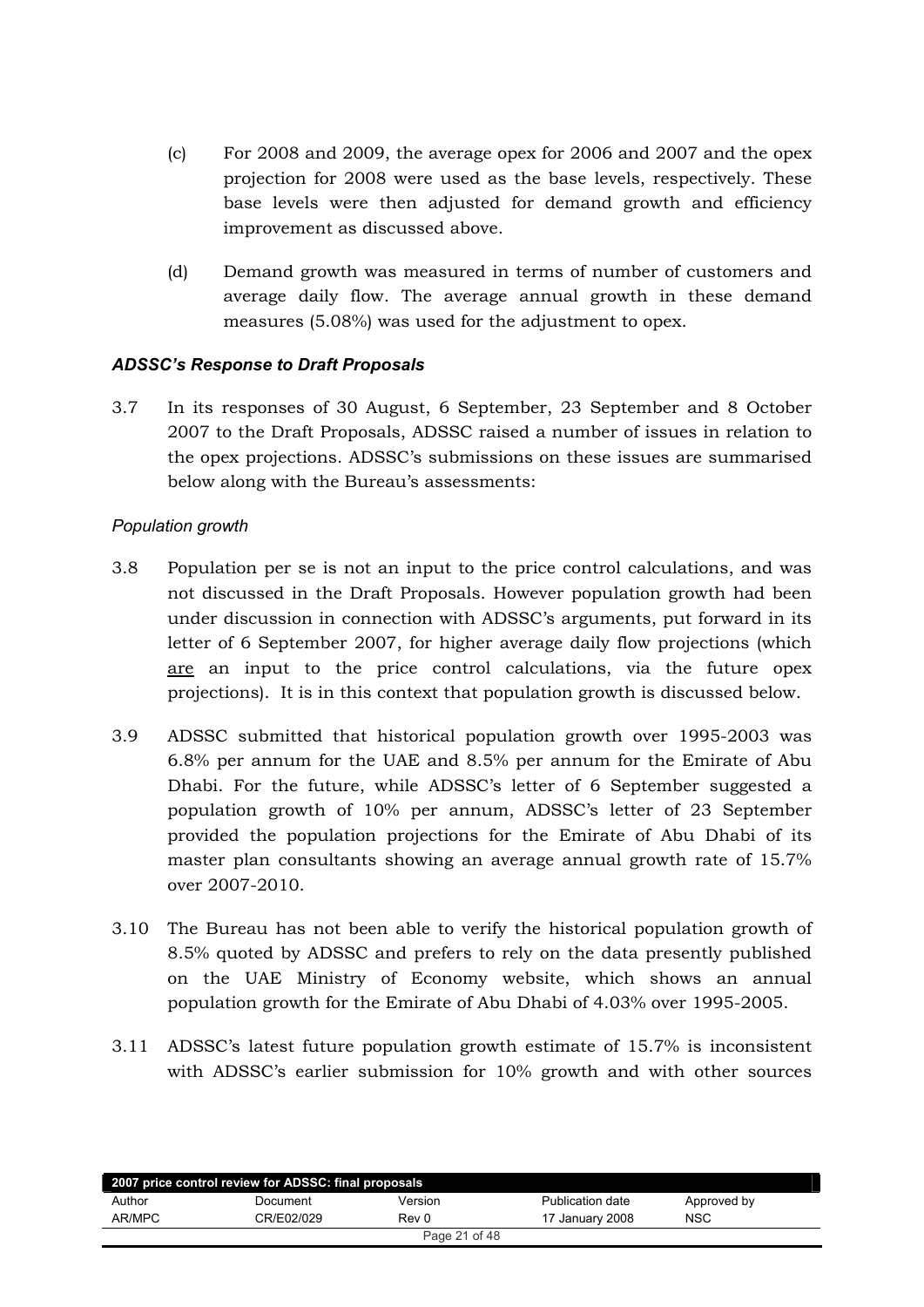predicting population growth of  $7\%$  or less<sup>1</sup>. ADSSC's population projections clearly seem over-optimistic (or perhaps out-of-date). Recently, the Urban Planning Council of the Executive Affairs Authority of Abu Dhabi has published forecasts of population growth for Abu Dhabi island and surrounding areas (including the new developments adjacent to Abu Dhabi island). These imply ("Plan Abu Dhabi 2030", page  $46$ )<sup>2</sup> average annual growth of  $5.74\%$  over the period  $2007 - 2013$ .

3.12 Population growth significantly lower than 10% per annum is also supported by the latest Annual Information Submissions of AADC and ADDC. These indicate growth in customer numbers of about 6% per annum for 2007-2009 (see below for further details). Nevertheless, it seems reasonable to assume that population growth may be somewhat higher in the near future than in the recent past, and this is reflected in the Bureau's revised demand growth assumptions for the price control, discussed below. ADSSC in its letter of 31 October 2007 accepted in principle the Bureau's revised position on future population growth.

## *Average daily flows*

!!!!!!!!!!!!!!!!!!!!!!!!!!!!!!!!!!!!!!!!

- 3.13 The Draft Proposals assumed a growth rate of 10.84% for the average daily flows over 2007-2009, based on the actual historical growth in average daily flows in the Emirate of Abu Dhabi over 2004-2006. In its letter of 6 September, ADSSC expressed its belief that a 15% annual flow increase is reasonable and pragmatic for the future. In response to the Bureau's query, ADSSC through its letter of 23 September submitted (a) actual flows at Mafraq treatment plant during the period March-August 2007, showing a  $14\%$  increase over a six month period and (b) the flow projections of the consultants for its master plan showing a flow increase of  $12.9\%$  over  $2007$ - $2010.$
- 3.14 With regard to the Mafraq data, the Bureau's assessment is that this is not presented for a continuous 12 month period, and will be subject to seasonality factors over the summer period for which data has been submitted. It therefore does not provide much assistance in assessing potential future annual growth rates. Further, it is for a single location and

<sup>&</sup>lt;sup>2</sup> "Plan Abu Dhabi 2030 – Urban Structure Framework Plan" is available on the website www.abudhabi.ae.

| 2007 price control review for ADSSC: final proposals |            |               |                  |             |  |  |
|------------------------------------------------------|------------|---------------|------------------|-------------|--|--|
| Author                                               | Document   | Version       | Publication date | Approved by |  |  |
| AR/MPC                                               | CR/E02/029 | Rev 0         | 17 January 2008  | <b>NSC</b>  |  |  |
|                                                      |            | Page 22 of 48 |                  |             |  |  |

<sup>&</sup>lt;sup>1</sup> For example, see the articles at the following URLs:  $www. menareport.com/en/business/213843 and www.ameninfo.com/107745.html.$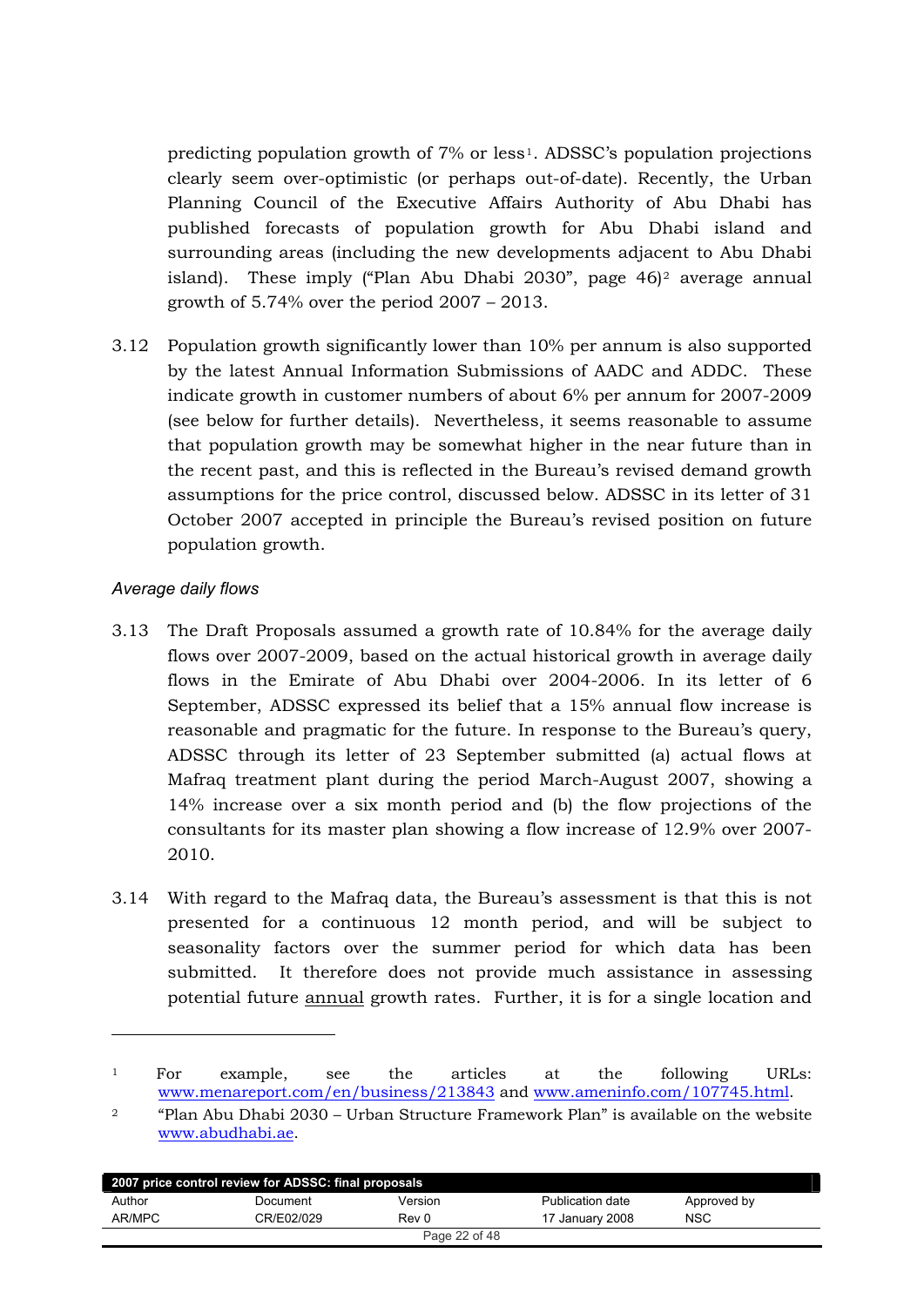ADSSC does not explain how it may relate to flow growth for the Emirate as a whole.

- 3.15 In the case of the consultant's master plan, the Bureau has not been able to werify the 12.9% growth from the consultant's projections. Further, it is not clear why this figure differs from the 15% growth estimated in ADSSC's letter of 6 September.
- 3.16 While the Bureau understands the expectation of a higher growth in wastewater flows in the Emirate in the near future, it has not been provided with conclusive evidence for a specific growth rate and for a specific relationship between population and flows. Nevertheless, if population is expected to grow faster in the future than in the past, then it may be reasonable to assume that daily flows may also grow at a faster rate than previously. The Bureau has therefore modified the Draft Proposals in relation to the future average daily flows by assuming a growth rate equal to the average of (a) the historical growth as used in the Draft Proposals (i.e. 10.84%) and (b) the growth argued for by ADSSC (i.e.  $15\%$ ). The resulting growth rate is  $12.92\%$  p.a., similar to the growth figures projected by ADSSC's consultants, and the resulting flow projections are shown in Table **3.3** below.
- 3.17 In its letter of 31 October 2007, ADSSC accepted in principle the Bureau's arguments and proposed revised growth assumption for average daily flows.

#### *Customer number projections*

3.18 While ADSSC has not raised any concern explicitly in relation to the Bureau's customer number projections in the Draft Proposals, the Bureau understands that the population growth issue discussed above is related to these projections. In the Draft Proposals, the future growth in customer numbers (about  $3\%$  p.a.) has been based on the historical growth reported by ADDC and AADC over 2003-2006. Following the Draft Proposals, the Bureau has received the 2007 Annual Information Submissions (AIS) from AADC and ADDC, along with the report of the independent Technical Assessor (PB Power). These submissions include customer number projections, summarized in Table 3.3 below, showing a compound average annual growth of  $5.4\%$  p.a. over 2005-2009, similar to the population growth expected by the Executive Affairs Authority. For these Final Proposals, the Bureau has adopted these projections for its methodology for opex projections for ADSSC's price controls.

| 2007 price control review for ADSSC: final proposals |            |               |                  |             |  |  |
|------------------------------------------------------|------------|---------------|------------------|-------------|--|--|
| Author                                               | Document   | Version       | Publication date | Approved by |  |  |
| AR/MPC                                               | CR/E02/029 | Rev 0         | 17 January 2008  | <b>NSC</b>  |  |  |
|                                                      |            | Page 23 of 48 |                  |             |  |  |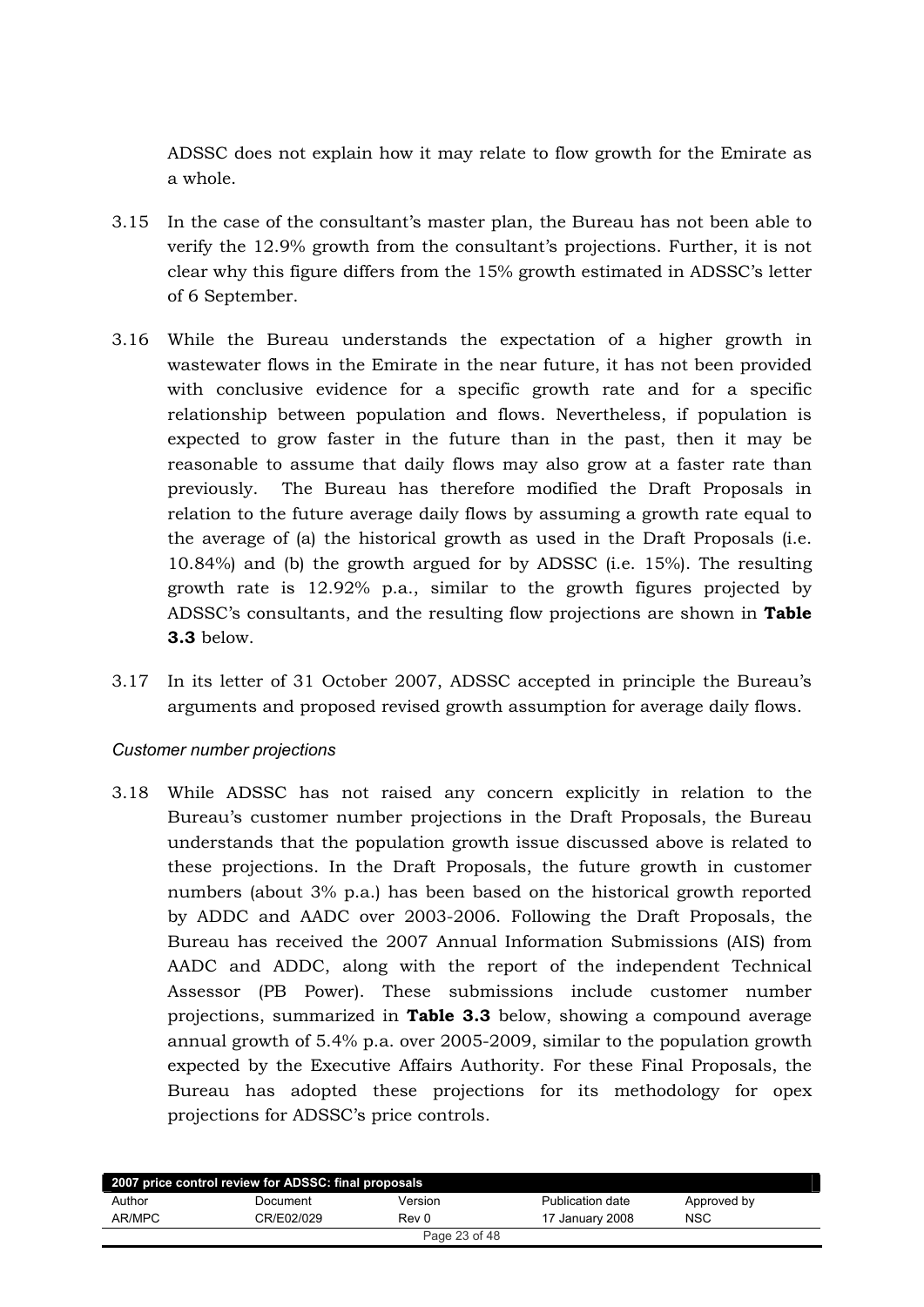3.19 The revised demand projections, including the average of the growth in customer numbers and in daily flows, which is used as an input into the 6) opex projections, are shown in **Table 3.3** below. They result in an overall demand growth assumption (final row) in excess of 9% p.a., compared to 6.77% assumed in the Draft Proposals.

|                       |             | 2005    | 2006      | 2007    | 2008    | 2009     |
|-----------------------|-------------|---------|-----------|---------|---------|----------|
| Number of customers   | (customers) | 216.642 | 224,923   | 238,048 | 251,650 | 267,173  |
| Annual increase       | (%)         |         | 3.82%     | 5.84%   | 5.71%   | $6.17\%$ |
| Average daily flow    | (m3/day)    | 436.322 | 482.099   | 544.380 | 614.707 | 694.119  |
| Annual increase       | (%)         |         | $10.49\%$ | 12.92%  | 12.92%  | 12.92%   |
| Average demand growth | %)          |         | 7.16%     | 9.38%   | 9.32%   | 9.54%    |

| Table 3.3: Bureau's demand projections for Final Proposals |  |  |  |  |
|------------------------------------------------------------|--|--|--|--|
|                                                            |  |  |  |  |

Notes: Source: AADC and ADDC's 2007 AIS submissions, ADSSC's historical data on flows, Bureau calculations.

3.20 ADSSC's letter of 31 October 2007 stated that it was content to rely on the customer number information from AADC and ADDC at present.

#### *ADSSC's opex submissions*

3.21 **Table 3.4** below shows ADSSC's actual opex for 2005, 2006 and the first half of 2007 as per the draft accounts for 2005-2006 (ADSSC's letter of 20 July 2007) and trial balances for 2005-2007 (ADSSC's letter of 6 September 2007):

| AED million, nominal prices               | 2005(HY) | 2006   | 2005-2006 | 2007 (HY) |
|-------------------------------------------|----------|--------|-----------|-----------|
| Staff costs                               | 29.16    | 58.96  | 88.12     | 41.93     |
| O&M costs (incl. chemicals and utilities) | 37.12    | 127.37 | 164.50    | 47.45     |
| Administrative expenses (incl. vehicles)  | 2.45     | 23.31  | 25.76     | 7.47      |
| Total opex                                | 68.73    | 209.64 | 278.37    | 96.85     |

**Table 3.4: ADSSC's actual opex for 2005-2007**

Source: ADSSC's letters of 20 July 2007 and 6 September 2007.

Notes: "HY" stands for Half Year; for 2005, from 1 July to 31 December; for 2007, from 1 January to 30 June.

3.22 It seems that the above opex submitted by ADSSC for the first half of 2007 may not include some costs, such as utilities. The Bureau has requested  $$ but not yet received - an Interim Profit and Loss Account from ADSSC for the first six months of 2007. It may also be noted that the opex for the second half of 2007 is likely to be higher than the first six months of 2007 due to recent increases (effective from 1 July 2007) in staff salaries (understood to be of the order of 40 per cent) and accommodation allowances in ADWEA group of companies.

|        | 2007 price control review for ADSSC: final proposals |               |                  |             |
|--------|------------------------------------------------------|---------------|------------------|-------------|
| Author | Document                                             | Version       | Publication date | Approved by |
| AR/MPC | CR/E02/029                                           | Rev 0         | 17 January 2008  | <b>NSC</b>  |
|        |                                                      | Page 24 of 48 |                  |             |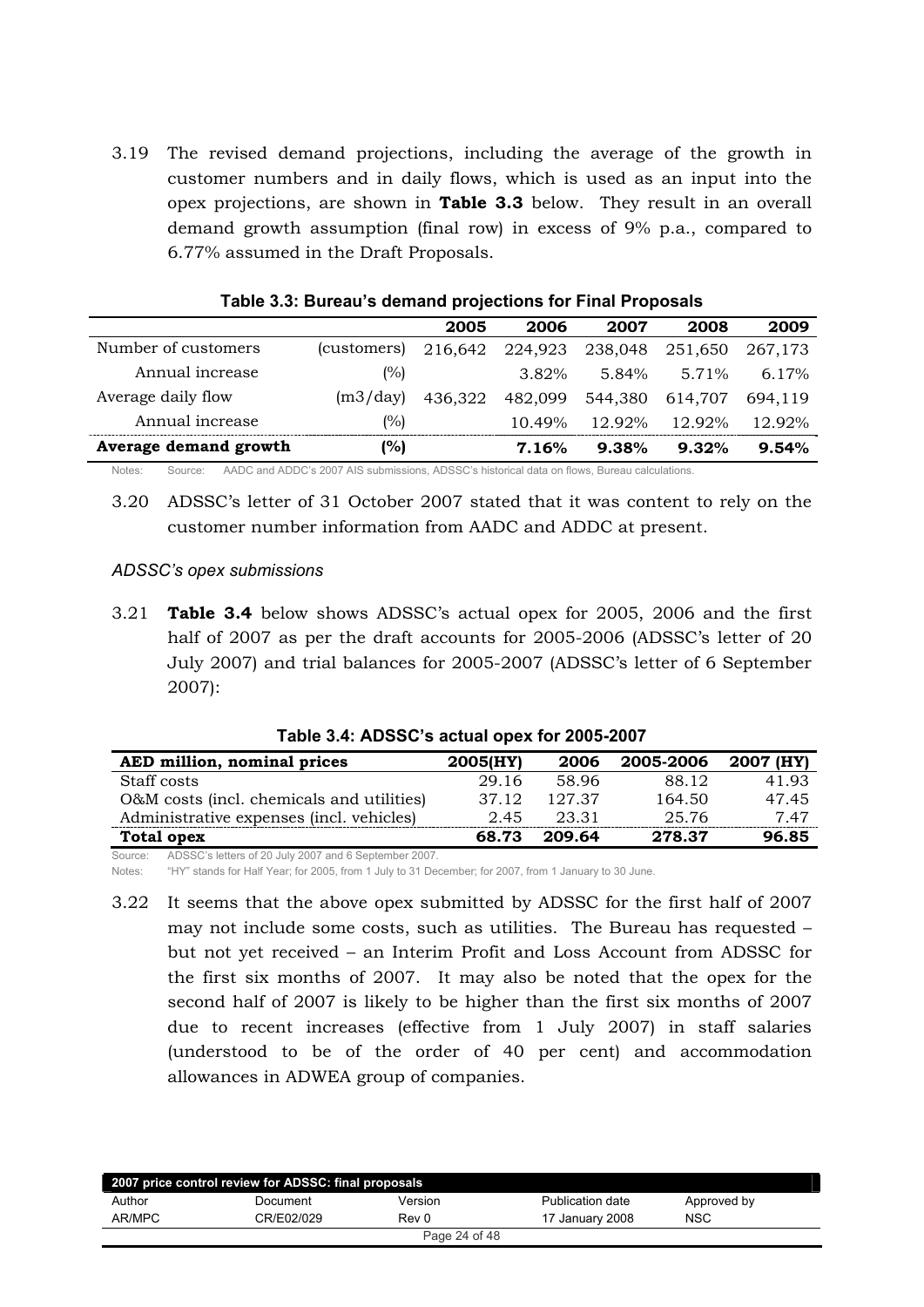3.23 In its response to the Draft Proposals, ADSSC submitted the following opex projections for 2006-2009 through its letter of 6 September 2007:

| AED million, nominal prices             | 2006   | 2007   | 2008   | 2009   |
|-----------------------------------------|--------|--------|--------|--------|
| O&M contracts                           | 168.00 | 180.00 | 195.00 |        |
| Staff costs                             | 35.00  | 17.00  | 48.00  |        |
| Staff salaries                          | 88.00  | 81.00  | 110.00 |        |
| Vehicles, utilities and office expenses | 46.00  | 52.00  | 76.00  |        |
| Administrative expenses                 | 55.00  | 40.00  | 41.00  |        |
| <b>Total opex</b>                       | 392.00 | 370.00 | 470.00 | 470.00 |

**Table 3.5: ADSSC's opex projections for 2006-2009**

Source: ADSSC's letter of 6 September 2007.

- 3.24 These projections were discussed in the meeting between ADSSC and the Bureau held on 16 September, where the Bureau raised serious concerns about their validity, for example:
	- (a) Opex for 2006 is stated to be AED 392 million, whereas the Bureau understood the correct figure from previous submissions to be AED  $209.64$  million (see **Table 3.4**). Some/all of the "2006" data appears to relate to the  $18$  month period  $2005-2006$  but is much higher (by 41%) even than the costs previously submitted for that period.
	- (b) The data included at least two significant double counting errors that we have been able to identify. First, "staff costs" which were shown as a separate item (AED 35 million) were already included in the item "staff salaries" (of AED 88 million); second, "vehicle, utilities and office expenses" (AED 46 million) which were added separately to opex were already included in "administrative expenses" of AED 55 million.
	- $\chi$  C<sub>1</sub> C<sub>1</sub> C<sub>2</sub> c<sub>2</sub> opex projections for 2007-2009, being derived from an incorrect 2006 base, therefore seem clearly over-stated.
- 3.25 At the meeting on 16 September ADSSC could not answer the various questions raised by the Bureau about these figures. ADSSC agreed to submit revised projections, which it did via its letter of 8 October, as follows:

| AED million, nominal prices               | 2005(HY) | 2006   | 2007   | 2008   |
|-------------------------------------------|----------|--------|--------|--------|
| Staff costs                               | 29.16    | 58.76  | 125.05 | 80.00  |
| O&M costs (incl. utilities)               | 37.12    | 131.06 | 126.14 | 227.00 |
| Administrative expenses (incl. vehicles)  | 2.45     | 11.35  | 79.31  | 31.00  |
| Total opex                                | 68.73    | 201.17 | 330.50 | 338.00 |
| Source: ADSSC's letter of 8 October 2007. |          |        |        |        |

#### **Table 3.6: ADSSC's opex projections for 2005-2008**

Notes: "HY" stands for Half Year; for 2005, from 1 July to 31 December.

| 2007 price control review for ADSSC: final proposals |            |               |                  |             |  |
|------------------------------------------------------|------------|---------------|------------------|-------------|--|
| Author                                               | Document   | Version       | Publication date | Approved by |  |
| AR/MPC                                               | CR/E02/029 | Rev 0         | 17 January 2008  | <b>NSC</b>  |  |
|                                                      |            | Page 25 of 48 |                  |             |  |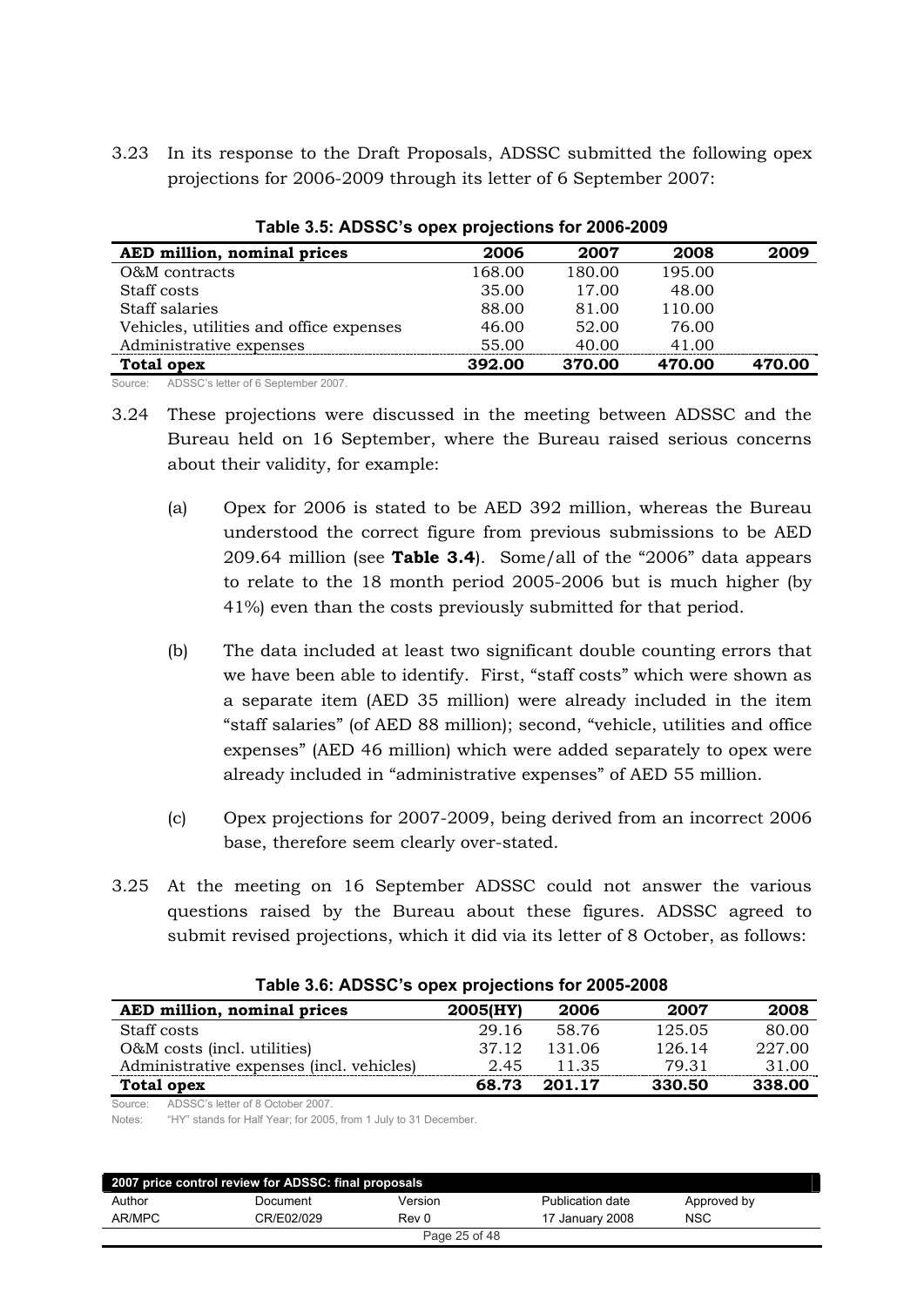- <span id="page-25-0"></span>3.26 Although lower than ADSSC's previous estimates, the Bureau communicated serious concerns about the above opex projections:
	- $(a)$ 2006 opex still differs from that contained in earlier submissions (by about AED 8 million).
	- $(b)$ There are large variations in future opex projections from year to year which cast doubt on their robustness. For example:
		- Staff costs increase from AED 59 million in 2006 to AED 125  $(i)$ million in 2007 and then fall to AED 80 million in 2008.
		- $(ii)$ O&M costs (including utilities) almost double from 2007 to 2008, without explanation.
		- $(iii)$ Administrative expenses (including vehicles) rise seven-fold between 2006 and 2007, then halve between 2007 and 2008.
		- Opex implied for the second half of 2007 (AEDm 233.65 i.e.  $(iv)$ AEDm 330.5 for 2007 full-year less AEDm 96.85 for first half of 2007 as per **Table 3.4**) is more than double that for the first half of 2007.
	- $(c)$ There is no explanation or documentation supporting these projections and the movements in costs from year to year, as requested by the Bureau at the 16 September meeting.
- 3.27 The Bureau has therefore been unable to use the opex projections provided by ADSSC to inform its estimates of opex for  $2007 - 2009$ .

## **Final Proposals**

3.28 While the Bureau is not satisfied by ADSSC's opex submissions to date, it recognises the need to address some concerns such as higher staff costs and the effect of demand growth. The Bureau has therefore modified its opex projections for these Final Proposals, as discussed below:

#### Base opex level

3.29 As mentioned above, the Bureau has not yet received reliable data for the first six months of 2007 from ADSSC. Thus, assuming the 2006 opex (AED) 209.64 million) from the draft accounts submitted on 20 July is the most reliable recent cost, and taking into account the 2007 increase in staff

| 2007 price control review for ADSSC: final proposals |            |               |                  |             |  |  |
|------------------------------------------------------|------------|---------------|------------------|-------------|--|--|
| Author                                               | Document   | Version       | Publication date | Approved by |  |  |
| AR/MPC                                               | CR/E02/029 | Rev 0         | 17 January 2008  | <b>NSC</b>  |  |  |
|                                                      |            | Page 26 of 48 |                  |             |  |  |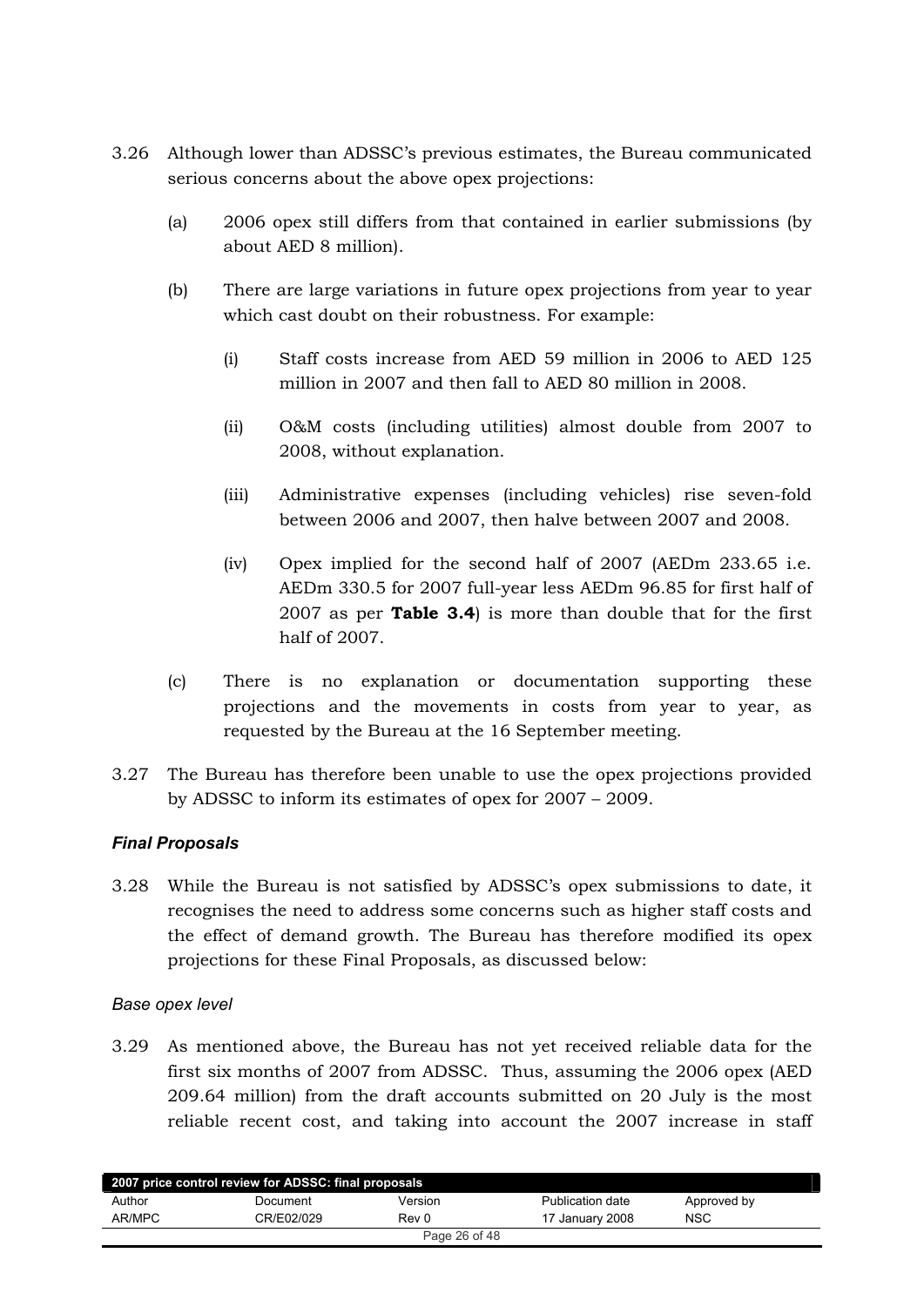salaries and ADSSC's requirement for additional staff, the Bureau proposes the following for the base level of opex in  $2007$ ,  $2008$  and  $2009$ :

- (a)  $2007$  opex is derived from 2006 opex by increasing annual staff costs (AED 58.96 million, as per **Table 3.4**) by 20% (or, equivalently, by increasing half-year staff costs by 40%) and by increasing remaining costs by the 2006 UAE CPI inflation (i.e. 9.29%). This gives AED  $235.42$  million (in 2007 prices) for 2007 opex.
- (b) For 2008-2009, the base opex (in 2007 prices) is derived from  $2006$ opex by increasing staff costs by 40% and remaining costs by the 2006 UAE CPI inflation. This gives AED 247.22 million (in 2007 prices) for base opex for 2008-2009. Such base opex is then further subject to adjustments for demand growth and efficiency improvements as per the Bureau's methodology as discussed below.

## *Opex projections*

3.30 Based on the Bureau's methodology, the base opex (in real prices) for 2008 and 2009 is then increased by 0.75% for each  $1\%$  increase in demand in the respective year and reduced by 5% per annum for expected efficiency improvement. Demand growth assumed is as per **Table 3.3** above. The resulting opex projections are presented in **Table 3.7** below:

| Opex in AED million, 2005 prices      |        | $2005*$ | 2006   | 2007   | 2008      | 2009      |
|---------------------------------------|--------|---------|--------|--------|-----------|-----------|
| Base opex                             | (AEDm) | 68.73   | 197.41 | 202.85 | 213.01    | 216.50    |
| Average demand growth                 | (%)    |         |        |        | $9.32\%$  | 9.54%     |
| Adjustment for demand growth          | (%)    |         |        |        | $6.99\%$  | 7.16%     |
| Adjustment for efficiency improvement | (%)    |         |        |        | $-5.00\%$ | $-5.00\%$ |
| Opex allowance                        | (AEDm) | 68.73   | 197.41 | 202.85 | 216.50    | 220.40    |

|  |  |  |  |  |  |  | Table 3.7: Opex projections for Final Proposals |
|--|--|--|--|--|--|--|-------------------------------------------------|
|--|--|--|--|--|--|--|-------------------------------------------------|

Source: Bureau calculations Notes: For 2005, opex is only for 6 months from 1 July to 31 December 2005.

- 3.31 These opex projections are higher than those assumed in the Draft Proposals by about AED 3-21 million per year in real terms, or by  $8.6\%$ -10.7%, for 2008-2009. When adjusted for inflation, they imply opex in nominal prices of over AED 300 million by 2009.
- 3.32 In its letter of 31 October 2007, ADSSC accepted these projections but noted that they were exceptionally challenging.

|        | 2007 price control review for ADSSC: final proposals |               |                  |             |
|--------|------------------------------------------------------|---------------|------------------|-------------|
| Author | Document                                             | Version       | Publication date | Approved by |
| AR/MPC | CR/E02/029                                           | Rev 0         | 17 January 2008  | <b>NSC</b>  |
|        |                                                      | Page 27 of 48 |                  |             |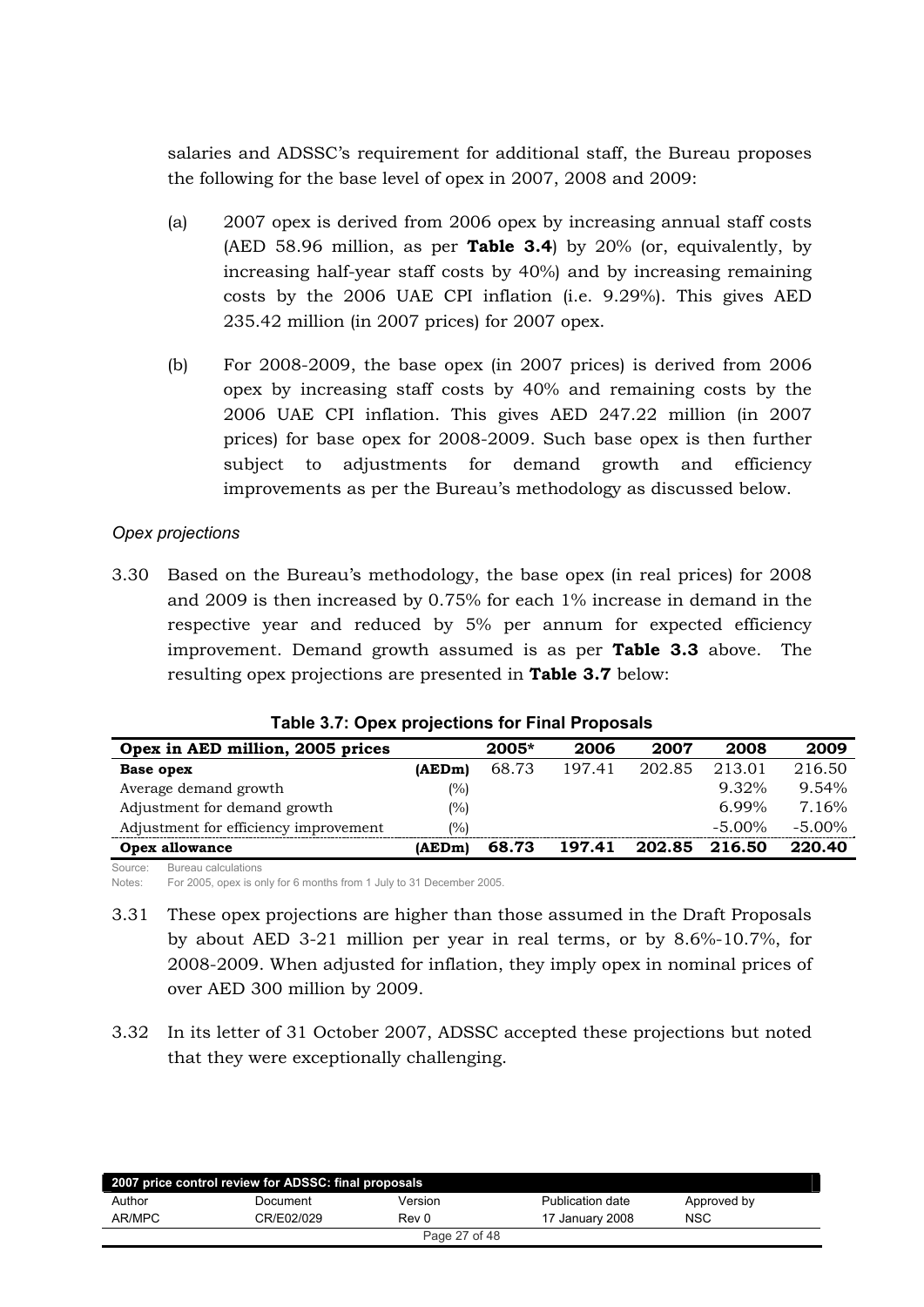## <span id="page-27-0"></span>**Initial regulatory asset value (RAV)**

## *Draft Proposals*

3.33 Given the difficulties in determining an economic or market value of ADSSC's assets, and ADSSC's suggestion in response to the earlier consultation papers, the accounting asset value of AED 4,430.48 million as of 1 July 2005 as reported by ADSSC in its trial balance dated 5 June 2007 was used as the initial RAV in the Draft Proposals. However, it was stated that this figure will be reviewed upon receipt and review of the complete information submission and audited accounts from ADSSC.

## *ADSSC's Response to Draft Proposals*

3.34 Following the Draft Proposals, ADSSC submitted its draft accounts for 2005-2006 via its letter of 20 July 2007. The notes to these accounts show a gross asset value of AED 8,670.346 million and an accumulated depreciation of AED 4,239.868 million, both as of 1 July 2005, thereby confirming the net opening asset value of AED 4,430.478 million as of 1 July 2005. In its response of 30 August 2007 to the Draft Proposals, ADSSC requested the Bureau to take account of its draft accounts while setting the initial RAV.

## *Final Proposal*

3.35 In these Final Proposals, the accounting asset value of AED 4,430.48 million as of 1 July 2005 as reported by ADSSC in its draft accounts of 20 July 2007 has been used as the initial RAV. In case of any difference between this figure and the final audited accounts for 2005-2006, the Bureau will make a financial adjustment at the next price control review (taking account of time value of money and financing costs foregone or unduly earned).

## **Future capital expenditure**

## *Draft Proposals*

- 3.36 In view of the difficulties in applying an ex ante approach to capex regulation for ADSSC at present, the Bureaus' earlier consultation papers and ADSSC's responses to them considered an ex-post approach as more pragmatic at the present time in that it does not require an accurate forecast of future capex and can easily handle both anticipated and unanticipated investments.
- 3.37 The Draft Proposals therefore adopted an ex post approach for capex regulation, with provisional capex assumptions for the entire control period

| 2007 price control review for ADSSC: final proposals |            |         |                  |             |  |  |  |  |
|------------------------------------------------------|------------|---------|------------------|-------------|--|--|--|--|
| Author                                               | Document   | Version | Publication date | Approved by |  |  |  |  |
| AR/MPC                                               | CR/E02/029 | Rev 0   | 17 January 2008  | <b>NSC</b>  |  |  |  |  |
| Page 28 of 48                                        |            |         |                  |             |  |  |  |  |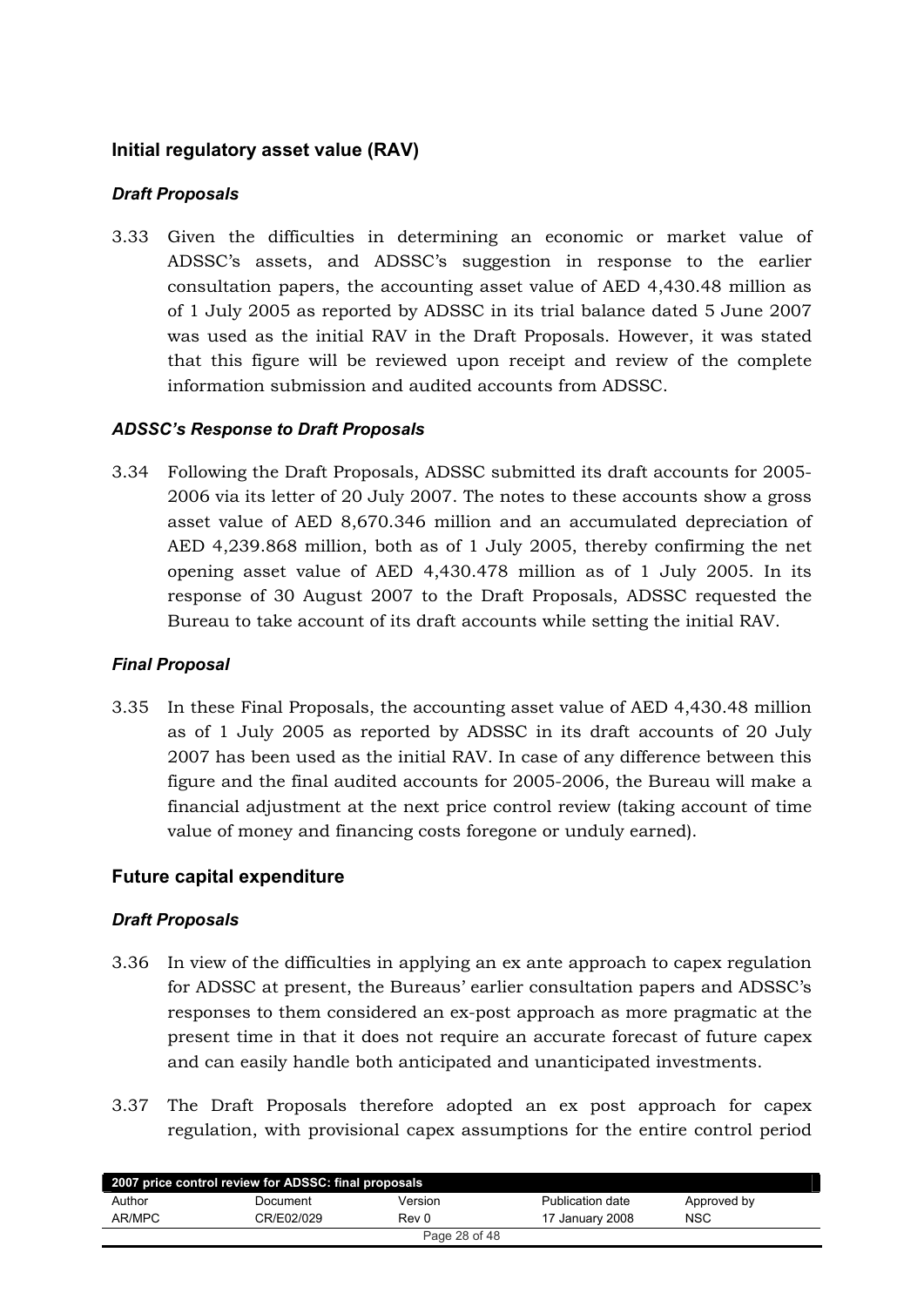<span id="page-28-0"></span>included in the first price control. At a future price control review, the audited actual capex over the control period will then be reviewed against the Bureau's efficiency criteria and an appropriate adjustment will be made to the RAV for any difference between the efficient past capex and the provisional capex allowed at this review.

- 3.38 For the Draft Proposals, the Bureau used the provisional capex projections shown in **Table 3.8**, which were derived as follows:
	- (a) For  $2005-2007$ , the provisional capex was set as per ADSSC's submission.
	- (b) For 2008-2009, the provisional capex was set at a slightly higher level than 2007 but lower than ADSSC's projections.

#### **Table 3.8: Provisional capex for Draft Proposals**

| AED million, 2005 prices                      | 2005*  | 2006   | 2007   | 2008   | 2009   |
|-----------------------------------------------|--------|--------|--------|--------|--------|
| Provisional capex                             | 379.01 | 151.10 | 412.76 | 500.00 | 500.00 |
| Source: ADSSC's second information submission |        |        |        |        |        |

Notes: \*For 2005, capex is only for 6 months from 1 July to 31 December 2005.

#### *ADSSC's Response to Draft Proposals*

- 3.39 In its response to the Draft Proposals, other correspondence and at various meetings, ADSSC emphasised the deteriorating asset conditions of the sewerage system and hence a requirement for increasing future capex.
- 3.40 While the Bureau understands that there is presently a constraint on ADSSC's abilities to undertake significantly higher capex than the current levels, the Bureau proposed in its letter of 18 October to ADSSC to increase the provisional capex allowances for 2008-2009 compared to those in the Draft Proposals, to address ADSSC's concerns. ADSSC in its letter of 31 October welcomed this proposal. These revised provisional capex allowances have been adopted in these Final Proposals.

#### *Final Proposals*

3.41 **Table 3.9** shows the provisional capex allowances used in Final Proposals:

|                   | AED million, 2005 prices                                                                  | 2005*  | 2006   |        | 2008   | 2009<br>900.00 |
|-------------------|-------------------------------------------------------------------------------------------|--------|--------|--------|--------|----------------|
| Provisional capex |                                                                                           | 379.01 | 128.25 | 412.76 | 600.00 |                |
| Source:<br>Notes: | Bureau proposal<br>*For 2005, capex is only for 6 months from 1 July to 31 December 2005. |        |        |        |        |                |

#### **Table 3.9 : Provisional capex for Final Proposals**

| 2007 price control review for ADSSC: final proposals |            |               |                  |             |  |  |  |
|------------------------------------------------------|------------|---------------|------------------|-------------|--|--|--|
| Author                                               | Document   | Version       | Publication date | Approved by |  |  |  |
| AR/MPC                                               | CR/E02/029 | Rev 0         | 17 January 2008  | <b>NSC</b>  |  |  |  |
|                                                      |            | Page 29 of 48 |                  |             |  |  |  |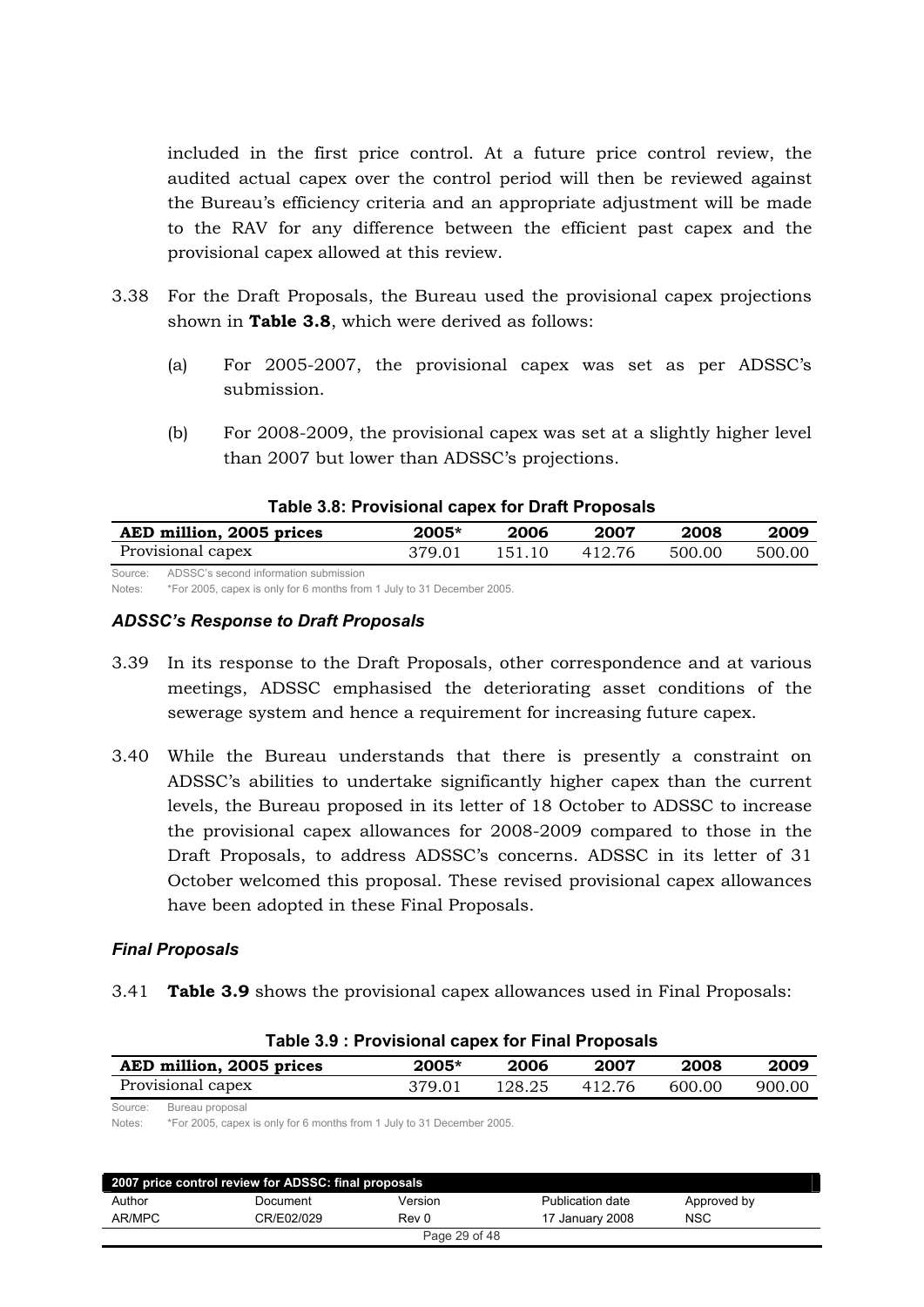- <span id="page-29-0"></span>3.42 For 2005-2007, the provisional capex allowances approximately remain the same as in the Draft Proposals and are based on the actual levels reported by ADSSC (although the latest trial balance for the first half of 2007 translated to an annualised basis indicates a much lower capex for 2007). The revised provisional allowances for 2008 and 2009 are about 50% higher  $(in$  real terms) than those for the immediately previous years  $(i.e. 2007$  and 2008, respectively) and are higher by about 20% and 80% than the Draft Proposals for the respective years.
- 3.43 As a result, the provisional allowance for capex in 2009 is now over 7 times the level of capex incurred in 2006 in real terms. The Bureau does not consider that it would be prudent to allow a provisional capex in excess of this. In any case, these are provisional allowances and adjustments for differences between the provisional allowances and the actual efficient capex over this period will be made in future price control reviews.
- 3.44 As stated in earlier consultation papers, the provisional capex used in setting the price control is solely to facilitate the financing of capex and the smoothing of the price control from one period to another, and is not indicative of the Bureau's views of the appropriate or efficient level of capex. Once audited data on actual capex over the control period is made available to the Bureau, it will be reviewed against the efficiency criteria established by the Bureau for the sector. That is, capex will be considered efficient if it:
	- $(i)$  was required to meet growth in customer demand or the relevant security and performance standards; and
	- (ii) was efficiently procured (procurement to be interpreted to include both the tendering process and project management).
- 3.45 An appropriate adjustment will be made to the RAV at a future price control review for any difference between the efficient past capex and the provisional the same same of monety capex allowed at this review, while taking account of the time value of money and the foregone financing costs (i.e. depreciation and return on capital).

## **Depreciation**

## *Draft Proposals*

3.46 Pending the receipt and review of any analysis/evidence from ADSSC supporting its argument for a weighted average asset life of no more than 25 years, the Draft Proposals adopted a straight-line depreciation method for all

| 2007 price control review for ADSSC: final proposals |            |         |                  |             |  |  |  |  |
|------------------------------------------------------|------------|---------|------------------|-------------|--|--|--|--|
| Author                                               | Document   | Version | Publication date | Approved by |  |  |  |  |
| AR/MPC                                               | CR/E02/029 | Rev 0   | 17 January 2008  | <b>NSC</b>  |  |  |  |  |
| Page 30 of 48                                        |            |         |                  |             |  |  |  |  |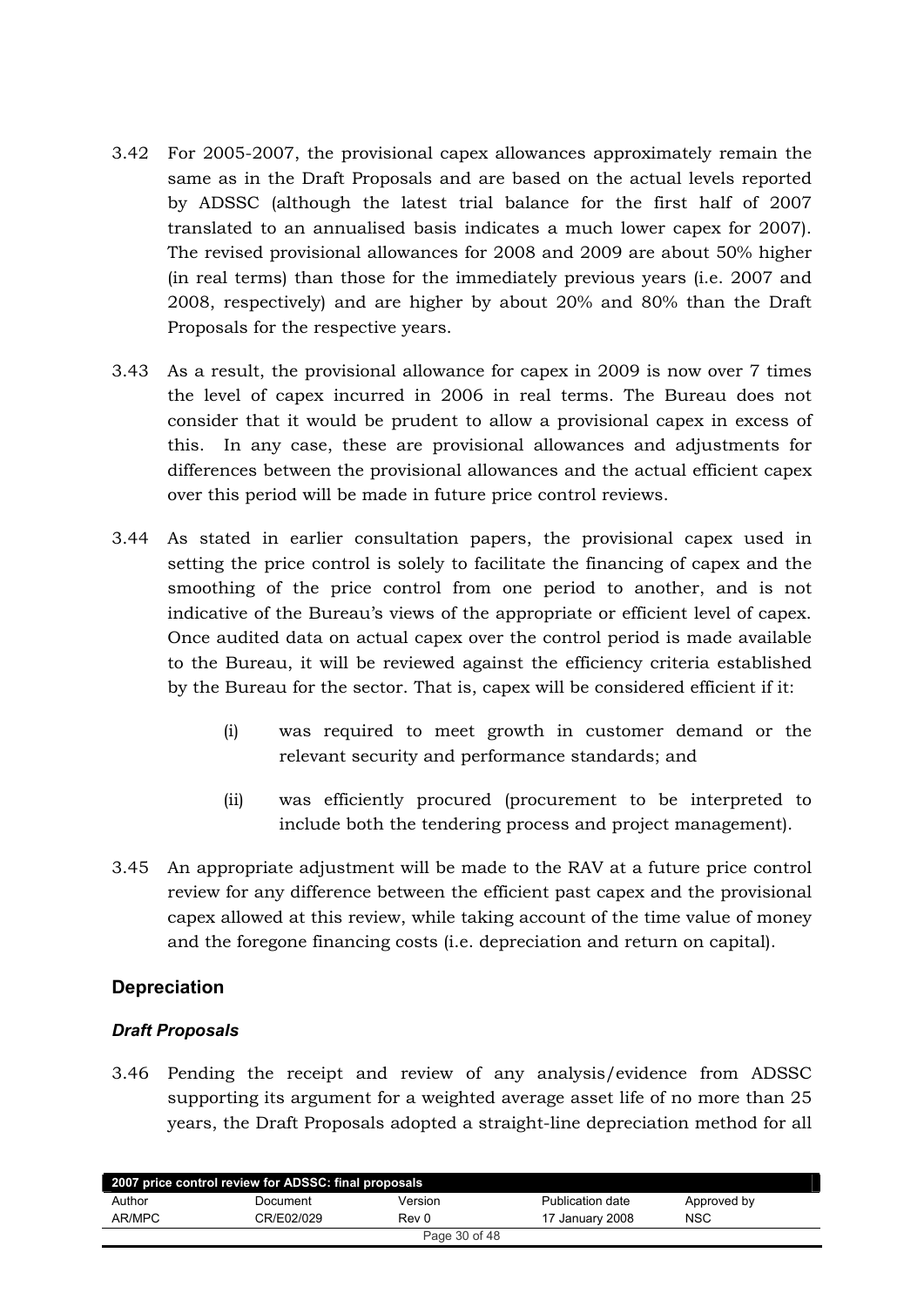<span id="page-30-0"></span>ADSSC's assets with a weighted average life of 30 years for the initial RAV and 50 years for all investments after the date of establishment of ADSSC.

3.47 The following table shows the depreciation adopted for the Draft Proposals based on these depreciation assumptions, the initial RAV, and the provisional capex allowances:

| AED million, 2005 prices                               | $2005*$ | 2006   | 2007   | 2008   | 2009   |
|--------------------------------------------------------|---------|--------|--------|--------|--------|
| Depreciation on initial RAV                            | 73.84   | 147.68 | 147.68 | 147.68 | 147.68 |
| Depreciation on investment (provisional capex) to date | 3.79    | 9.09   | 14 73  | 23.86  | 33.86  |
| <b>Total depreciation</b>                              | 77.63   | 156.77 | 162.41 | 171.54 | 181.54 |
| Bureau calculations<br>Source:                         |         |        |        |        |        |

#### **Table 3.10: Depreciation for Draft Proposals**

Notes: \*For 2005, depreciation is only for 6 months from 1 July to 31 December 2005.

#### *ADSSC's Response to Draft Proposals*

- 3.48 In its responses of 30 August and 6 September 2007 to the Draft Proposals, ADSSC argued that the Bureau's proposed asset life assumptions are excessive. ADSSC provided information on its existing assets to support its argument that its sewerage system and treatment facilities are generally 20 to 30 years old and are overstretched and in poor condition.
- 3.49 The asset life assumptions for existing and new assets were discussed at length at the 16 September meeting. In line with the Bureau's stated approach to match as closely as possible the actual outturn costs for 2005-2006, and as proposed by ADSSC in its letter of 8 October, the Bureau's letter of 18 October to ADSSC proposed to set the weighted average life of existing assets (i.e. for the opening  $2005$  RAV) equal to the remaining life implied by the draft audited accounts.
- 3.50 The resulting existing asset life is 13.6355 years, estimated by dividing the opening 2005 RAV of AED 4,430.48 million by the 18-month depreciation of AED 487.39 million during  $2005-2006$ , and by 1.5 to adjust depreciation to a 12-month period.
- 3.51 For new assets, the Bureau remains satisfied with its weighted average life assumption of 50 years in the Draft Proposals. Such a weighted average figure for future asset lives was not contradicted by the data for asset lives of different asset classes presented in ADSSC's response of 6 September nor disputed by ADSSC at the 16 September meeting.
- 3.52 ADSSC in its letter of 31 October 2007 accepted the above proposals.

| 2007 price control review for ADSSC: final proposals |            |               |                  |             |  |  |  |
|------------------------------------------------------|------------|---------------|------------------|-------------|--|--|--|
| Author                                               | Document   | Version       | Publication date | Approved by |  |  |  |
| AR/MPC                                               | CR/E02/029 | Rev 0         | 17 January 2008  | <b>NSC</b>  |  |  |  |
|                                                      |            | Page 31 of 48 |                  |             |  |  |  |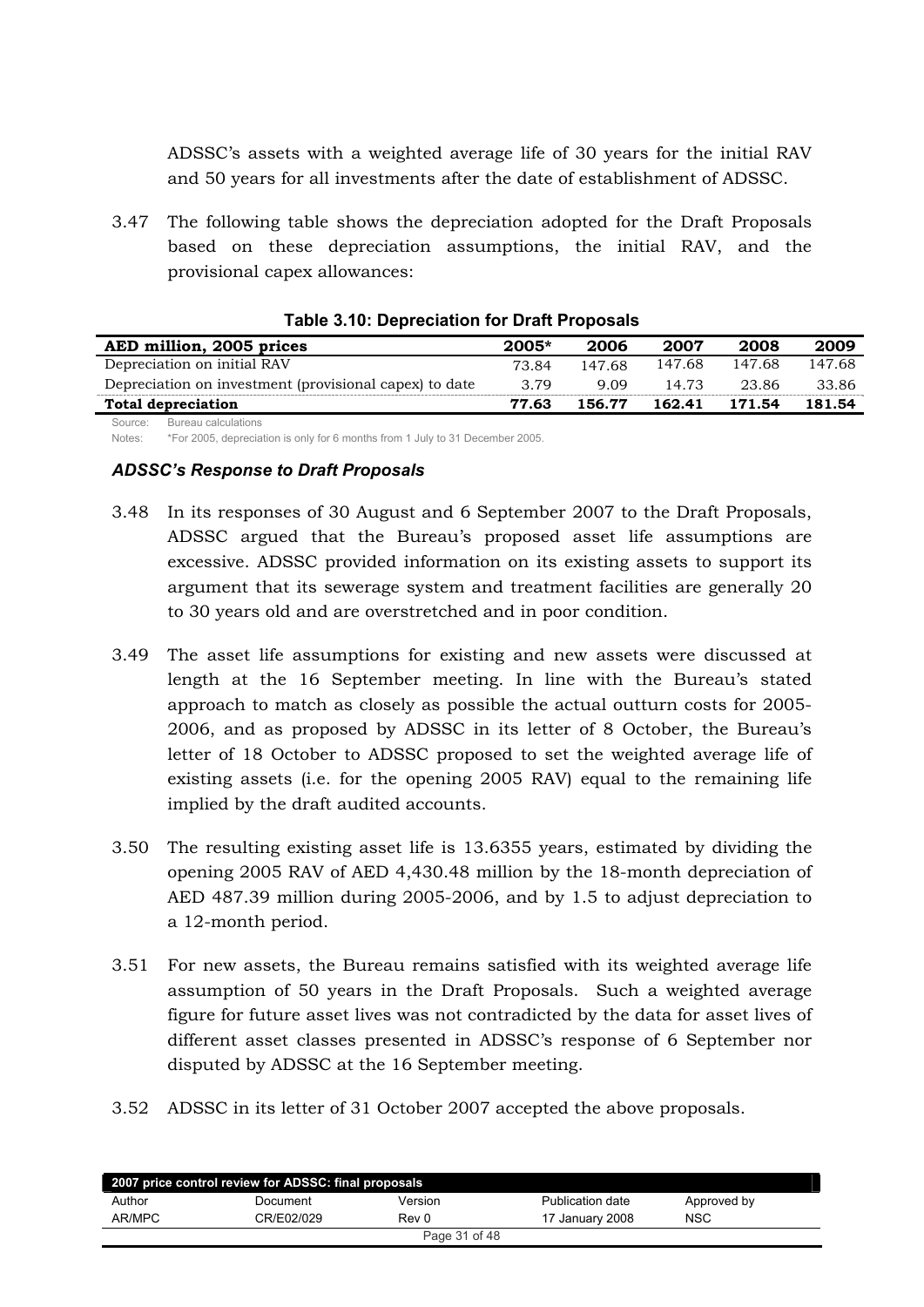## <span id="page-31-0"></span>*Final Proposals*

3.53 In view of the above, a straight-line depreciation method for all ADSSC's assets with a weighted average life of 13.6355 years for the initial RAV and 50 years for all future investments has been adopted in these Final Froposals. Table 3.11 shows the depreciation amounts used in the Final Proposals based on these depreciation assumptions and the provisional capex allowances:

| AED million, 2005 prices                               | $2005*$ | 2006   | 2007   | 2008   | 2009   |  |  |  |  |
|--------------------------------------------------------|---------|--------|--------|--------|--------|--|--|--|--|
| Depreciation on initial RAV                            | 162.46  | 324.92 | 324.92 | 324.92 | 324.92 |  |  |  |  |
| Depreciation on investment (provisional capex) to date | 3.79    | 8.86   | 14.27  | 24.40  | 39.40  |  |  |  |  |
| <b>Total depreciation</b>                              | 166.25  | 333.79 | 339.20 | 349.32 | 364.32 |  |  |  |  |
| Source: Bureau calculations                            |         |        |        |        |        |  |  |  |  |

|  | Table 3.11: Depreciation for Final Proposals |  |  |
|--|----------------------------------------------|--|--|
|  |                                              |  |  |

Notes: \*For 2005, depreciation is only for 6 months from 1 July to 31 December 2005.

 $3.54$  The depreciation on the initial RAV is the same as the depreciation on the existing assets in the draft accounts for 2005-2006. Capex incurred in a year is assumed to occur evenly throughout the year or, in other words, at the middle of the year (or at the middle of the 6-month period in the case of 2005). Therefore, for the year in which a capex is incurred, only half-year depreciation is taken. For later years, the depreciation for such capex is charged for the full year.

## **Projected regulatory asset values (RAVs)**

## *Draft Proposals*

- 3.55 To set a price control for a number of years, the opening and closing RAVs for each year need to be calculated. The closing RAV for a year is also the opening RAV for the next year. To calculate these RAVs, the Bureau has used an approach similar to the one used for the water and electricity companies to date. That is, the closing RAV for each year of the control period is calculated from the opening RAV for that year by:
	- $(a)$  adding the provisional capex for that year; and
	- (b) subtracting:
		- $(i)$  the depreciation on initial RAV; and
		- (ii) the depreciation on provisional capex for that year and earlier years.

| 2007 price control review for ADSSC: final proposals |            |               |                  |             |  |  |  |  |
|------------------------------------------------------|------------|---------------|------------------|-------------|--|--|--|--|
| Author                                               | Document   | Version       | Publication date | Approved by |  |  |  |  |
| AR/MPC                                               | CR/E02/029 | Rev 0         | 17 January 2008  | <b>NSC</b>  |  |  |  |  |
|                                                      |            | Page 32 of 48 |                  |             |  |  |  |  |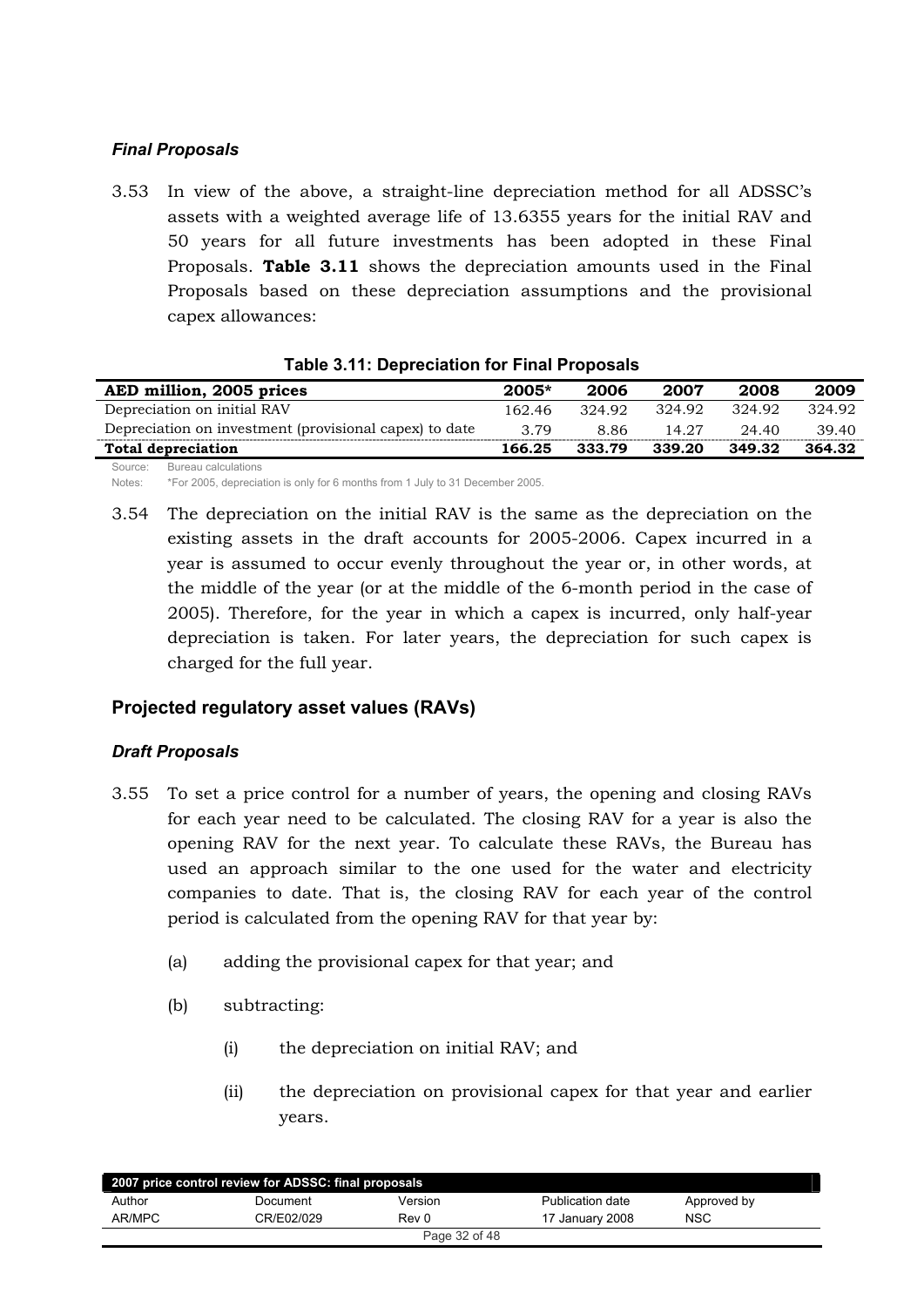<span id="page-32-0"></span>3.56 The following table presents the opening and closing RAVs for ADSSC for each year of the control period (2005-2009), which were derived in the Draft Proposals:

| AED million, 2005 prices                        | $2005*$  | 2006     | 2007     | 2008     | 2009     |
|-------------------------------------------------|----------|----------|----------|----------|----------|
| Opening RAV                                     | 4,430.48 | 4,731.86 | 4,726.19 | 4,976.53 | 5,304.99 |
| Add: Provisional capex                          | 379.01   | 151.10   | 412.76   | 500.00   | 500.00   |
| Less: Depreciation on initial RAV               | 73.84    | 147.68   | 147.68   | 147.68   | 147.68   |
| Less: Depreciation on provisional capex to date | 3.79     | 9.09     | 14.73    | 23.86    | 33.86    |
| Closing RAV                                     | 4,731.86 | 4,726.19 | 4,976.53 | 5,304.99 | 5,623.45 |

#### Table 3.12 : Projected RAVs for Draft Proposals

Source: Bureau calculations

Notes: \*For 2005, depreciation is only for 6 months from 1 July to 31 December 2005.

#### **Final Proposals**

Due to changes in the provisional capex allowances and in the depreciation 3.57 assumption for the existing assets, the opening and closing RAVs for ADSSC over the control period (2005-2009) have been revised as follows in these Final Proposals:

| AED million, 2005 prices                        | $2005*$  | 2006     | 2007     | 2008     | 2009     |
|-------------------------------------------------|----------|----------|----------|----------|----------|
| Opening RAV                                     | 4,430.48 | 4.643.24 | 4.437.70 | 4.511.27 | 4.761.94 |
| Add: Provisional capex                          | 379.01   | 128.25   | 412.76   | 600.00   | 900.00   |
| Less: Depreciation on initial RAV               | 162.46   | 324.92   | 324.92   | 324.92   | 324.92   |
| Less: Depreciation on provisional capex to date | 3.79     | 8.86     | 14.27    | 24.40    | 39.40    |
| Closing RAV                                     | 4.643.24 | 4.437.70 | 4,511.27 | 4,761.94 | 5.297.62 |
| Bureau calculations<br>$S$ $O$ urces            |          |          |          |          |          |

#### Table 3.13 : Projected RAVs for Final Proposals

Notes: \*For 2005, depreciation is only for 6 months from 1 July to 31 December 2005.

- 3.58 All the above calculations have been carried out in 2005 prices. The provisional capex allowances from **Table 3.9** and the depreciation allowances for both initial RAV and provisional capex calculated in Table **3.11** have been used in the above table.
- 3.59 The RAV increases from AED 4.4 billion in 2005 to AED 5.3 billion by end of 2009 in 2005 prices (i.e., by about AED 867 million, or 19.6% in real terms). However, these RAVs (except for the 2005 opening RAV) are lower than those in the Draft Proposals due to faster depreciation (i.e. larger depreciation allowance) of existing assets in the Final Proposals.

| 2007 price control review for ADSSC: final proposals |            |               |                  |             |  |
|------------------------------------------------------|------------|---------------|------------------|-------------|--|
| Author                                               | Document   | Version       | Publication date | Approved by |  |
| AR/MPC                                               | CR/E02/029 | Rev 0         | 17 January 2008  | NSC         |  |
|                                                      |            | Page 33 of 48 |                  |             |  |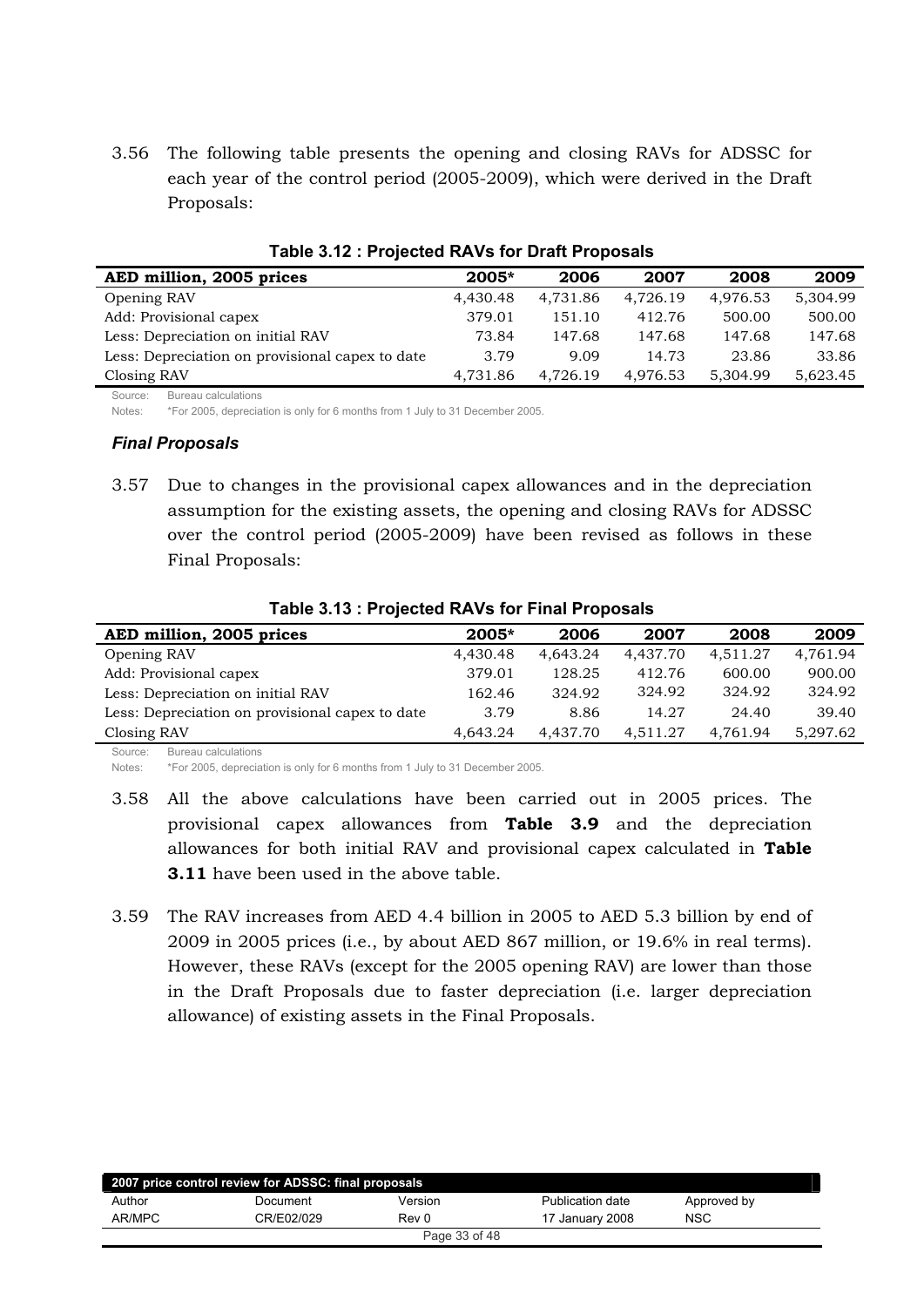## <span id="page-33-0"></span>**Cost of capital**

## *Draft Proposals*

- 3.60 The Draft Proposals and earlier consultation papers explained in detail the Bureau's approach to the calculation of the allowed rate of return or cost of capital for price controls. These papers used the same standard approach to calculate the real, post-tax weighted average cost of capital (WACC) for ADSSC as that currently employed for water and electricity companies i.e. the Capital Asset Pricing Model (CAPM). The Bureau's cost of capital calculations have drawn heavily on the latest estimates of cost of capital components used by regulators of similar businesses in the UK and Australia subject to a similar regulatory regime. However, these were crosschecked against the information available from local and regional capital markets in order to capture any particular factors that may be specific to the businesses operating in Abu Dhabi. ADSSC's earlier responses to the consultation papers were supportive of this approach.
- 3.61 The Bureau used a real, post-tax cost of capital of  $5.00\%$  for the price control calculations in the Draft Proposals – the same as used by the Bureau for its PC3 review for water and electricity companies. However, the Draft Proposals also provided evidence to show that recent overseas regulatory decisions and local capital market developments (particularly recent higher credit ratings for the UAE and a subsidiary of ADWEA) suggest a lower cost of capital.

## *Final Proposals*

3.62 In the absence of any objection to the Draft Proposals, the Bureau has retained a real, post-tax cost of capital of 5.00% for the price control calculations in the Final Proposals – the same as used by the Bureau for its PC3 review for water and electricity companies.

| 2007 price control review for ADSSC: final proposals |            |         |                  |             |  |
|------------------------------------------------------|------------|---------|------------------|-------------|--|
| Author                                               | Document   | Version | Publication date | Approved by |  |
| AR/MPC                                               | CR/E02/029 | Rev 0   | 17 January 2008  | <b>NSC</b>  |  |
| Page 34 of 48                                        |            |         |                  |             |  |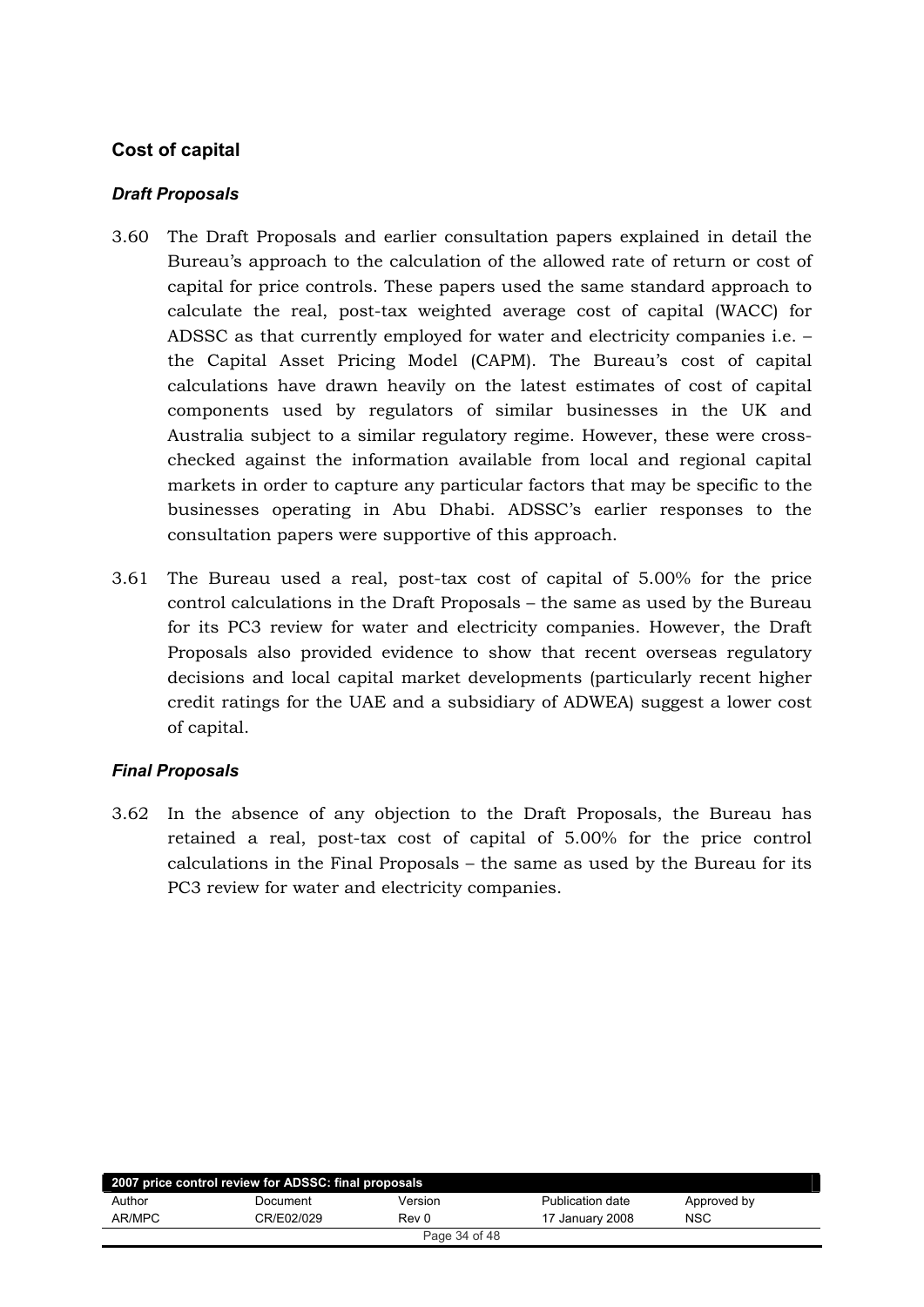## <span id="page-34-0"></span>**Framework for price control calculations**

 $4.1$ As explained in the Draft Proposals and earlier consultation papers, the Bureau has used the net present value (NPV) framework for price control calculation and calibration of MARs over the control period. In essence, the price control calculation involves, in real terms (2005 prices), equating the NPV of the required revenues (that which would be sufficient to finance an efficient business) to the NPV of forecast revenues based on the MAR formula over the control period (2005-2009):

#### NPV of projected annual MARs = NPV of Required Revenues

 $4.2$ The revenue requirement or the notified value 'a' for each year of the control period is calculated using the "building block approach" as follows:

#### Required Revenue = Opex + Depreciation + Return on RAV

where:

- $(a)$ operating expenditure (opex) refers to operating costs excluding depreciation;
- $(b)$ depreciation refers to the depreciation on both initial RAV and provisional capex to date; and
- RAV is the mid-year average of opening and closing Regulatory Asset  $(c)$ Values (RAVs).
- $4.3$ The projections of the components of required revenue for the entire control period (2005-2009) in 2005 prices are discussed in Section 3 of this document.
- $4.4$ The annual MAR is calculated by using the following formula presented in Section 2 of this paper:

#### $MAR_t = a_t + Q_t - K_t$

where, Q and K have been set to zero for the price control calculations.

| 2007 price control review for ADSSC: final proposals |            |               |                  |             |  |
|------------------------------------------------------|------------|---------------|------------------|-------------|--|
| Author                                               | Document   | Version       | Publication date | Approved by |  |
| AR/MPC                                               | CR/E02/029 | Rev 0         | 17 January 2008  | <b>NSC</b>  |  |
|                                                      |            | Page 35 of 48 |                  |             |  |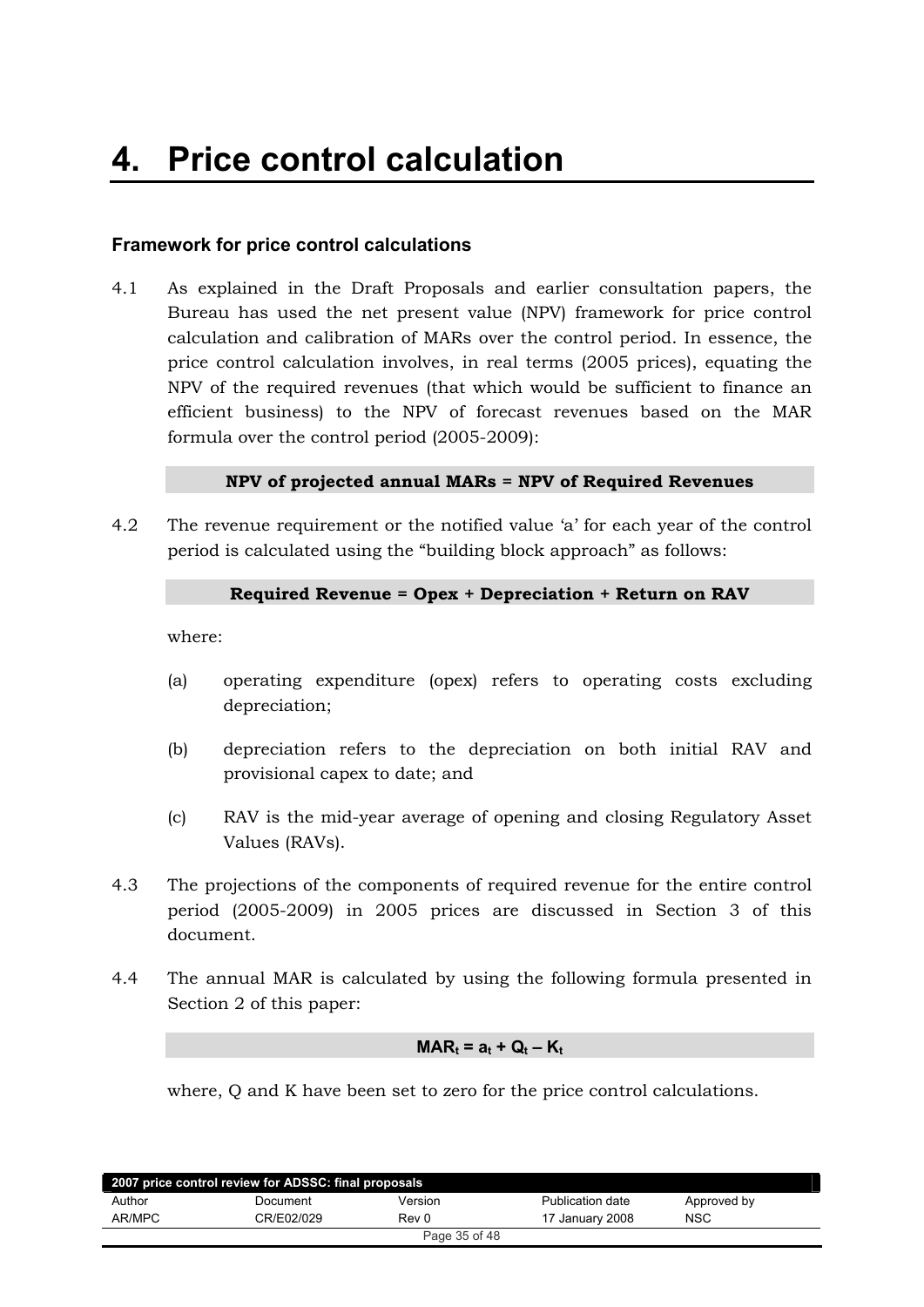- <span id="page-35-0"></span>4.5 The value of 'a' has been determined by equating the NPV of MARs to the NPV of required revenues over the control period, while setting  $X$  equal to zero.
- 4.6 All the above calculations have been carried out in real terms, that is, in 2005 prices. A real, post-tax cost of capital of 5.00% (see Section 3) has been used in price control calculations both as the discount rate for NPV  $s_{\text{2}}$  calculations and as the rate of return to calculate return on RAV.
- 4.7 The Bureau has used MS Excel software to model the above calculations. To equate the NPVs, the Bureau has used the "solver" (an optimisation tool in Excel). The Excel model is being forwarded to ADSSC with this document and is available from the Bureau on request.

## **Price control calculation**

- 4.8 **Annex A** to this document presents the detailed price control calculation for ADSSC. The calculation has been explained in detail in the Draft Proposals with reference to the Line numbers used in this annex and in the Excel model.
- 4.9 The main outputs of the price control calculations are the annual revenue requirements, the notified value 'a', and the projected annual MARs over the control period. Two financial indicators, namely the implied annual profits and return on capital have been calculated to assess the financial viability of the company as a result of the price control calculations.

## **Summary results of price control calculations**

#### *Notified values*

4.10 Based on the price control calculations explained above, the Bureau's Final Proposals for the notified values for ADSSC are summarised in Table 4.1 below. These proposals are the same as calculated in Annex A to this paper. The notified values given in **Table 4.1** (to the accuracy to decimal places expressed therein) will be those used to calculate MARs when the price control are implemented and incorporated into ADSSC's licence.

| 2005 prices |      |                    |
|-------------|------|--------------------|
| ADSSC       | 0.00 | AED 776.72 million |
|             |      |                    |

| Table 4.1: Notified values - Final Proposals |  |  |
|----------------------------------------------|--|--|
|----------------------------------------------|--|--|

Source: Bureau calculations

| 2007 price control review for ADSSC: final proposals |            |         |                  |             |  |
|------------------------------------------------------|------------|---------|------------------|-------------|--|
| Author                                               | Document   | Version | Publication date | Approved by |  |
| AR/MPC                                               | CR/E02/029 | Rev 0   | 17 January 2008  | <b>NSC</b>  |  |
| Page 36 of 48                                        |            |         |                  |             |  |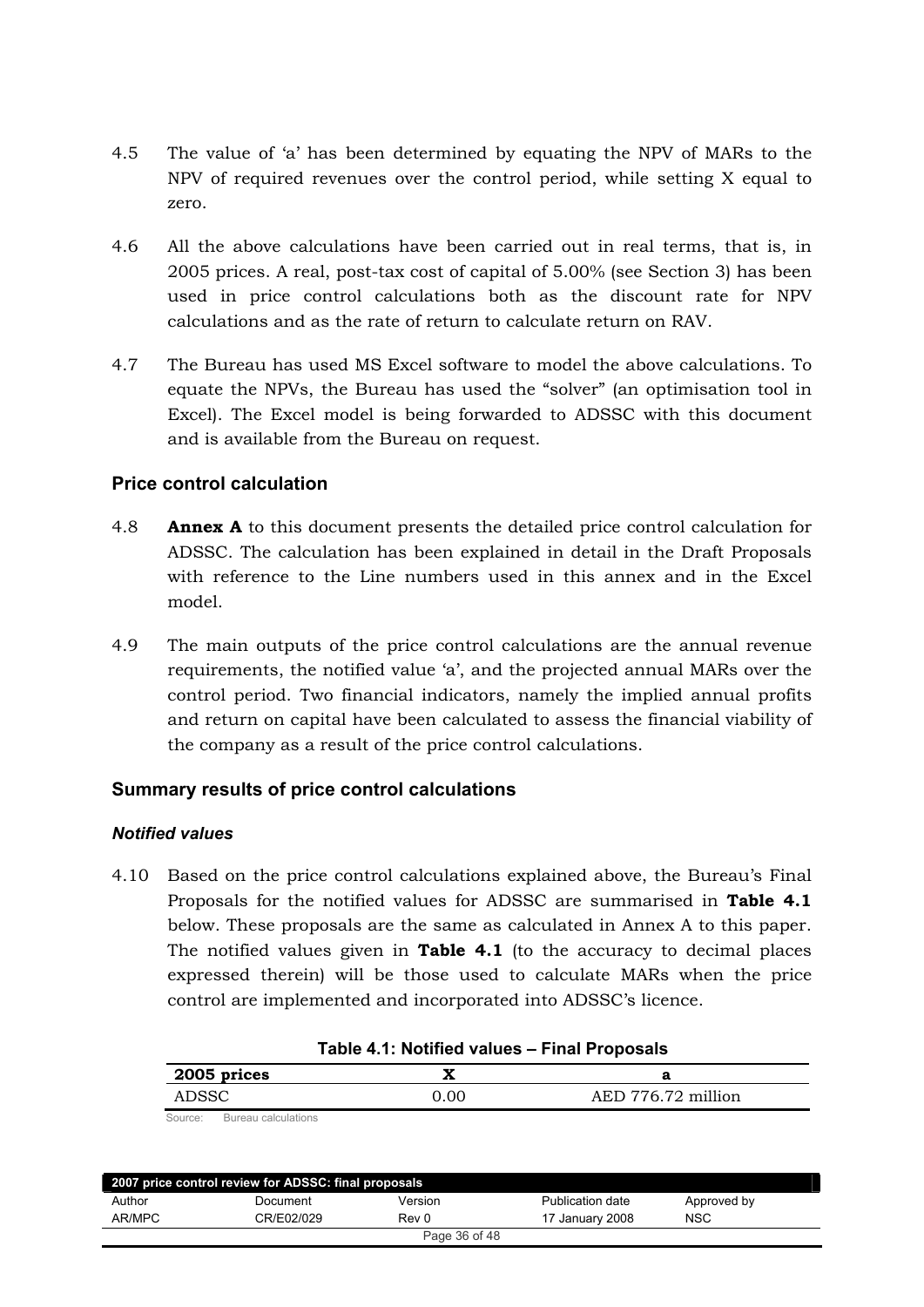- <span id="page-36-0"></span>4.11 The above notified value 'a' is higher by about AED 171 million per year, or by 28%, in real terms than that in the Draft Proposals (which was AED 606.16 million).
- 4.12 For 2005, the notified value 'a' will be one-half of the value shown in the above table to reflect the 6-month period in 2005 after the establishment of ADSSC (i.e., AED 388.36 million).

#### *Projected allowed revenues*

4.13 Table 4.2 presents the projected MAR for ADSSC over the control period  $(2005-2009)$  resulting from the price control calculations in these Final Proposals:

| Table 4.2: Projected MAR over 2005-2009 (2005 prices) – Final Proposals |         |        |        |        |        |  |
|-------------------------------------------------------------------------|---------|--------|--------|--------|--------|--|
| AED million, 2005 prices                                                | $2005*$ | 2006   | 2007   | 2008   | 2009   |  |
| Allowed revenue                                                         | -388.36 | 776 72 | 776.72 | 776 72 | 776 72 |  |
| Bureau calculations<br>Source:                                          |         |        |        |        |        |  |

## **Table 4.2: Projected MAR over 2005-2009 (2005 prices) – Final Proposals**

Notes: \*The data for 2005 relates to 6-month period from 1 July to 31 December 2005.

4.14 To indicate the approximate actual revenue that ADSSC would earn, Table **4.3** shows the projected MARs for 2005-2007 in nominal prices based on the UAE CPI inflation for those years presented in Section 2 of this paper.

| Table 4.3 : Projected MAR over 2005-2009 (nominal prices) – Final Proposals |  |
|-----------------------------------------------------------------------------|--|
|-----------------------------------------------------------------------------|--|

| AED million, nominal prices    | 2005*  | 2006  | 2007   | 2008   | 2009     |
|--------------------------------|--------|-------|--------|--------|----------|
| Allowed revenue                | 388.36 | 82484 | 901.43 | 982.56 | 1,061.17 |
| Bureau calculations<br>Source: |        |       |        |        |          |

Notes: \*The data for 2005 relates to 6-month period from 1 July to 31 December 2005.

4.15 For 2006 onwards, the notified value 'a' equal to AED 824.84 million has been used in the licence modification being issued with these Final Proposals for the ease of operation of the CPI indexation mechanism.

## **Analysis of the Final Proposals**

## *Constituents of projected MARs*

4.16 The choice of the building-block approach for calculating the required revenue is intuitive in that it helps identifying the important constituents of revenue; that is, opex, depreciation and return on capital. Figure 4.1 below presents the percentage breakdown of total revenue into projected opex, depreciation and profits in NPV terms for ADSSC:

| 2007 price control review for ADSSC: final proposals |            |         |                  |             |  |
|------------------------------------------------------|------------|---------|------------------|-------------|--|
| Author                                               | Document   | Version | Publication date | Approved by |  |
| AR/MPC                                               | CR/E02/029 | Rev 0   | 17 January 2008  | <b>NSC</b>  |  |
| Page 37 of 48                                        |            |         |                  |             |  |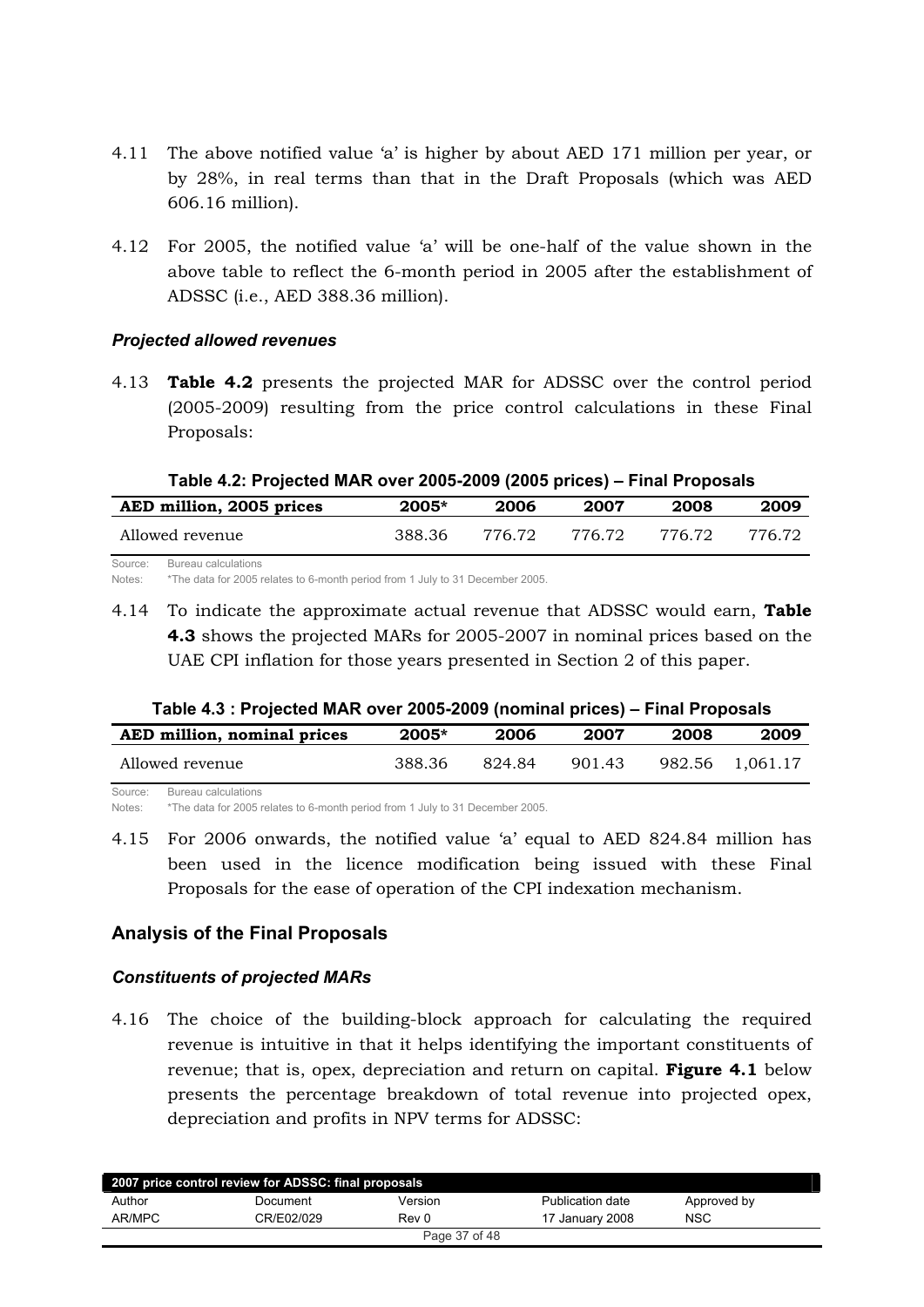<span id="page-37-0"></span>

#### Figure 4.1: Constituents of projected MAR - Final Proposals

- 4.17 This figure shows that depreciation and return on capital account for a significant proportion of the revenue for ADSSC (about 74%). This highlights the capital intensity of ADSSC's business.
- 4.18 Overall, ADSSC's profits are expected to be of the order of AED 238 million (2005 prices) a year on average over the control period.

## **Effect of Draft Proposals on unit cost**

4.19 **Figure 4.2** shows the expected effect of these Final Proposals on the pricecontrolled costs per unit of sewage collected:



Figure 4.2: MAR per unit sewage collected - Final Proposals (in 2005 prices)

| 2007 price control review for ADSSC: final proposals |            |         |                  |             |  |
|------------------------------------------------------|------------|---------|------------------|-------------|--|
| Author                                               | Document   | Version | Publication date | Approved by |  |
| AR/MPC                                               | CR/E02/029 | Rev 0   | 17 January 2008  | NSC         |  |
| Page 38 of 48                                        |            |         |                  |             |  |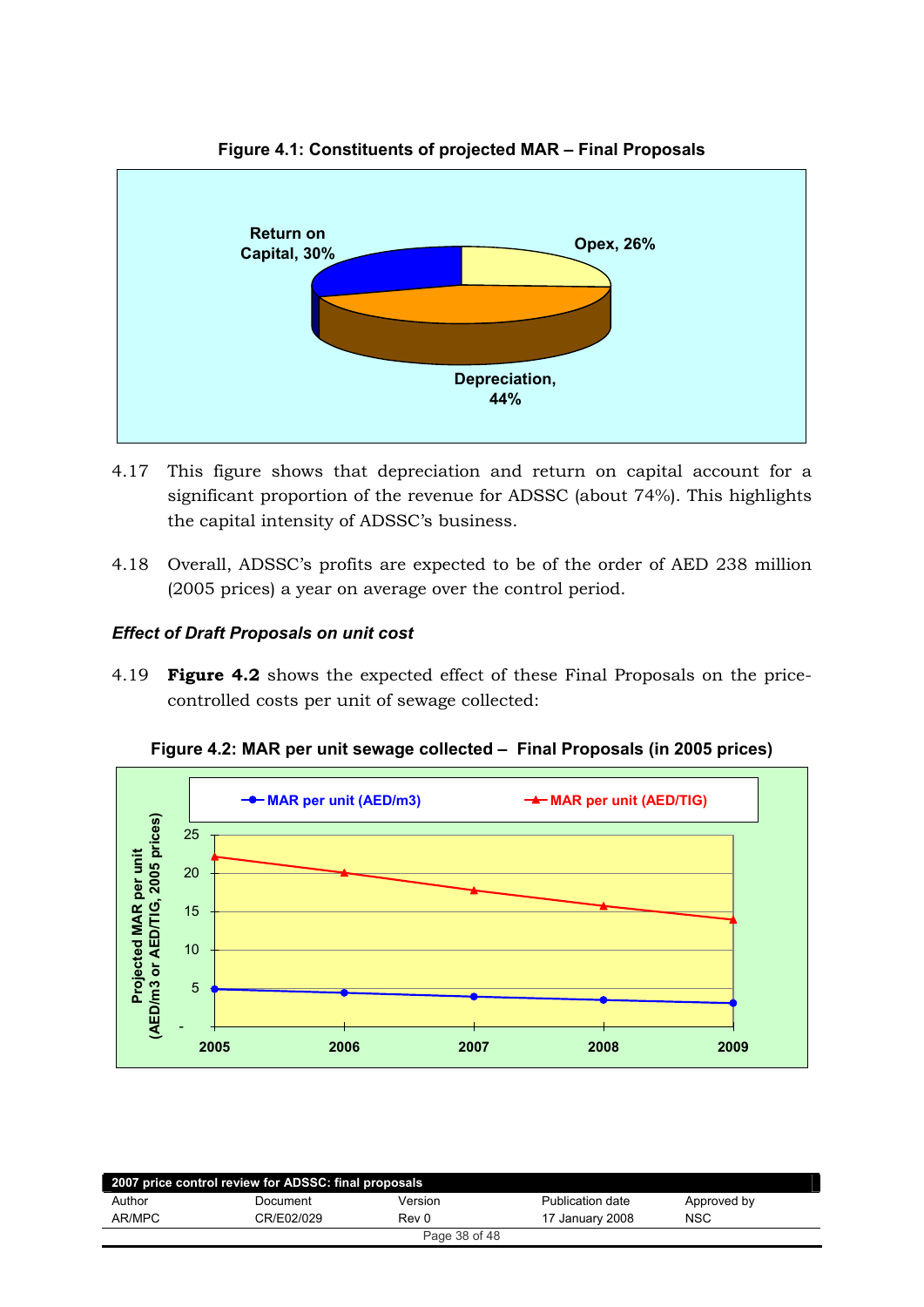<span id="page-38-0"></span>4.20 While the annual MARs are constant in real terms over the control period, the increasing demand means that the Final Proposals are expected to result in a declining trend for unit cost. This shows that, as a result of the Final Proposals, the unit cost of sewage collected is expected to be  $3.07$  AED/ $m<sup>3</sup>$ or 13.94 AED/TIG (in 2005 prices) in 2009, lower by 37% than the 4.88  $AED/m<sup>3</sup>$  or 22.17 AED/TIG (in 2005 prices) in 2005.

## **Comparison against the Draft Proposals**

#### **Comparison of Projected MARs**

As shown in Figure 4.3 below, the estimates of annual MARs in these Final 4.21 Proposals are higher by about AED 171 million per year in real terms (by about AED 181 to 233 million per year in nominal prices), or by 28%, than those estimated in the Draft Proposals for the respective years.



## Figure 4.3: Comparison of Projected MARs (in 2005 prices)

#### **Comparison of Components of Projected MARs**

 $4.22$ **Figure 4.4** below compares the composition of projected MAR (in NPV terms) over the control period) in the Final Proposals against the Draft Proposals and highlights the capital intensity of ADSSC's business.

| 2007 price control review for ADSSC: final proposals |            |               |                  |             |  |
|------------------------------------------------------|------------|---------------|------------------|-------------|--|
| Author                                               | Document   | Version       | Publication date | Approved by |  |
| AR/MPC                                               | CR/E02/029 | Rev 0         | 17 January 2008  | <b>NSC</b>  |  |
|                                                      |            | Page 39 of 48 |                  |             |  |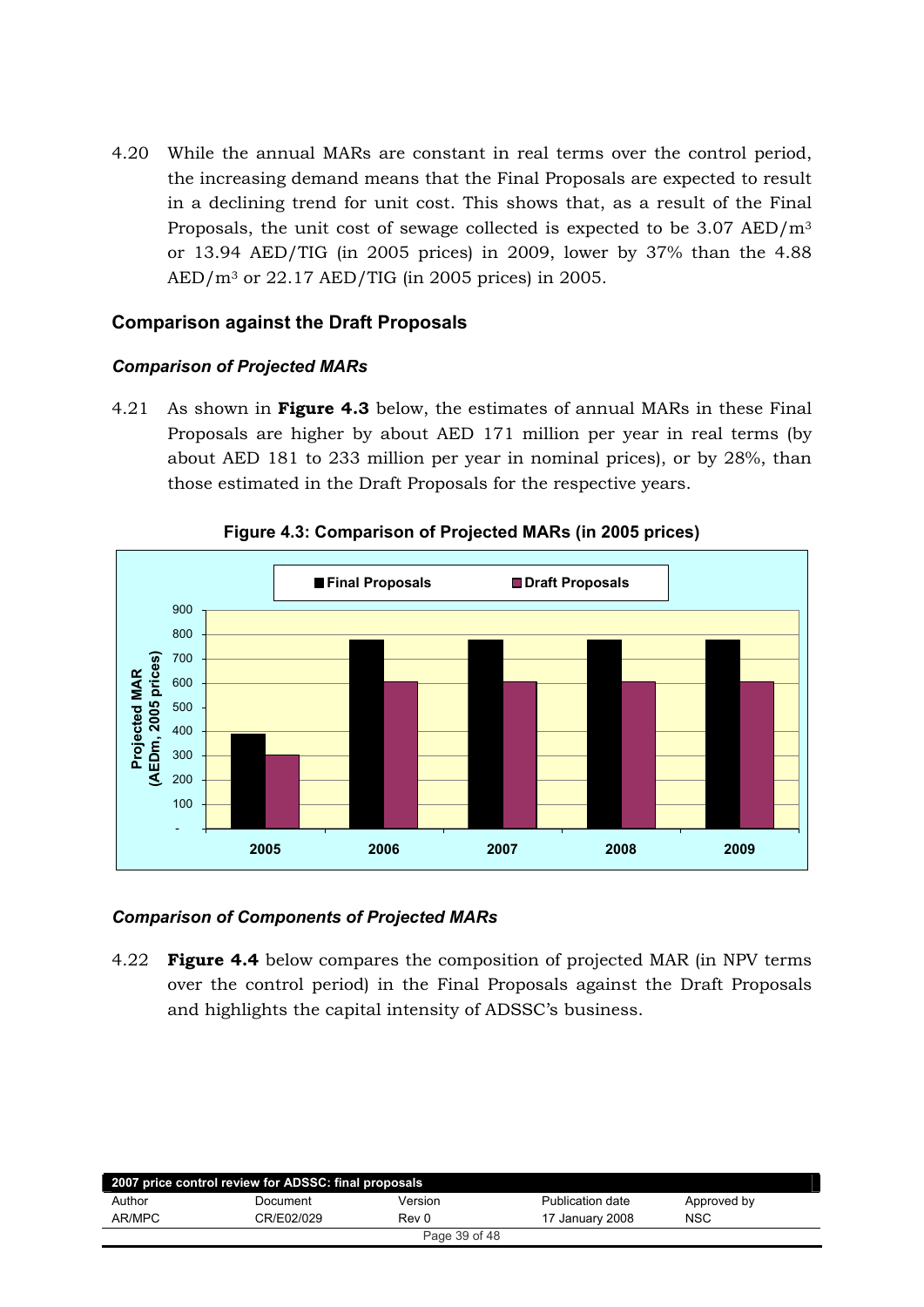<span id="page-39-0"></span>

**Figure 4.4: Comparison of Projected MARs (in 2005 prices)**

4.23 The depreciation component (44%) in the Final Proposals is higher than that in the Draft Proposals  $(27%)$  due to faster depreciation of existing assets in the Final Proposals. For the same reason, the return on capital component is relatively lower (30% in the Final Proposals compared to  $41\%$  in the Draft Proposals), due to the effect of the higher depreciation allowance on the RAV. Overall, these two components now make a higher proportion (74%) of revenue than in the Draft Proposals (68%).

## *Comparison of Projected MAR per unit*

4.24 Consistent with the comparison of projected MARs, **Figure 4.5** below shows that the Final Proposals would result in higher MAR per unit of sewage collected than the Draft Proposals by about 25%.

| 2007 price control review for ADSSC: final proposals |            |         |                         |             |  |  |
|------------------------------------------------------|------------|---------|-------------------------|-------------|--|--|
| Author                                               | Document   | Version | <b>Publication date</b> | Approved by |  |  |
| AR/MPC                                               | CR/E02/029 | Rev 0   | 17 January 2008         | <b>NSC</b>  |  |  |
| Page 40 of 48                                        |            |         |                         |             |  |  |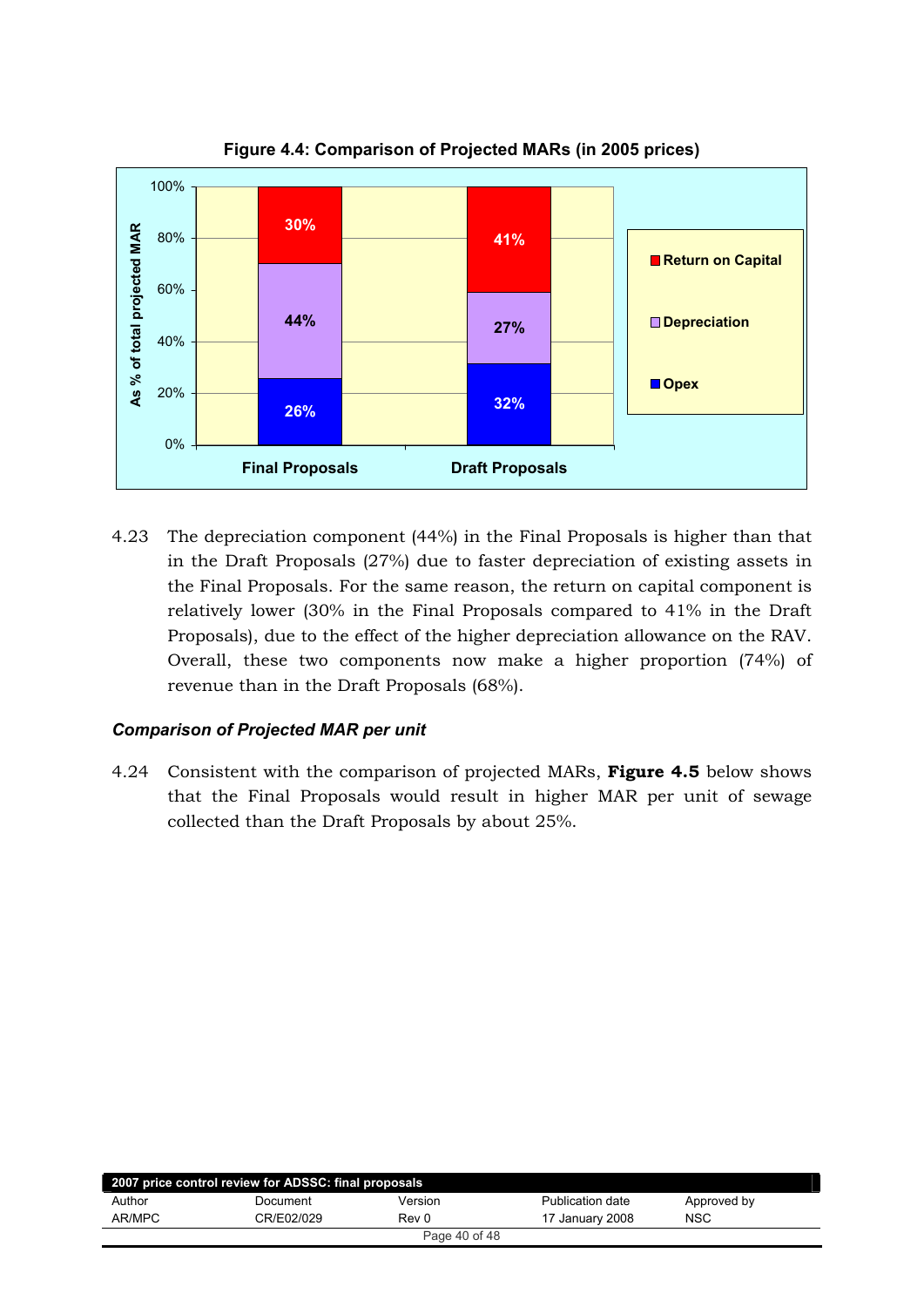

**Figure 4.5: Comparison of Projected MARs (in 2005 prices)**

4.25 However, both the Draft Proposals and the Final Proposals show a declining trend for unit cost due to increasing demand over the control period.

| 2007 price control review for ADSSC: final proposals |            |         |                  |             |  |  |
|------------------------------------------------------|------------|---------|------------------|-------------|--|--|
| Author                                               | Document   | Version | Publication date | Approved by |  |  |
| AR/MPC                                               | CR/E02/029 | Rev 0   | 17 January 2008  | <b>NSC</b>  |  |  |
| Page 41 of 48                                        |            |         |                  |             |  |  |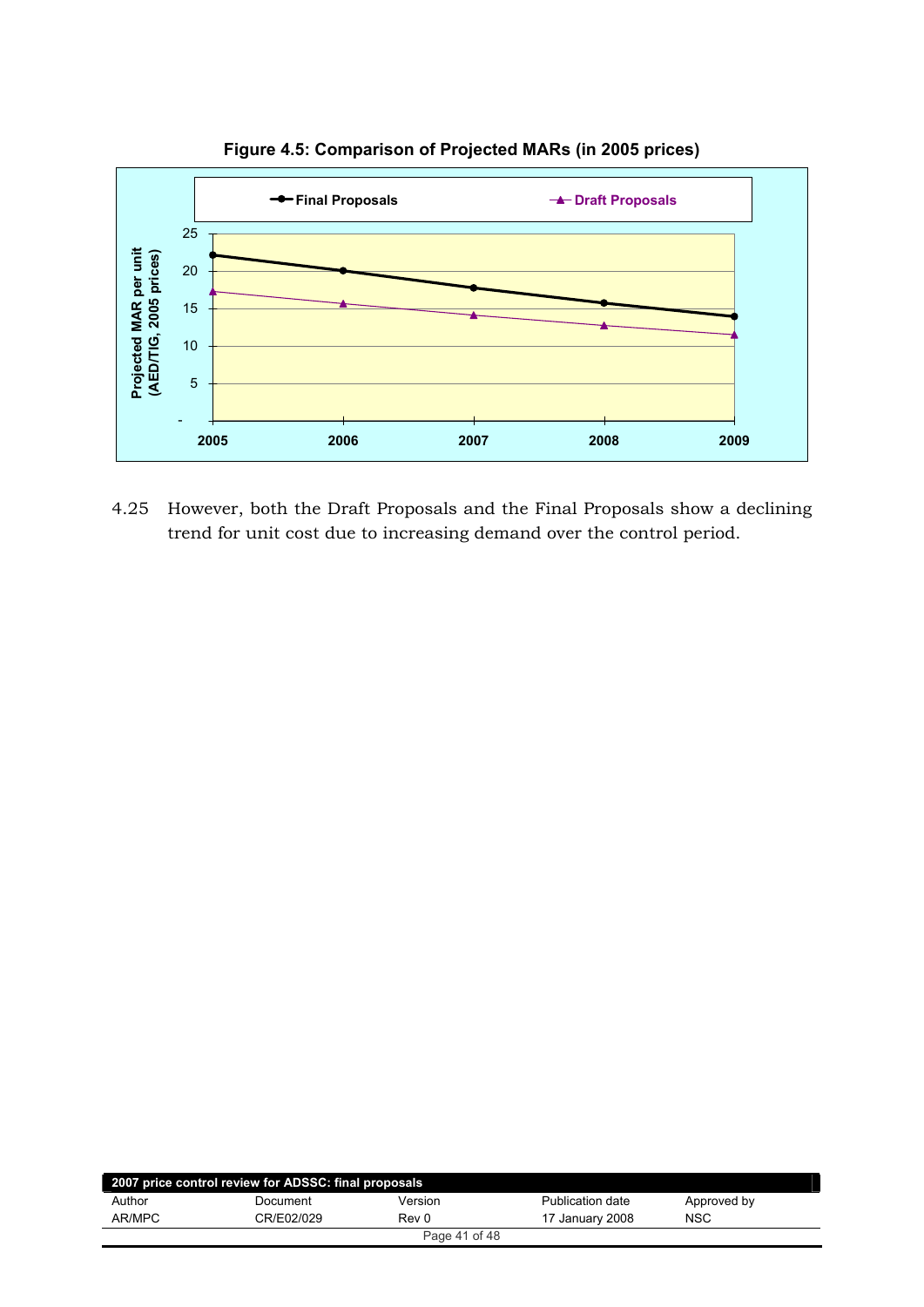## <span id="page-41-0"></span>**Introduction**

!!!!!!!!!!!!!!!!!!!!!!!!!!!!!!!!!!!!!!!!

- 5.1 As discussed in Section 2, a Performance Incentive Scheme (PIS) will link the MAR of ADSSC to important aspects of its performance. The PIS has two types of performance indicators:
	- (a) Category A indicators with precise definitions, targets and incentive rates, and an automatic annual revenue adjustment for performance via a term "Q" in the MAR formula, subject to a  $4\%$  cap; and
	- (b) Category B indicators, less precisely defined but subject to a possible financial adjustment at the next price control review, depending on ADSSC's performance over the control period, subject to a 2% cap.
- 5.2 It is proposed that the PIS will take effect for the submissions due in 2008 onwards. That is:
	- (a) For Category A indicators, the MAR will be adjusted for the first time in 2009 via the Q term for performance on submission of audited accounts, audited PCR and AIS during 2008<sup>3</sup>; and
	- (b) For Category B indicators, the performance during  $2008-2009$  will be assessed and ADSSC will be rewarded or penalized for its good or poor performance at the 2009 price control review.
- 5.3 As discussed below, the precise design of the PIS remains the same as in the Draft Proposals. The only change in these Final Proposals is the revised incentive rates for Category A indicators due to higher projected MARs.
- 5.4 ADSSC in its response of 30 August 2007 to the Draft Proposals has accepted the PIS. ADSSC suggested that any penalties (or bonuses) under the PIS should apply from the day when a statement for the relevant Category A indicator is received instead of the last day of the month in which it is received as proposed in the Draft Proposals. The latter mechanism has

<sup>&</sup>lt;sup>3</sup> For consistency with the design of scheme for other licensees, in the case of AIS, the MAR will be adjusted for the first time in 2010 via the Q term for submission of 2008 AIS in 2008. The basic principle is that the adjustment for any submission will be made two years after the year to which the submission relates.

| 2007 price control review for ADSSC: final proposals |            |         |                  |             |  |  |
|------------------------------------------------------|------------|---------|------------------|-------------|--|--|
| Author                                               | Document   | Version | Publication date | Approved by |  |  |
| AR/MPC                                               | CR/E02/029 | Rev 0   | 17 January 2008  | <b>NSC</b>  |  |  |
| Page 42 of 48                                        |            |         |                  |             |  |  |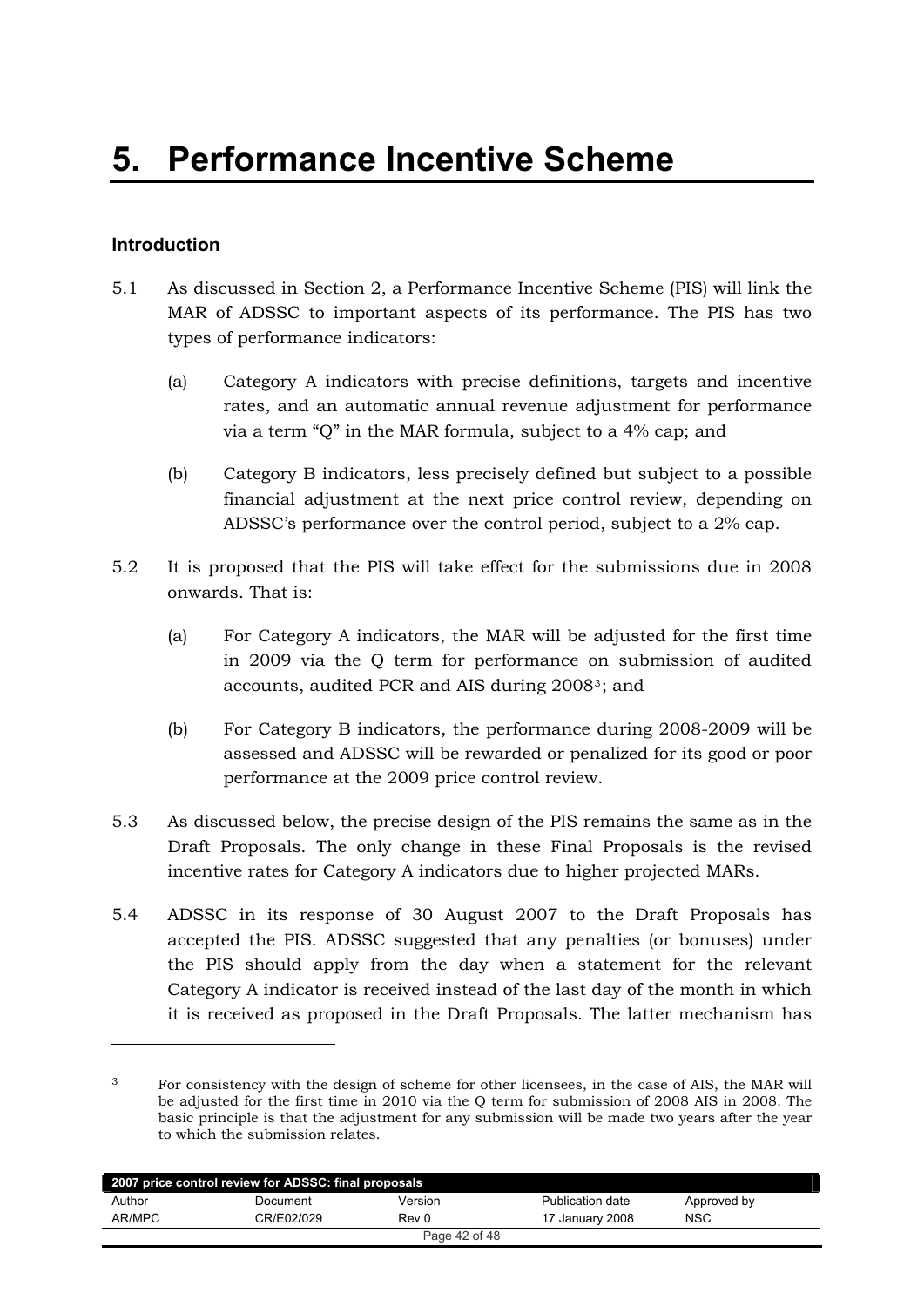<span id="page-42-0"></span>however been retained in these Final Proposals to ensure simplicity of PIS operation and consistency with PIS for the water and electricity companies in the sector. It also reflects the fact that in each case the submission is due on the final day of the month in any case and there is no benefit from an earlier submission.

## **Category A performance indicators**

## **Definitions and Targets**

- $5.5$ The proposed PIS has three Category A indicators:
	- $(a)$ timeliness of audited separate business accounts;
	- $(b)$ timeliness of audited PCRs; and
	- timeliness of AIS together with a Technical Assessor's report.  $(c)$
- 5.6 Performance of ADSSC on each of these indicators will be assessed in terms of the difference (measured in months) between the actual date of submission of these items and the licence due date. ADSSC's licence already defines the target dates for submission of audited accounts (30 June). The target dates for submission of AIS (including the associated Technical Assessor's report) and the audited PCR are proposed to be 30 September and 31 March, respectively, consistent with the water and electricity companies.

## **Technical Assessor for AIS**

- $5.7$ The AIS will contain both historical data and future forecasts of financial and non-financial (technical) items relating to ADSSC and its system. The information and data contained in the AIS is important for the efficient regulation of ADSSC by the Bureau, particularly in understanding its system development and in setting appropriate price controls in future. The accuracy of such information is therefore of significant importance. As with the water and electricity companies, ADSSC will be required to commission a statement by a suitably-qualified independent organisation approved by the Bureau (to be termed "Technical Assessor"), verifying the accuracy of the data contained in the AIS.
- 5.8 The role of Technical Assessor will be defined precisely within the proposed licence modification that will accompany the Final Proposals. The kev features of this arrangement will be as follows:

| 2007 price control review for ADSSC: final proposals |            |               |                  |             |  |
|------------------------------------------------------|------------|---------------|------------------|-------------|--|
| Author                                               | Document   | Version       | Publication date | Approved by |  |
| AR/MPC                                               | CR/E02/029 | Rev 0         | 17 January 2008  | <b>NSC</b>  |  |
|                                                      |            | Page 43 of 48 |                  |             |  |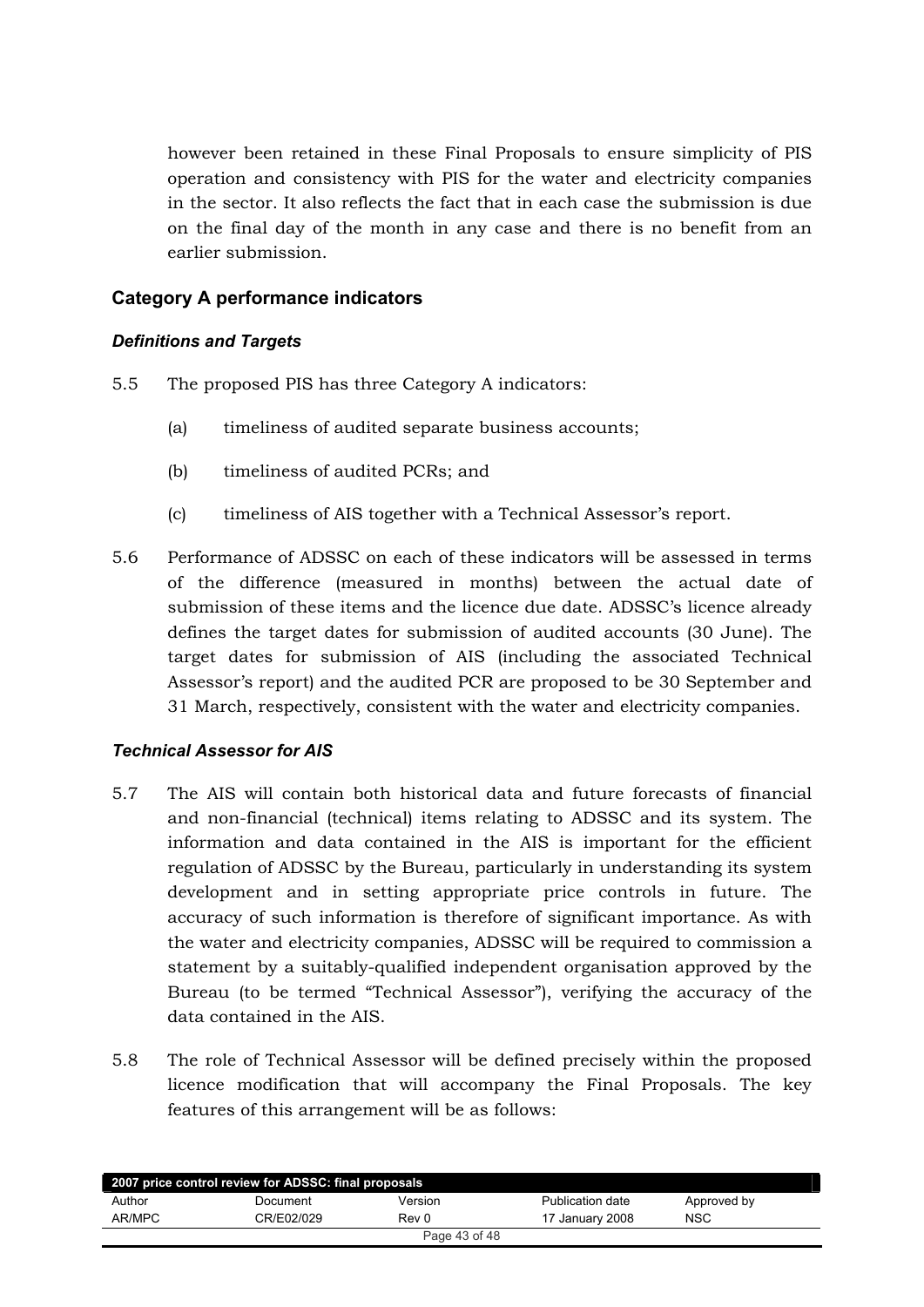- <span id="page-43-0"></span>(a) Technical Assessors will be expected to be consulting engineers. They must be independent of ADSSC (i.e., no conflict of interest) and their appointment will be subject to the prior written approval of the Bureau.
- (b) Technical Assessors will be asked to expose, examine and challenge all material assumptions underlying the AIS, in the form of a formal report.
- (c) While appointed by ADSSC, the Technical Assessor's duty of care will be to the Bureau, with the primary objective of assisting the Bureau to fulfil its statutory duties.

## *Incentive rates for Category A indicators*

- 5.9 The incentive rate is the amount (in AED per month) of reward or penalty that ADSSC will be subject to via the Q term of MAR formula for being early or late in its submission of audited accounts, audited PCR or AIS compared to the relevant target dates.
- 5.10 In these Final Proposals, the Bureau has calculated the incentive rates for Category A indicators based on the approach it used at the previous price control reviews for the water and electricity companies and adopted in the Draft Proposals. That is:
	- (a) First, determine the total amount "at risk" for Category A indicators as a whole (the total maximum penalty or reward) according to the cap on the Q term  $(4\%$  of the average forecast MAR for the control period).
	- $(b)$  Second, the resulting amount is equally apportioned between all the Category A indicators.
	- $\text{[c]}$  Third, the incentive rate for each indicator is derived by dividing the relevant amount apportioned as above by the variance between target performance and performance of a 6 month delay beyond the target date. That is, for calculation of incentive rates, the Bureau assumes a 6 month delay as the worst possible performance in submission on Category A indicators.
- 5.11 The following table shows the calculation of the incentive rates for PIS Category A indicators (rounded off appropriately):

| 2007 price control review for ADSSC: final proposals |            |         |                  |             |  |  |
|------------------------------------------------------|------------|---------|------------------|-------------|--|--|
| Author                                               | Document   | Version | Publication date | Approved by |  |  |
| AR/MPC                                               | CR/E02/029 | Rev 0   | 17 January 2008  | <b>NSC</b>  |  |  |
| Page 44 of 48                                        |            |         |                  |             |  |  |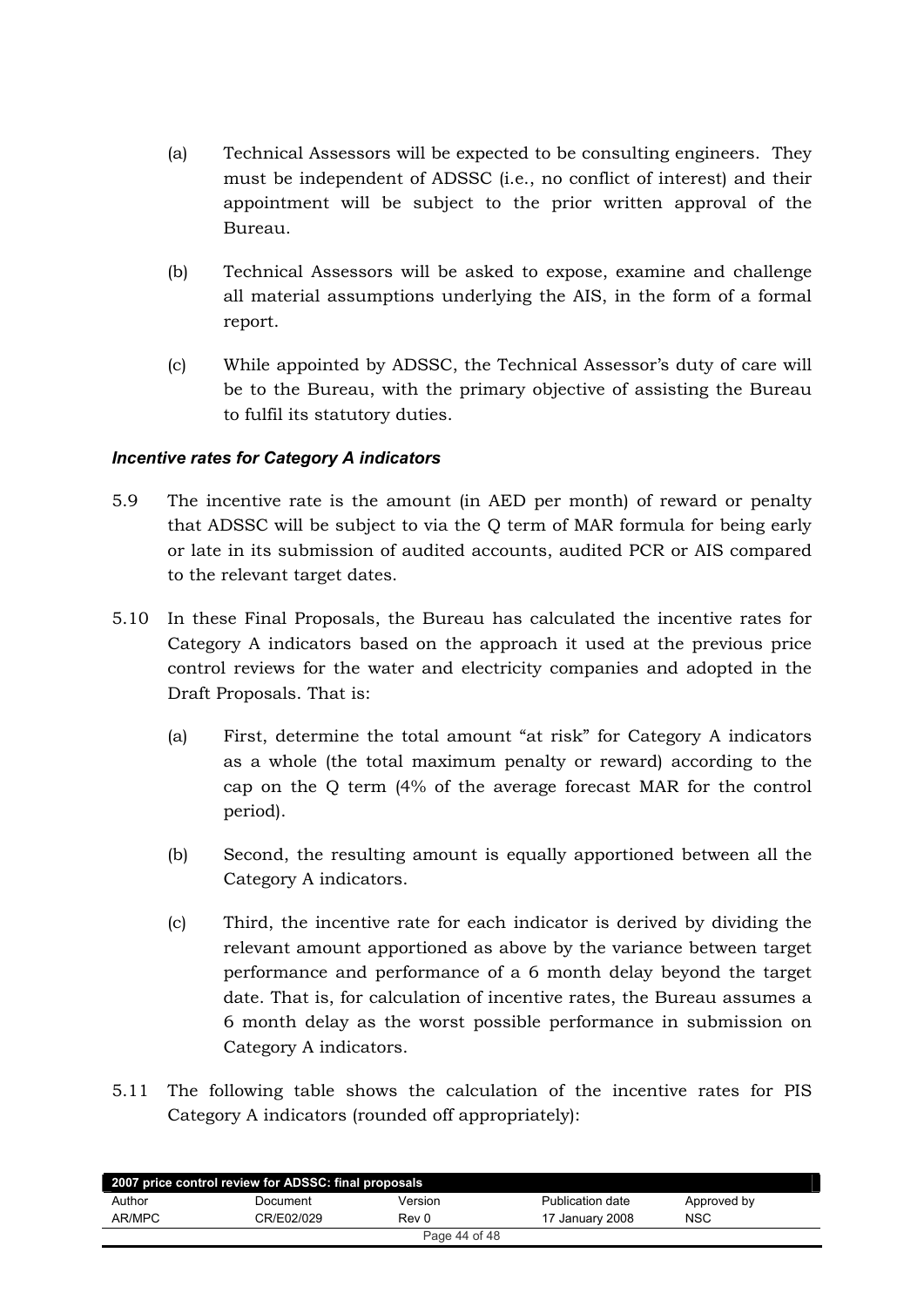<span id="page-44-0"></span>

| 777 AED million                 |
|---------------------------------|
| 31.07 AED million               |
|                                 |
| 10.36 AED million per indicator |
| 6 months delay                  |
| 1,730,000 AED / month           |
|                                 |

**Table 5.1: Incentive rate calculation for Category A – Final Proposals**

Source: Bureau calculations

- 5.12 It is important to note that the above assumptions are purely hypothetical and used only for the purpose of the initial calibration of the PIS (calculating the incentive rates) and play no further role in the implementation of the scheme.
- 5.13 The following table summarizes the proposed target dates and incentive rates (in terms of penalty per month of delay) for Category A indicators. The bonus for submitting the item on or before the relevant target date will be six times the monthly penalty rate i.e., AED 10.38 million per indicator. That is, the total bonus that ADSSC can earn in any year can be as high as AED 31.14 million on Category A indicators.

**Table 5.2: Target dates and Incentive rate for Category A – Final Proposals**

| Category A indicator           | <b>Target Date</b>     | <b>Incentive Rate</b>   |
|--------------------------------|------------------------|-------------------------|
| 1. Audited accounts timeliness | 30 June each year      | 1,730,000 AED / month   |
| 2. Audited PCR timeliness      | 31 March each year     | $1,730,000$ AED / month |
| 3. AIS timeliness              | 30 September each year | 1,730,000 AED / month   |
| Courses Direction              |                        |                         |

Source: Bureau

5.14 The above incentive rates are higher by  $28\%$  than those in the Draft Proposals  $(1,350,000$  AED / month) due to higher projected MARs in these Final Proposals.

## *Operation of PIS for Category A*

- 5.15 Consistent with the PIS for the water and electricity companies, the PIS for ADSSC will operate as follows:
- 5.16 The term  $Q_t$ , the performance adjustment to MAR for year t, is calculated in AED terms as follows:

 $Q_t = Q1_t + Q2_t + Q3_t$ 

where  $Q1_t$ ,  $Q2_t$  and  $Q3_t$  are the revenue adjustments for the timeliness of submission of audited accounts, audited PCR and AIS, respectively, related to the year 't-2'. That is, the performance of ADSSC on Category A

| 2007 price control review for ADSSC: final proposals |            |         |                  |             |  |  |
|------------------------------------------------------|------------|---------|------------------|-------------|--|--|
| Author                                               | Document   | Version | Publication date | Approved by |  |  |
| AR/MPC                                               | CR/E02/029 | Rev 0   | 17 January 2008  | <b>NSC</b>  |  |  |
| Page 45 of 48                                        |            |         |                  |             |  |  |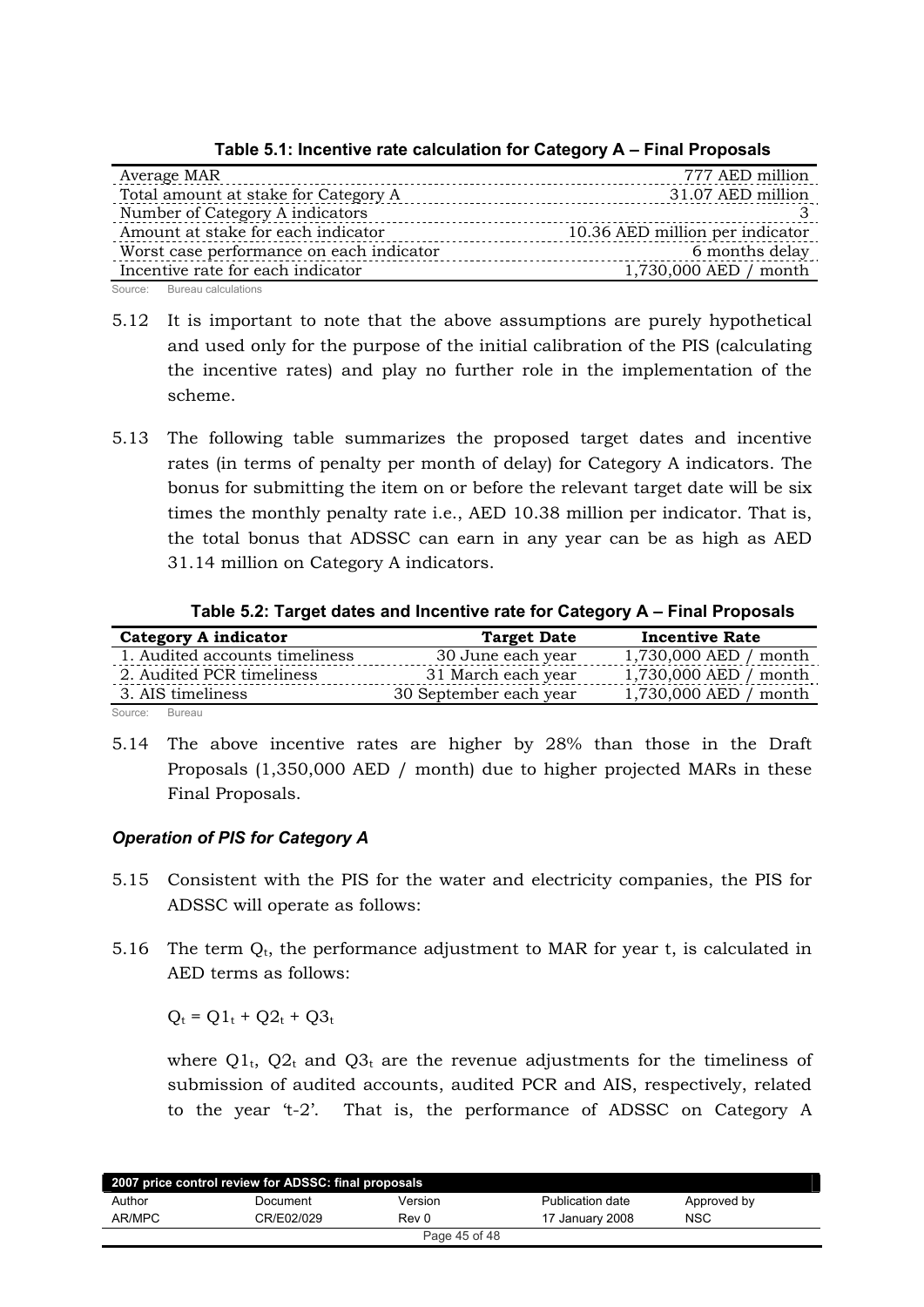indicators will be rewarded or penalized through the Q term two years after the year to which the respective statements relate.

- 5.17 So, for example, the first year of performance assessment will be for performance in the year 2008. In 2008, the company will submit the audited accounts and PCR related to the 2007 financial year, as well as the 2008 AIS. In the case of audited accounts and audited PCR (related to 2007 financial year), the performance adjustment will be made in  $2009$  via the O term. For 2008 AIS, the adjustment will be in 2010. This is consistent with the operation of the scheme for other licensees.
- 5.18 The following sub-paragraphs describe the Bureau's proposed formulae to determine the Q terms for the Category A indicators. These formulae are structured so that the Q term will automatically take a positive sign if a reward is required (i.e., actual performance is better than the target) and a negative sign if a penalty is required (i.e., actual performance is below the target).
	- (a) For any delay beyond the target date in any year, the company will receive a penalty calculated as follows:

Q Term = - Incentive Rate  $\times$  Number of months of delay from target date

(b) For any submission on or before the target date in any year, the company will receive a reward calculated as follows:

Q Term =  $6 \times$  Incentive Rate

- (c) The number of months shall be rounded up to whole calendar months. That is, the submission will effectively be treated as having been received on the last day of the month in which it was received.
- (d) The maximum delay in any timeliness related Category A indicator will be capped at the penalty that would be incurred if the statement is submitted on the target date for the same indicator for the following year. Such a cap is required in order to finalise the  $Q$  terms for these indicators in a timely manner. This effectively means the maximum penalty for a timeliness indicator will be capped by a delay of  $12$ months. That is, the maximum penalty will be:

Q Term =  $-12 \times$  Incentive Rate

| 2007 price control review for ADSSC: final proposals |            |         |                         |             |  |  |
|------------------------------------------------------|------------|---------|-------------------------|-------------|--|--|
| Author                                               | Document   | Version | <b>Publication date</b> | Approved by |  |  |
| AR/MPC                                               | CR/E02/029 | Rev 0   | 17 January 2008         | <b>NSC</b>  |  |  |
| Page 46 of 48                                        |            |         |                         |             |  |  |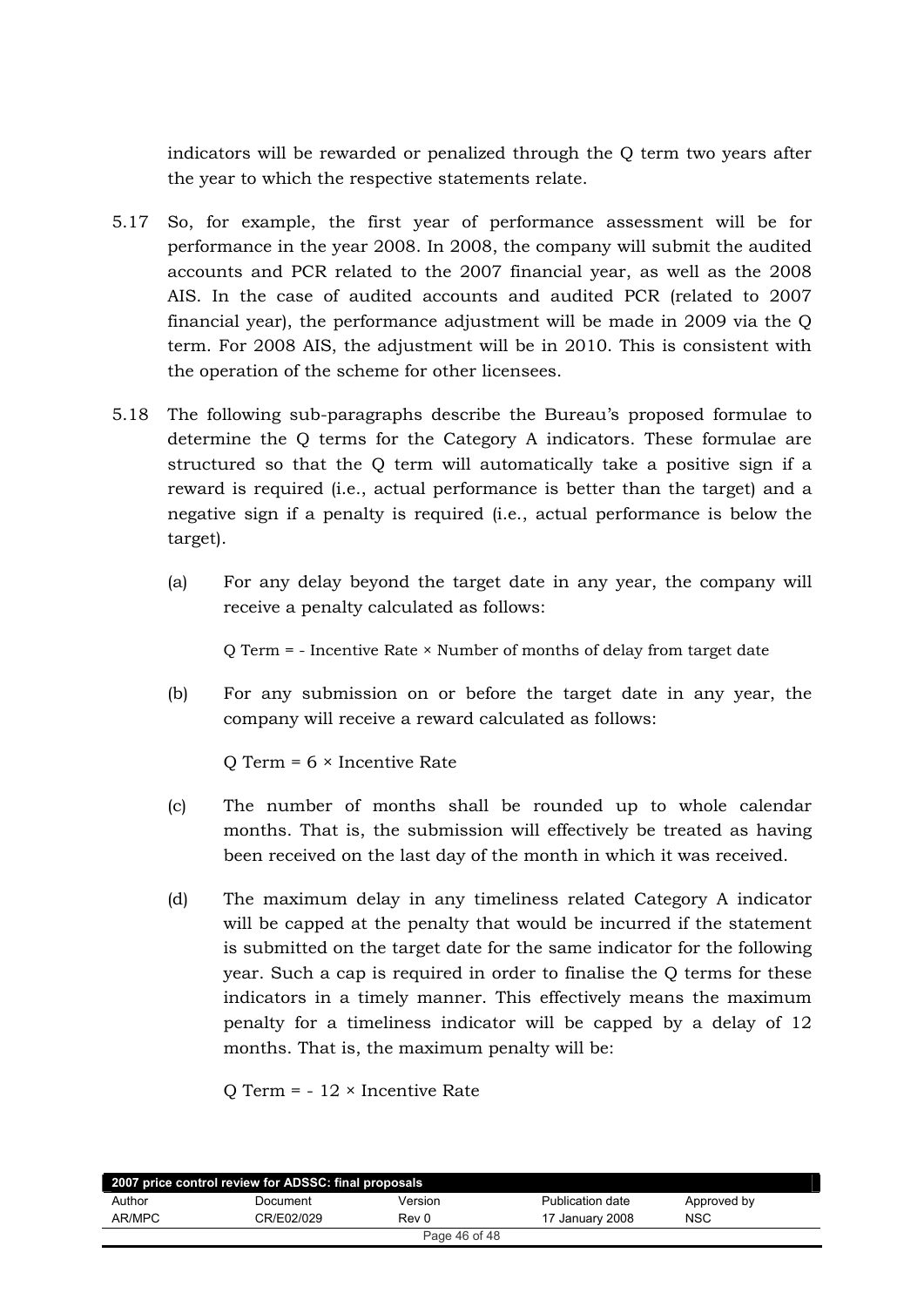- <span id="page-46-0"></span>5.19 In any year, the absolute value of Q term (which can be positive or negative) summed across all three indicators will not exceed 4% of the MAR for that year.
- 5.20 The Q term will be zero for 2005, 2006, 2007 and 2008. The first year when Q term will take a non-zero value (through Q1 and Q2 terms) will be 2009 and will be determined in relation to the audited accounts (for 2007) and audited PCR (for 2007) to be submitted in 2008. That is, the first year when the performance of ADSSC on Category A will be assessed will be 2008. However, the Q3 term (which relates to AIS) will be zero for 2009. The first year when the O3 term will take a non-zero value will be 2010 and will be determined in relation to the 2008 AIS to be submitted in 2008.
- 5.21 The above mechanism is contained in the licence modification being issued to ADSSC with the Final Proposals. O factors relating to performance in the previous price control period will be carried over into the subsequent price controls as necessary.

## **Category B performance indicators**

- 5.22 Consistent with the Draft Proposals, the following Category B indicators have been adopted in these Final Proposals to be monitored over the control period:
	- $(a)$ performance of sewerage system (e.g., availability and reliability);
	- customer complaints (e.g., in relation to odour and flooding);  $(b)$
	- performance against guaranteed service standards for customers;  $(c)$
	- $(d)$ compliance with standards at treatment plants;
	- meeting targets for recycling of treated effluent and biosolids;  $(e)$
	- $(f)$ environmental performance;
	- $(g)$ timeliness of annual preparation of five-year planning statement; and
	- $(h)$ timeliness of interim profit and loss account.
- 5.23 Good or poor performance of ADSSC on these measures will be assessed at the next price control review with a possible positive or negative adjustment to the future price control, subject to a cap of 2% of MAR in any year.

| 2007 price control review for ADSSC: final proposals |            |               |                  |             |  |
|------------------------------------------------------|------------|---------------|------------------|-------------|--|
| Author                                               | Document   | Version       | Publication date | Approved by |  |
| AR/MPC                                               | CR/E02/029 | Rev 0         | 17 January 2008  | <b>NSC</b>  |  |
|                                                      |            | Page 47 of 48 |                  |             |  |